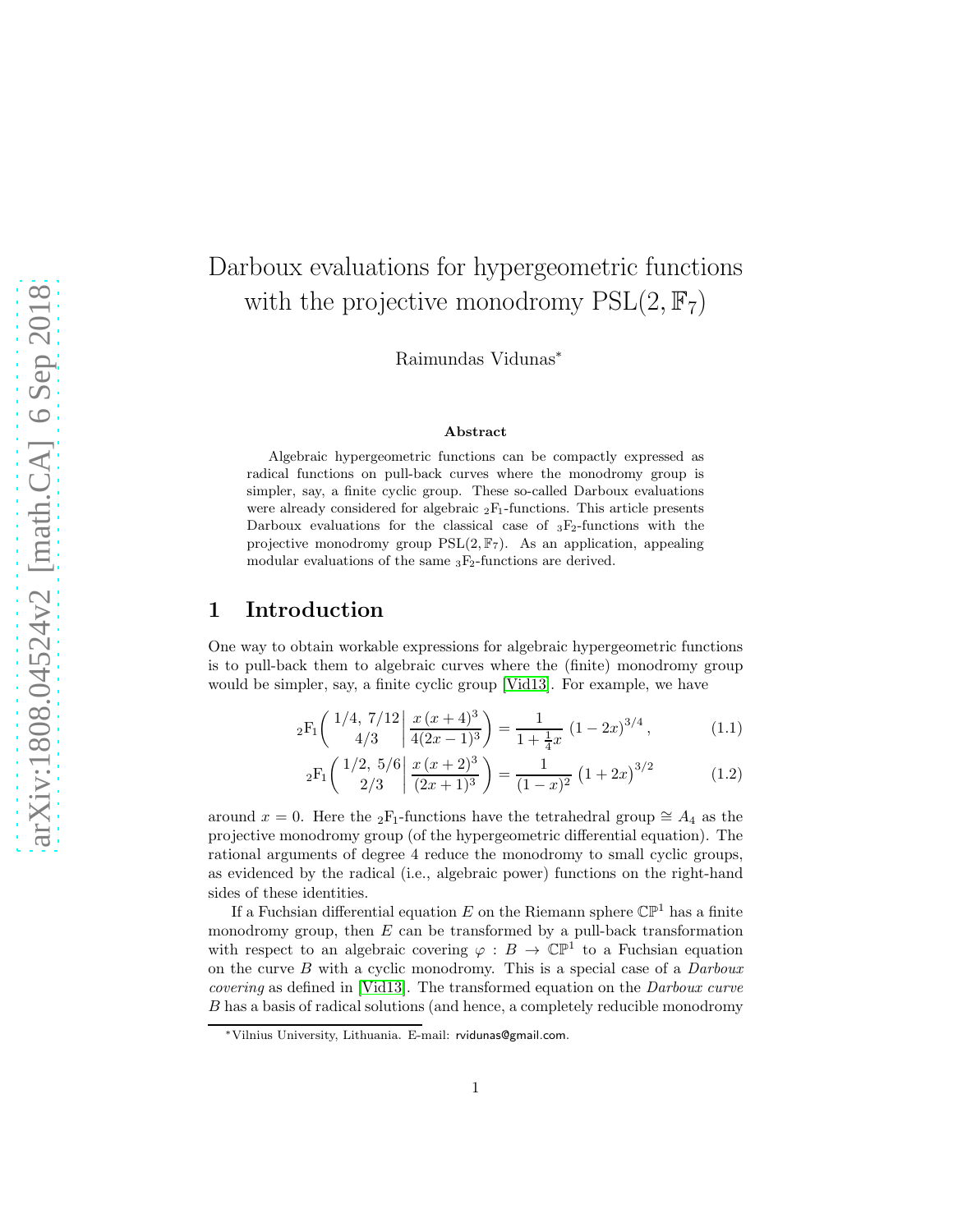representation). Explicit expressions for solutions of  $E$  in terms of radical functions on B are called Darboux evaluations. In [\[Vid13\]](#page-36-0), all tetrahedral, octahedral and icosahedral Schwarz types [\[Sch73\]](#page-36-1) of algebraic  $_2F_1$ -functions are exemplified by Darboux evaluations. The simplest Darboux curves for most icosahedral Schwarz types have genus 1 rather than 0.

Algebraic generalized hypergeometric functions  $pF_{p-1}$  are classified by Beukers and Heckman [\[BH89\]](#page-35-0). One particularly interesting case [\[Kat11\]](#page-35-1), [\[vdPU00\]](#page-35-2) is algebraic  ${}_{3}F_{2}$ -functions such that the projective monodromy group (of their third order Fuchsian equations) is the simple group

$$
\Lambda = \mathrm{PSL}(2, \mathbb{F}_7) \cong \mathrm{GL}(3, \mathbb{F}_2) \tag{1.3}
$$

with 168 elements. This is the group of holomorphic symmetries of the Klein quartic curve

<span id="page-1-1"></span>
$$
X^3Y + Y^3Z + Z^3X = 0.
$$
 (1.4)

Let us denote this curve in  $\mathbb{CP}^2$  by K. It has the genus  $g = 3$ . It is the simplest Hurwitz curve [\[Mac98\]](#page-35-3) as it achieves the Hurwitz [\[Hur93\]](#page-35-4) upper bound  $84(q - 1)$  for the number of holomorphic symmetries for complex projective curves of genus  $q > 1$ .

Third order Fuchsian equations with the projective monodromy group  $\Lambda$ were first constructed by Halphen [\[Hal84\]](#page-35-5) and Hurwitz [\[Hur86\]](#page-35-6). The Hurwitz equation is satisfied by

$$
\frac{1}{\sqrt{1-z}} 3F_2 \left( \begin{array}{c} \frac{9}{14}, \frac{11}{14}, \frac{15}{14} \\ \frac{4}{3}, \frac{5}{3} \end{array} \middle| z \right). \tag{1.5}
$$

In [\[BH89,](#page-35-0) Table 8.3], classes of  ${}_{3}F_{2}$ -functions with the projective monodromy group  $\Lambda$  are labelled by the numbers 2, 3, 4. The differential Galois group of their Fuchsian equations is the complex reflection group ST24 in the Shephard– Todd classification [\[ST54\]](#page-36-2), isomorphic to the central extension  $\Lambda \times (\mathbb{Z}/2\mathbb{Z})$ . That is also the customary monodromy group inside  $GL(3,\mathbb{C})$ . Theorem [2.1](#page-6-0) here gives a classification up to contiguous relations of (Fuchsian equations for)  $3F_2$ -functions with the projective monodromy group  $\Lambda$ .

Pull-back coverings for transformations to Fuchsian equations with smaller projective monodromy groups correspond to subfields of  $\mathbb{C}(f_2/f_1, f_3/f_1)$ , where  $f_1, f_2, f_3$  is a linear basis of solutions of the original Fuchsian equation. The largest<sup>[1](#page-1-0)</sup> cyclic subgroup of  $\Lambda$  is isomorphic to  $\mathbb{Z}/7\mathbb{Z}$ ; see the character table [\[Elk98,](#page-35-7) (1.1)]. By the Galois correspondence, there are pull-back coverings of degree  $(\# \Lambda)/7 = 24$  that reduce the projective monodromy group to  $\mathbb{Z}/7\mathbb{Z}$ . The smallest degree for pull-back coverings to Darboux evaluations of the considered  ${}_{3}F_{2}$ -functions is thus 24. These pull-back coverings can be found in these ways:

<span id="page-1-0"></span><sup>&</sup>lt;sup>1</sup>Correspondingly,  $(\# \Lambda)/7 = 24$  is the smallest degree of Darboux coverings that reduce the projective monodromy  $\Lambda$  to a cyclic group. But smaller degree Darboux coverings exist that give pull-back transformations to reducible monodromy representations. In [\[Vid18\]](#page-36-3), Darboux coverings of degree 21 of the considered Fuchsian equations are given. They transform the projective monodromy  $\Lambda$  to a dihedral group.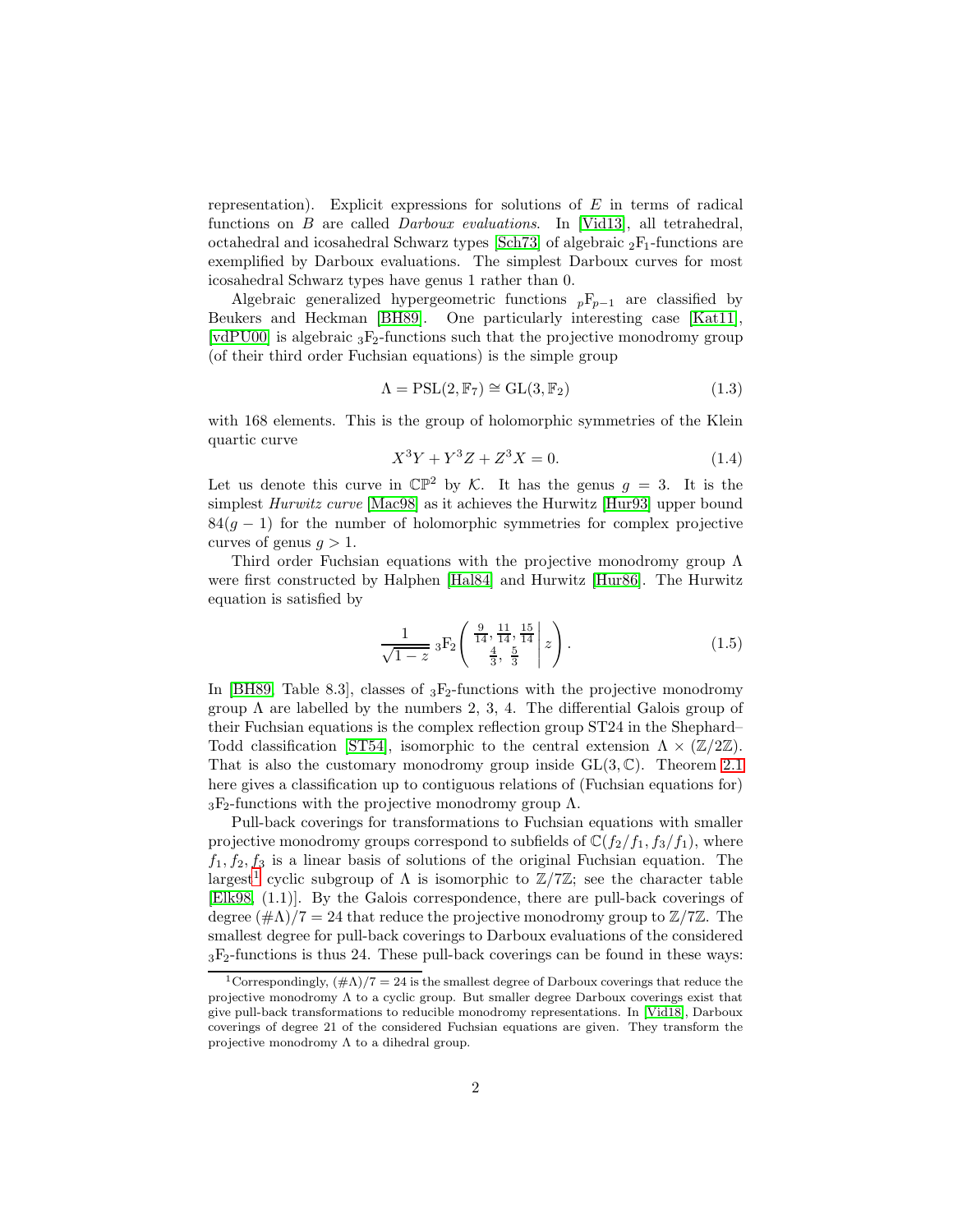- (i) Start with a special case where a basis  $f_1, f_2, f_3$  of solutions projectively generates the function field of Klein's curve  $K$ . The equations of Halphen [\[Hal84\]](#page-35-5) and Hurwitz [\[Hur86\]](#page-35-6) are suitable. The subfield of index 7 has genus 0 and is easily computable [\[Elk98,](#page-35-7) p. 67], as we recall in §[2.3.](#page-7-0)
- (ii) Alternatively, the modular curve  $\mathcal{X}(7)$  is isomorphic to K and gives a suitable special Fuchsian equation over the  $j$ -line, while the modular curve  $\mathcal{X}_1(7)$  gives the subfield of index 7. This is shown in [\[Elk98,](#page-35-7) §[4](#page-18-0)], or §4 here. The *j*-covering  $\mathcal{X}_1(7) \to \mathbb{CP}^1$  is a Belyi map with the branching pattern  $[7^31^3/3^8/2^{12}]$ ; see [\[Hos10\]](#page-35-8).
- (*iii*) Alternatively,  $[7^31^3/3^8/2^{12}]$  is the only feasible degree 24 branching pattern for the monodromy reduction to  $\mathbb{Z}/7\mathbb{Z}$ ; see Proposition [2.7.](#page-11-0) The only Belyi map with this branching was computed as such in [\[Vid09\]](#page-36-4).
- (iv) Use cubic and quadratic transformations of  ${}_{3}F_{2}$ -functions [\[Kat08\]](#page-35-9) to derive the degree 24 pull-back coverings for the other cases of hypergeometric functions with  $\Lambda$  as the projective monodromy group. They turn out to be genus 1 Belyi maps with the branching patterns  $[7^{3}1^{3}/4^{6}/2^{12}]$  or  $[7^31^3/7^31^3/2^{12}].$

The main result of this article are the degree 24 Darboux coverings  $\Phi_3$ ,  $\Phi_7$ ,  $\Phi_4$ exhibited §[3,](#page-13-0) §[5,](#page-26-0) §[6](#page-31-0) (respectively), and representative samples of Darboux evaluations. The starting map  $\Phi_3$  is already known by  $(i)$ –(iii).

As an application of computed Darboux evaluations, we prove in §[4](#page-18-0) the following modular evaluations of considered  $_3F_2$ -functions:

$$
K_1(\tau) := j(\tau)^{1/42} \, {}_{3}F_2\left( \begin{array}{c} -\frac{1}{42}, \frac{13}{42}, \frac{9}{14} \\ \frac{4}{7}, \frac{6}{7} \end{array} \bigg| \frac{1728}{j(\tau)} \right) \tag{1.6}
$$

<span id="page-2-3"></span><span id="page-2-0"></span>
$$
= q^{-1/42} \prod_{n=0}^{\infty} \frac{1}{(1 - q^{7n+1})(1 - q^{7n+2})(1 - q^{7n+5})(1 - q^{7n+6})},
$$
 (1.7)

$$
K_2(\tau) := j(\tau)^{-5/42} \, {}_{3}F_2\left( \begin{array}{c} \frac{5}{42}, \frac{19}{42}, \frac{11}{14} \\ \frac{5}{7}, \frac{8}{7} \end{array} \bigg| \frac{1728}{j(\tau)} \right) \tag{1.8}
$$

<span id="page-2-4"></span><span id="page-2-1"></span>
$$
= q^{5/42} \prod_{n=0}^{\infty} \frac{1}{(1 - q^{7n+1})(1 - q^{7n+3})(1 - q^{7n+4})(1 - q^{7n+6})},
$$
(1.9)

$$
K_3(\tau) := j(\tau)^{-17/42} {}_{3}F_2\left( \begin{array}{c} \frac{17}{42}, \frac{31}{42}, \frac{15}{14} \\ \frac{9}{7}, \frac{10}{7} \end{array} \bigg| \frac{1728}{j(\tau)} \right) \tag{1.10}
$$

$$
= q^{17/42} \prod_{n=0}^{\infty} \frac{1}{(1 - q^{7n+2})(1 - q^{7n+3})(1 - q^{7n+4})(1 - q^{7n+5})}.
$$
 (1.11)

Here  $q = \exp(2\pi i \tau)$ , and

<span id="page-2-6"></span><span id="page-2-5"></span><span id="page-2-2"></span>
$$
j(\tau) = \frac{1}{q} + 744 + 196884q + 21493760q^{2} + \dots
$$
 (1.12)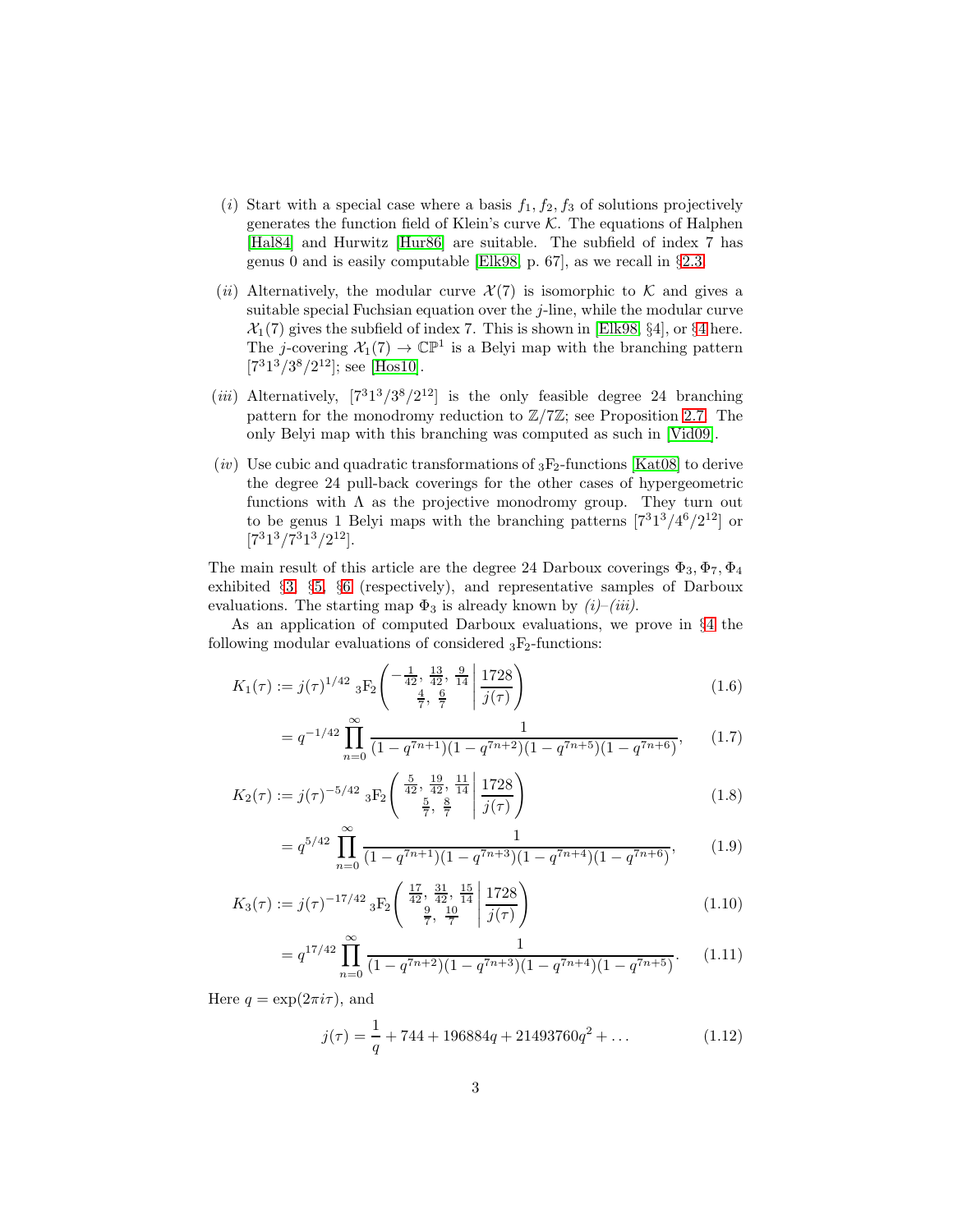is the famous modular j-invariant. Considering  $j(\tau)$  as a function of q, the three identities hold as q-series identities. They are analogues of known hypergeometric expressions [\[SE14\]](#page-36-5), [\[Bro17,](#page-35-10) p. 476] for the Rogers-Ramanujan q-series [\[BCKHSS99\]](#page-34-0):

$$
j(\tau)^{1/60} \; {}_2F_1\left( \begin{array}{c} -\frac{1}{60}, \frac{19}{60} \\ \frac{4}{5} \end{array} \middle| \frac{1728}{j(\tau)} \right) = q^{-1/60} \prod_{n=0}^{\infty} \frac{1}{(1 - q^{5n+1})(1 - q^{5n+4})} \quad (1.13)
$$

<span id="page-3-1"></span><span id="page-3-0"></span>
$$
= q^{-1/60} \sum_{n=0}^{\infty} \frac{q^{n^2}}{(1-q)\cdots(1-q^n)},
$$
 (1.14)

$$
j(\tau)^{-11/60} \, {}_{2}F_{1}\left(\begin{array}{c} \frac{11}{60}, \frac{31}{60} \\ \frac{6}{5} \end{array} \middle| \frac{1728}{j(\tau)}\right) = q^{11/60} \prod_{n=0}^{\infty} \frac{1}{(1-q^{5n+2})(1-q^{5n+3})} \tag{1.15}
$$

<span id="page-3-3"></span><span id="page-3-2"></span>
$$
= q^{11/60} \sum_{n=0}^{\infty} \frac{q^{n^2+n}}{(1-q)\cdots(1-q^n)}.
$$
 (1.16)

The right-hand sides of  $(1.13)$ – $(1.14)$  and  $(1.15)$ – $(1.16)$  amount to the famous Rogers-Ramanujan identities [\[RR19\]](#page-36-6). These q-series define modular functions related to the modular curve  $\mathcal{X}(5)$ . Similarly, the q-series in [\(1.7\)](#page-2-0), [\(1.9\)](#page-2-1), [\(1.11\)](#page-2-2) define modular functions related to the modular curve  $\mathcal{X}(7)$ . They can be recognized in [\[Duk05,](#page-35-11) p. 157]. The  $_3F_2$ -expressions in [\(1.6\)](#page-2-3), [\(1.8\)](#page-2-4), [\(1.10\)](#page-2-5) are considered in [\[FM16,](#page-35-12) Example 29]. We have the following projective parametrization of Klein's curve  $K$ :

<span id="page-3-6"></span>
$$
(X:Y:Z) = (-K_3(\tau):K_2(\tau):K_1(\tau));
$$
\n(1.17)

see [\[FM16,](#page-35-12) Proposition 30], [\[Kat11,](#page-35-1) §5.1.1].

### 2 Preliminaries

Section [2.1](#page-3-4) recalls basic knowledge about differential equations for  ${}_{3}F_{2}$ -functions, their pull-back transformations, and contiguous relations. Section [2.2](#page-6-1) classifies  $_3F_2$ -functions with the projective monodromy  $\Lambda = \text{PSL}(2, \mathbb{F}_7)$  up to the contiguity equivalence. Section [2.3](#page-7-0) describes invariants and basic morphisms of Klein's curve K. Section [2.4](#page-9-0) introduces Darboux coverings following [\[Vid13\]](#page-36-0). Section [2.5](#page-11-1) presents the branching patterns of the considered Darboux coverings, algebraic relations between them, and the Darboux curves of genus 1.

#### <span id="page-3-4"></span>2.1 Hypergeometric functions

The hypergeometric function  ${}_{3}F_{2} \left( \begin{array}{cc} \alpha_{1},\alpha_{2},\alpha_{3} \\ \beta_{1},\beta_{2} \end{array} \right)$  $|z\rangle$  satisfies the differential equation

<span id="page-3-5"></span>
$$
\left(z\frac{d}{dz} + \alpha_1\right)\left(z\frac{d}{dz} + \alpha_2\right)\left(z\frac{d}{dz} + \alpha_3\right)Y(z)
$$
\n
$$
= \frac{d}{dz}\left(z\frac{d}{dz} + \beta_1 - 1\right)\left(z\frac{d}{dz} + \beta_2 - 1\right)Y(z),
$$
\n(2.1)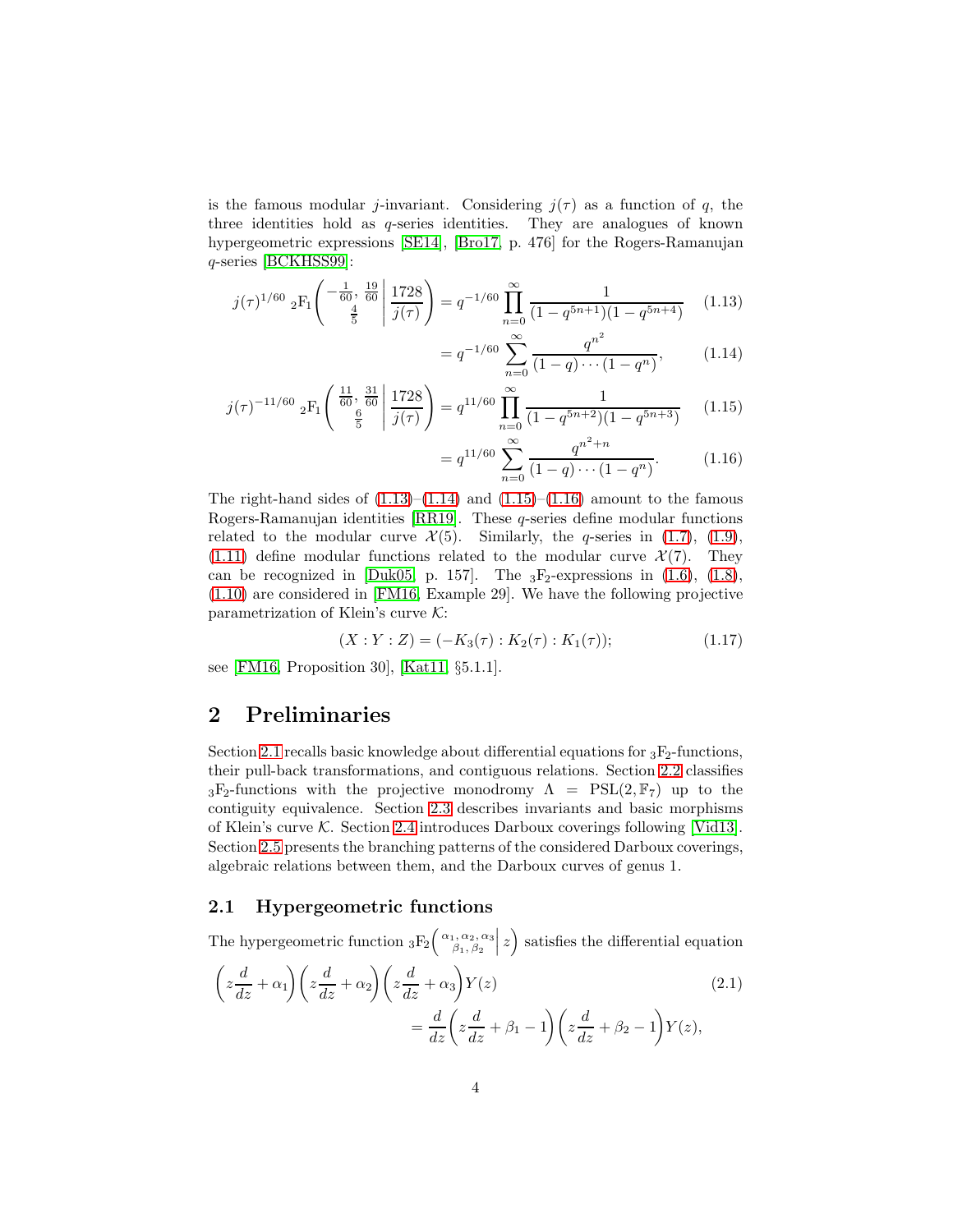minding the commutativity rule  $\frac{d}{dz}z = z\frac{d}{dz} + 1$ . This is a third order Fucshian equation with three singular points  $z = 0$ ,  $z = 1$ ,  $z = \infty$ . The singularities and local exponents at them are encoded by the generalized Riemann's P-symbol:

$$
P\begin{pmatrix} z = 0 & z = 1 & z = \infty \\ 0 & 0 & \alpha_1 \\ 1 - \beta_1 & 1 & \alpha_2 \\ 1 - \beta_2 & \gamma & \alpha_3 \end{pmatrix}
$$
 (2.2)

with  $\gamma = \alpha_1 + \alpha_2 + \alpha_3 - \beta_1 - \beta_2$ . Generically, a basis of local solutions at  $z = 0$ and  $z = \infty$  can be written in terms of <sub>3</sub>F<sub>2</sub>-series. Let  $M = (m_{i,j})$  denote the matrix

<span id="page-4-0"></span>
$$
M = \begin{pmatrix} \alpha_1 & \alpha_1 - \beta_2 + 1 & \alpha_1 - \beta_1 + 1 \\ \alpha_2 & \alpha_2 - \beta_2 + 1 & \alpha_2 - \beta_1 + 1 \\ \alpha_3 & \alpha_3 - \beta_2 + 1 & \alpha_3 - \beta_1 + 1 \end{pmatrix}.
$$
 (2.3)

A generic basis of local solutions at  $z = 0$  is

$$
{}_{3}F_{2}\left(\begin{array}{c}m_{1,1}, m_{2,1}, m_{3,1} \ | \ z \end{array}\middle| z\right), \quad z^{1-\beta_{2}} {}_{3}F_{2}\left(\begin{array}{c}m_{1,2}, m_{2,2}, m_{3,2} \ {}_{2-\beta_{2}}, \beta_{1}-\beta_{2}+1 \end{array}\middle| z\right),z^{1-\beta_{1}} {}_{3}F_{2}\left(\begin{array}{c}m_{1,3}, m_{2,3}, m_{3,3} \ {}_{2-\beta_{1}}, \beta_{2}-\beta_{1}+1 \end{array}\middle| z\right),
$$
\n(2.4)

while a generic basis of local solutions at  $z = \infty$  is

$$
z^{-\alpha_j} {}_3F_2\left( \left. \begin{array}{c} m_{j,1} \,, \, m_{j,2} \,, \, m_{j,3} \\ \alpha_j - \alpha_k + 1, \alpha_j - \alpha_\ell + 1 \end{array} \right| z \right) \tag{2.5}
$$

with  $j \in \{1, 2, 3\}$  and  $\{k, \ell\} = \{1, 2, 3\} \setminus \{j\}$ . We refer to the set of 6 functions formed by 3 local hypergeometric solutions (disregarding a power factor) at  $z = 0$  and 3 such local solutions at  $z = \infty$  of the same third order Fuchsian equation as companion hypergeometric functions to each other.

Let B denote an algebraic curve. Let  $\varphi(\ldots)$  denote a rational function on B; it defines an algebraic covering  $\varphi : B \to \mathbb{CP}^1$ . A pull-back transformation with respect to  $\varphi$  of a differential equation for  $y(z)$  in  $d/dz$  has the form

<span id="page-4-2"></span><span id="page-4-1"></span>
$$
z \longmapsto \varphi(\ldots), \qquad y(z) \longmapsto Y(\ldots) = \theta(\ldots) y(\varphi(\ldots)), \tag{2.6}
$$

where  $\theta(\ldots)$  is a radical function on B. The equations that differ by a pullback transformation with respect to the trivial covering  $\varphi(\ldots) = z$  are called projectively equivalent.

There are several algebraic transformations for  ${}_{3}F_{2}$ -functions [\[Kat08\]](#page-35-9). Here are quadratic and cubic transformations:

$$
{}_{3}F_{2}\left(\begin{array}{cc}a, a + \frac{1}{4}, a + \frac{1}{2} \\b + \frac{1}{4}, 3a - b + 1\end{array}\Big| - \frac{4z}{(z - 1)^{2}}\right)
$$
\n
$$
= (1 - z)^{2a} {}_{3}F_{2}\left(\begin{array}{cc}2a, 2a - b + \frac{3}{4}, b - a \\b + \frac{1}{4}, 3a - b + 1\end{array}\Big| z\right),
$$
\n(2.7)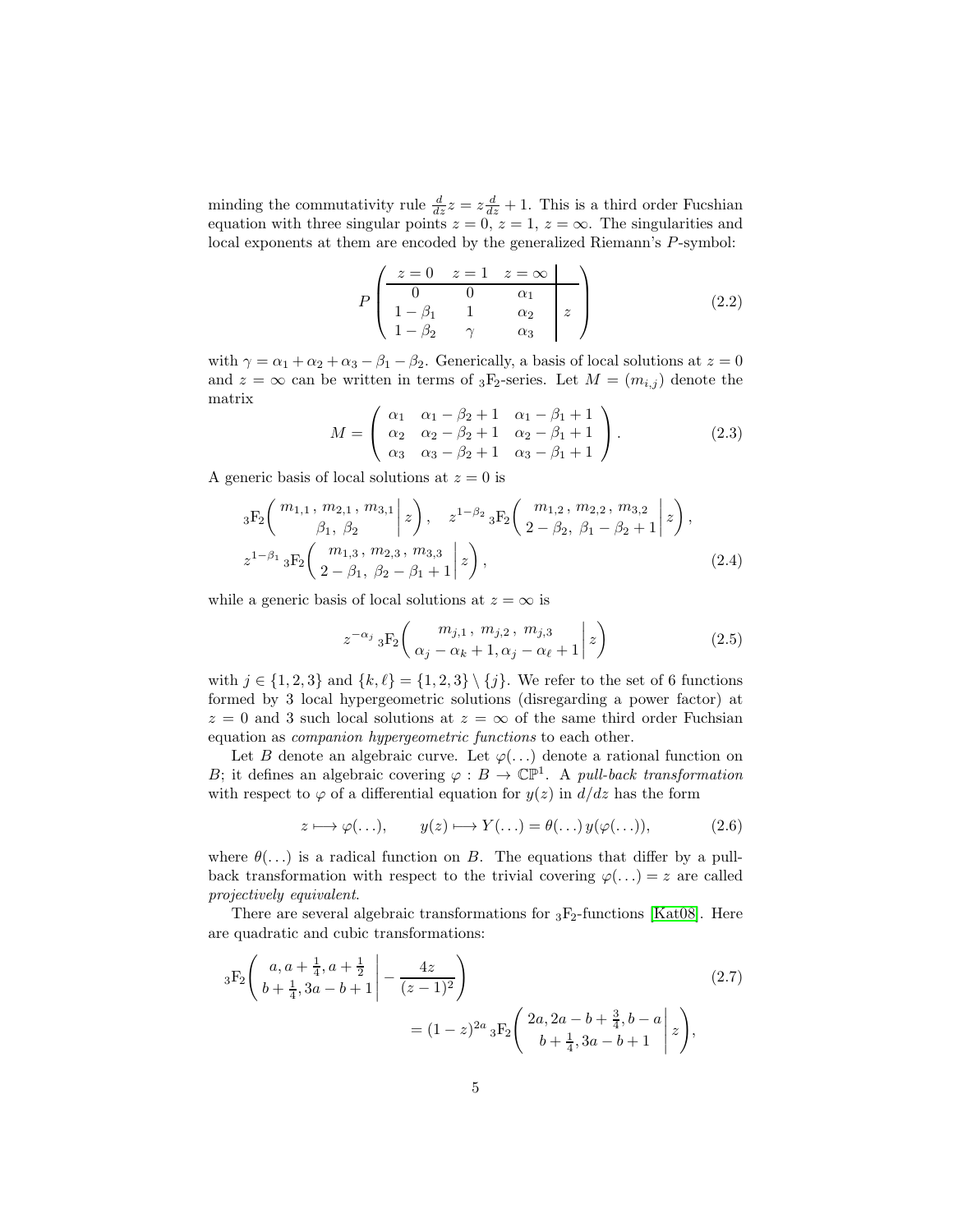<span id="page-5-2"></span><span id="page-5-0"></span>
$$
{}_{3}F_{2}\left(\begin{array}{c} a, a+\frac{1}{3}, a+\frac{2}{3} \\ b+\frac{1}{2}, 3a-b+1 \end{array} \Big| \frac{27z}{(4z-1)^{3}}\right)
$$
\n
$$
= (1-4z)^{3a} {}_{3}F_{2}\left(\begin{array}{c} 3a, 2b-3a, 3a-2b+1 \\ b+\frac{1}{2}, 3a-b+1 \end{array} \Big| z\right),
$$
\n
$$
{}_{3}F_{2}\left(\begin{array}{c} a, a+\frac{1}{3}, a+\frac{2}{3} \\ b+\frac{1}{2}, 3a-b+1 \end{array} \Big| \frac{27z^{2}}{(4-z)^{3}}\right)
$$
\n
$$
= \left(1-\frac{z}{4}\right)^{3a} {}_{3}F_{2}\left(\begin{array}{c} 3a, b, 3a-b+\frac{1}{2} \\ 2b, 6a-2b+1 \end{array} \Big| z\right).
$$
\n(2.9)

They can be understood as pull-back transformations between Fuchsian equations (particularly, [\(2.1\)](#page-3-5)) for hypergeometric functions [\[Vid09\]](#page-36-4), [\[Kat08\]](#page-35-9). The involved equations have the local exponent  $c = 1/2$  at  $z = 1$ , and the quadratic or cubic arguments  $\varphi(z)$  on the left-hand sides have properly branching points in the fiber  $\varphi = 1$ . This helps the number of singularities of the pulled-back equation to equal merely 3.

Two  ${}_{3}F_{2}$ -functions whose parameters  $\alpha_{1}, \alpha_{2}, \alpha_{3}, \beta_{1}, \beta_{2}$  differ respectively by integers are called contiguous to each other. This defines a contiguity equivalence relation on the  $_3F_2$ -functions. For example, differentiating a  $_3F_2$ -function gives a contiguous function, generically:

$$
\frac{d}{dz} {}_3F_2\left( \begin{array}{c} \alpha_1, \alpha_2, \alpha_3 \\ \beta_1, \beta_2 \end{array} \bigg| z \right) = \frac{\alpha_1 \alpha_2 \alpha_3}{\beta_1 \beta_2} {}_3F_2\left( \begin{array}{c} \alpha_1 + 1, \alpha_2 + 1, \alpha_3 + 1 \\ \beta_1 + 1, \beta_2 + 1 \end{array} \bigg| z \right), \quad (2.10)
$$

Fuchsian equations of contiguous functions have the same monodromy, generically. For a generic set of four contiguous  ${}_{3}F_{2}$ -functions there is a linear contiguous relation between them [\[Rai45\]](#page-35-13). For example, differential equation [\(2.1\)](#page-3-5) can be rewritten as a contiguous relation between  ${}_3F_2\left(\alpha_1+n,\alpha_2+n,\alpha_3+n,\alpha_4+n,\alpha_5+n\right)$  $\left(\frac{z}{z}\right)$ with  $n \in \{0, 1, 2, 3\}$ . Consequently, a contiguous function to a generic  ${}_{3}F_{2}$ function  $F$  can be expressed linearly in terms of  $F$  and its first and second derivatives (thus, as a gauge transformation). In particular, we have

$$
{}_3F_2\left(\begin{array}{c} \alpha_1+1,\alpha_2,\alpha_3\\ \beta_1,\beta_2 \end{array}\bigg|z\right) = \left(1+\frac{z}{\alpha_1}\frac{d}{dz}\right){}_3F_2\left(\begin{array}{c} \alpha_1,\alpha_2,\alpha_3\\ \beta_1,\beta_2 \end{array}\bigg|z\right),\tag{2.11}
$$

<span id="page-5-1"></span>
$$
{}_{3}F_{2}\left(\begin{array}{c} \alpha_{1}, \alpha_{2}, \alpha_{3} \\ \beta_{1} - 1, \beta_{2} \end{array} \bigg| z\right) = \left(1 + \frac{z}{\beta_{1} - 1} \frac{d}{dz}\right) {}_{3}F_{2}\left(\begin{array}{c} \alpha_{1}, \alpha_{2}, \alpha_{3} \\ \beta_{1}, \beta_{2} \end{array} \bigg| z\right),\tag{2.12}
$$

By linear combination, we can derive expressions like

$$
(\beta_1 - 1)(\alpha_1 - \beta_2)_3 \mathcal{F}_2\left(\begin{array}{c} \alpha_1 - 1, \alpha_2, \alpha_3 \\ \beta_1 - 1, \beta_2 \end{array} \bigg| z \right) = \left( \alpha_2 \alpha_3 z + (\beta_1 - 1)(\alpha_1 - \beta_2) \right) (2.13)
$$

$$
+ \left( (\alpha_2 + \alpha_3 + 1)z + \alpha_1 - \beta_1 - \beta_2 \right) z \frac{d}{dz} + z^2 (z - 1) \frac{d^2}{dz^2} \Big) {}_3 \mathcal{F}_2\left(\begin{array}{c} \alpha_1, \alpha_2, \alpha_3 \\ \beta_1, \beta_2 \end{array} \bigg| z \right).
$$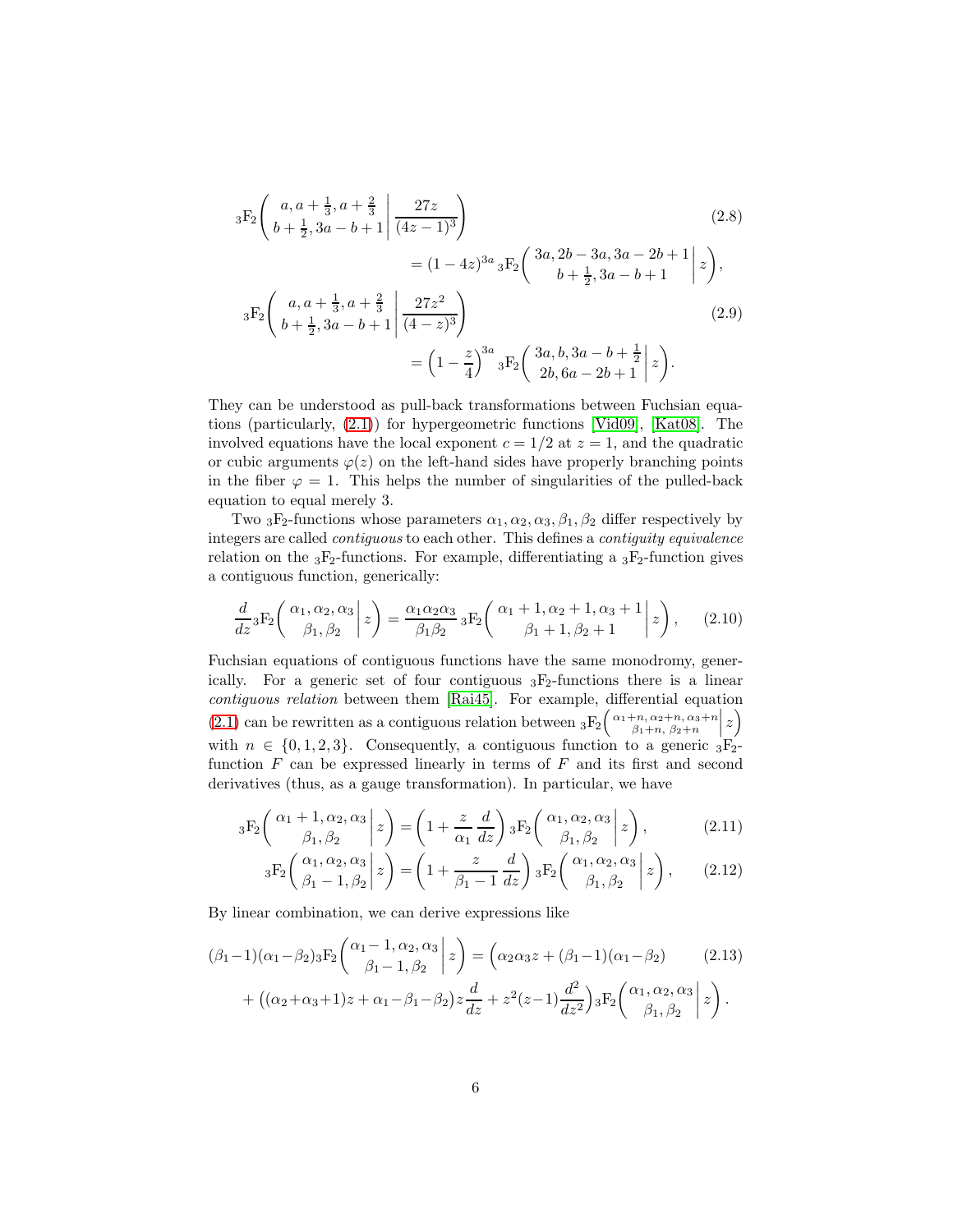#### <span id="page-6-1"></span>2.2 Fuchsian equations with the Kleinian monodromy

Let E denote a 3rd order Fuchsian equation on the Riemann sphere  $\mathbb{CP}^1$ . Suppose that  $f_1, f_2, f_3$  is a basis of its solutions. If either the (conventional) monodromy group or the differential Galois group  $[\text{vdP}U00]$  of  $E$  are finite, those two groups coincide with the classical Galois group of the finite field extension  $\mathbb{C}(z, f_1, f_2, f_3) \supset \mathbb{C}$ . In that case, the projective monodromy group refers to the the Galois group of the finite extension  $\mathbb{C}(z, f_2/f_1, f_3/f_1) \supset \mathbb{C}(z)$ . Both extensions of  $\mathbb{C}(z)$  are Galois extensions, because the monodromy representation gives linear transformations of  $f_1, f_2, f_3$  (in  $GL(3, \mathbb{C})$ ) or fractional-linear transformations of  $f_2/f_1$ ,  $f_3/f_1$  (in PGL(3, C)).

The following proposition gives a classification of  ${}_{3}F_{2}$ -functions with the projective monodromy group  $\Lambda$ , up to the contiguity and projective equivalences, and up to the symmetries of companion  ${}_{3}F_{2}$ -functions.

<span id="page-6-0"></span>Proposition 2.1. Up to the contiguity and projective equivalences, there are six classes of third order hypergeometric equations with the projective monodromy  $group \Lambda$ . Here is our notation for these classes, together with representative  $_3F_2$ -solutions:

$$
(3A): \n3F_2 \left( \n\begin{array}{ccc|c}\n-\frac{3}{14}, \frac{1}{14}, \frac{9}{14} & z \\
\frac{1}{3}, \frac{2}{3} & 1\n\end{array} \n\right); \n(3B): \n3F_2 \left( \n\begin{array}{ccc|c}\n-\frac{1}{14}, \frac{3}{14}, \frac{5}{14} & z \\
\frac{1}{3}, \frac{2}{3} & 1\n\end{array} \n\right); \n(4A): \n3F_2 \left( \n\begin{array}{ccc|c}\n-\frac{3}{14}, \frac{1}{14}, \frac{9}{14} & z \\
\frac{1}{4}, \frac{3}{4} & 1\n\end{array} \n\right); \n(4B): \n3F_2 \left( \n\begin{array}{ccc|c}\n-\frac{1}{14}, \frac{3}{14}, \frac{5}{14} & z \\
\frac{1}{4}, \frac{3}{4} & 1\n\end{array} \n\right); \n(7A): \n3F_2 \left( \n\begin{array}{ccc|c}\n-\frac{1}{14}, \frac{1}{14}, \frac{9}{14} & z \\
\frac{1}{4}, \frac{3}{4} & 1\n\end{array} \n\right).
$$

*Proof.* The classification in [\[BH89,](#page-35-0)  $\S7$ ] is up to the following transformations that preserve a finite primitive monodromy group:

(i) up to the contiguity equivalence, as integer shifts of  $\alpha_1, \alpha_2, \alpha_3, \beta_1, \beta_2$  are discarded by considering the parameters

<span id="page-6-2"></span>
$$
a_1 = c \exp(2\pi i \alpha_1), \quad a_2 = c \exp(2\pi i \alpha_2), \quad a_3 = c \exp(2\pi i \alpha_3),
$$
  
\n $b_1 = c \exp(2\pi i \beta_1), \quad b_2 = c \exp(2\pi i \beta_2), \quad b_3 = c,$  (2.14)

of a hypergeometric group [\[BH89,](#page-35-0) Definition 3.1];

- (ii) up to scalar shifts [\[BH89,](#page-35-0) Definition 5.5] affecting c; they amount to projective equivalence;
- (*iii*) up to interchange of the sets  $\{a_1, a_2, a_3\}, \{b_1, b_2, b_3\}$  reflecting a symmetry of companion  ${}_{3}F_{2}$ -functions; see [\[BH89,](#page-35-0) Theorem 7.1];
- $(iv)$  assuming that the parameters in  $(2.14)$  generate a cyclotomic field  $\mathbb{Q}(\exp(2\pi i/n))$ , up to raising those parameters to the kth power, with  $k \in \mathbb{Z}$  coprime to n.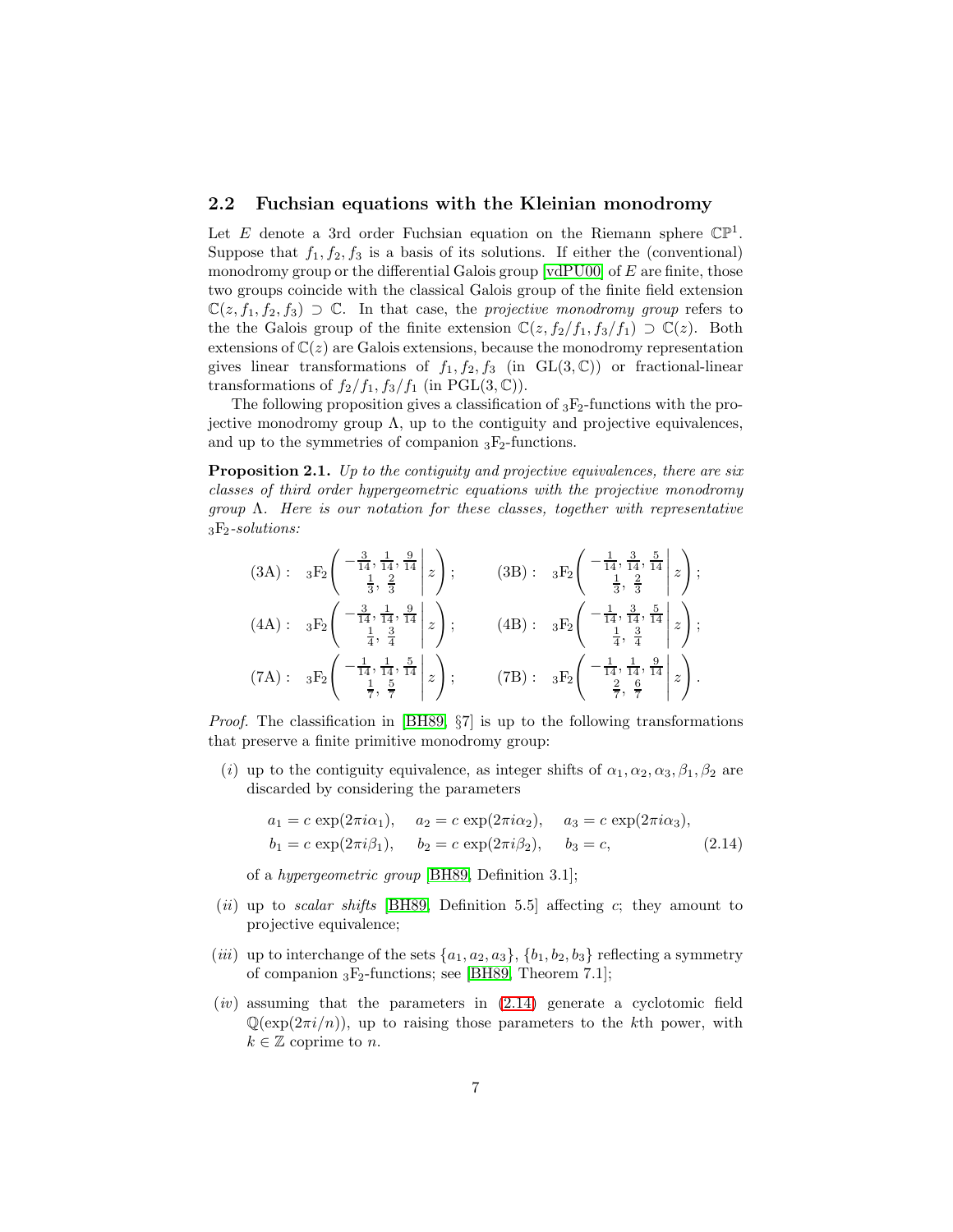We drop the equivalence  $(iv)$ . It amounts to multiplying the parameters  $\alpha_1, \alpha_2, \alpha_3, \beta_1, \beta_2$  by an integer coprime to their denominators (and to denominators of the powers in a projective equivalence factor  $\theta(\ldots)$ , strictly speaking).

In [\[BH89,](#page-35-0) Table 8.3], there are 3 cases of  $_3F_2$ -functions with the projective monodromy Λ, numbered 2, 3, 4. Their indicated parameters  $\alpha_1, \alpha_2, \alpha_3, \beta_1, \beta_2$ represent our cases (3B), (4B), (7B), as the  $_3F_2$ -representatives given here differ by the integer shift  $13/14 \rightarrow -1/14$ , or by shifting all parameters of the (7B)-representative by  $-2/7$  modulo integers. The types (3A), (4A), (7A) are obtained by multiplying the parameters by  $-1$  and making integer shifts such as  $-5/14 \mapsto 9/14$ ,  $-1/3 \mapsto 2/3$ , etc. To see that equivalences  $(i)$ – $(iii)$  do not give the same transformation, one can check the  $M$ -matrices  $(2.3)$  of the starting representatives:

<span id="page-7-2"></span>
$$
\begin{pmatrix} -\frac{1}{14} & \frac{11}{42} & \frac{25}{42} \\ \frac{3}{14} & \frac{23}{42} & \frac{37}{42} \\ \frac{5}{14} & \frac{29}{42} & \frac{43}{42} \end{pmatrix}, \quad \begin{pmatrix} -\frac{1}{14} & \frac{5}{28} & \frac{19}{28} \\ \frac{3}{14} & \frac{13}{28} & \frac{27}{28} \\ \frac{5}{14} & \frac{17}{28} & \frac{31}{28} \end{pmatrix}, \quad \begin{pmatrix} -\frac{1}{14} & \frac{1}{14} & \frac{9}{14} \\ \frac{1}{14} & \frac{3}{14} & \frac{11}{14} \\ \frac{9}{14} & \frac{11}{14} & \frac{19}{14} \end{pmatrix}. \quad (2.15)
$$

To check that there are no other types, one observes that multiplication of the parameters  $\alpha_1, \alpha_2, \alpha_3, \beta_1, \beta_2$  by other odd integers modulo 14 (and coprime to 3) in the case (3B)) leads to the displayed cases modulo integer shifts. This check is easy in the cases (3B) and (4B), as the set  $\{\beta_1 \text{ mod } \mathbb{Z}, \beta_2 \text{ mod } \mathbb{Z}\}\$  stays the same, and each set of companion  ${}_{3}F_{2}$ -functions contains only one equation where the denominators of  $\alpha_1, \alpha_2, \alpha_3$  all equal to 14. In the case (7B), the multiplications by  $-3$  or  $-5$  permute (up to the contiguity equivalence) the  ${}_{3}F_{2}$ -functions in this basis of local solutions at  $z = 0$ :

<span id="page-7-1"></span>
$$
{}_{3}F_{2}\left(\begin{array}{c} -\frac{1}{14}, \frac{1}{14}, \frac{9}{14} \\ \frac{2}{7}, \frac{6}{7} \end{array} \middle| z\right), z^{1/7} {}_{3}F_{2}\left(\begin{array}{c} \frac{1}{14}, \frac{3}{14}, \frac{11}{14} \\ \frac{3}{7}, \frac{8}{7} \end{array} \middle| z\right), z^{5/7} {}_{3}F_{2}\left(\begin{array}{c} \frac{9}{14}, \frac{11}{14}, \frac{19}{14} \\ \frac{11}{7}, \frac{12}{7} \end{array} \middle| z\right). (2.16)
$$

The multiplications by 3 and 5 then automatically give hypergeometric functions of type (7A). П

It is instructive to observe the interlacing condition [\[BH89,](#page-35-0) Theorem 4.8] on the 6 representative  $_3F_2$ -functions.

### <span id="page-7-0"></span>2.3 Invariants for Klein's curve

The <sub>3</sub>F<sub>2</sub>-functions of type (3A) are closely related to Klein's curve  $K$  and to modular functions on  $\mathcal{X}(7) \cong \mathcal{K}$ . In particular, the hypergeometric identity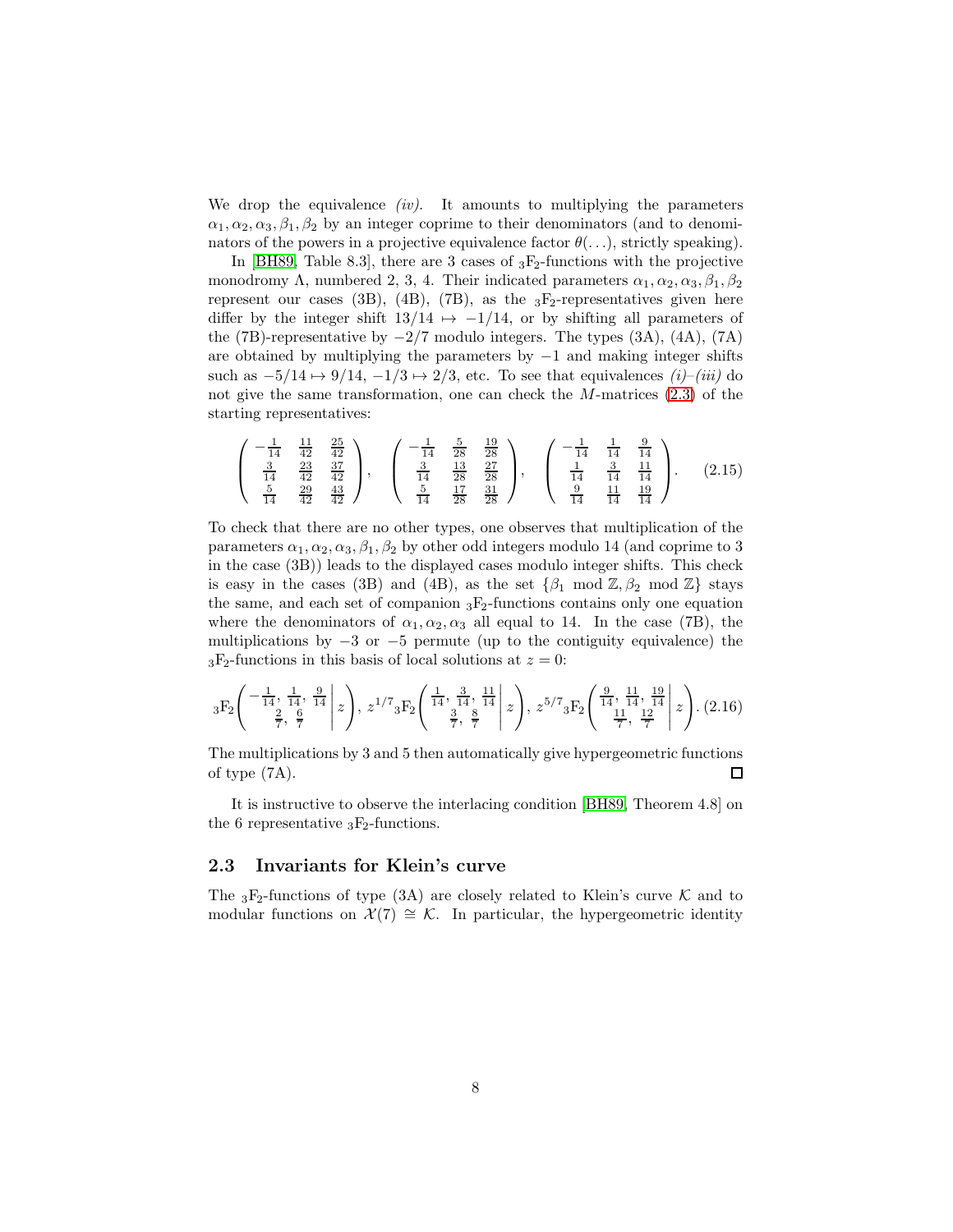[\[FM16,](#page-35-12) Proposition 30]

<span id="page-8-0"></span>
$$
{}_{3}F_{2}\left(\begin{array}{c} \frac{5}{42}, \frac{19}{42}, \frac{11}{14} \\ \frac{5}{7}, \frac{8}{7} \end{array} \middle| x\right)^{3} {}_{3}F_{2}\left(\begin{array}{c} -\frac{1}{42}, \frac{13}{42}, \frac{9}{14} \\ \frac{4}{7}, \frac{6}{7} \end{array} \middle| x\right) = \begin{array}{c} (2.17) \\ {}_{3}F_{2}\left(\begin{array}{c} -\frac{1}{42}, \frac{13}{42}, \frac{9}{14} \\ \frac{4}{7}, \frac{6}{7} \end{array} \middle| x\right)^{3} {}_{3}F_{2}\left(\begin{array}{c} \frac{17}{42}, \frac{31}{42}, \frac{15}{14} \\ \frac{9}{7}, \frac{19}{7} \end{array} \middle| x\right) \\ {}_{+} \frac{x}{1728} {}_{3}F_{2}\left(\begin{array}{c} \frac{17}{42}, \frac{31}{42}, \frac{15}{14} \\ \frac{9}{7}, \frac{10}{7} \end{array} \middle| x\right)^{3} {}_{3}F_{2}\left(\begin{array}{c} \frac{5}{42}, \frac{19}{42}, \frac{11}{14} \\ \frac{5}{7}, \frac{8}{7} \end{array} \middle| x\right) \end{array}
$$

realizes a parametrization of  $K$  by solutions of a third order Fuchsian equation that was anticipated by Klein [\[Kle79,](#page-35-14) a footnote in §9], and constructed by Halphen [\[Hal84\]](#page-35-5), Hurwitz [\[Hur86\]](#page-35-6). We indicated this parametrization in [\(1.17\)](#page-3-6).

The symmetry group  $\Lambda = \text{PSL}(2, \mathbb{F}_7)$  of K is realized by a 3-dimensional representation of  $\Lambda$  acting linearly on the coordinates  $X, Y, Z$  in [\(1.4\)](#page-1-1). Here we remind invariants of this 3-dimensional representation, present the degree 168 Galois covering  $K \to \mathbb{CP}^1$ , and present the quotient map of this covering by the largest cyclic subgroup  $\mathbb{Z}/7\mathbb{Z}$  of Λ. This gives the degree 24 = 168/7 Belyi map for Darboux evaluations of  $_3F_2$ -functions of type  $(3A)$ , and prepares us for the modular application of Darboux evaluations in §[4.2.](#page-20-0)

The 3-dimensional representation (over C) of  $\Lambda = \text{PSL}(2,\mathbb{F}_7)$  has these invariants in a convenient basis [\[Kle79,](#page-35-14) §6], [\[Elk98,](#page-35-7) §1.2]:

$$
R_4 = X^3 Y + Y^3 Z + Z^3 X,\tag{2.18}
$$

$$
R_6 = XY^5 + YZ^5 + ZX^5 - 5X^2Y^2Z^2,
$$
\n
$$
(2.19)
$$

$$
R_{14} = X^{14} + Y^{14} + Z^{14} + 375 \left( X^8 Y^4 Z^2 + X^4 Y^2 Z^8 + X^2 Y^8 Z^4 \right) \tag{2.20}
$$

$$
+18\, (X^7 Y^7+X^7 Z^7+Y^7 Z^7)-126\, (X^8 Y^3 Z^5+X^5 Y^6 Z^3+X^3 Y^5 Z^6)\\ -34 (X^{11} Y^2 Z+XY^{11} Z^2+X^2 YZ^{11})-250 (X^9 Y Z^4+X^4 Y^9 Z+XY^4 Z^9).
$$

The polynomial ring  $\mathbb{C}[R_4, R_6, R_{14}]$  is the ring of invariants for the extended representation of complex reflection group  $\Lambda \times (\mathbb{Z}/2\mathbb{Z})$  (which is ST24 in [\[ST54\]](#page-36-2)). The representation of  $\Lambda$  has another invariant

$$
R_{21} = \frac{1}{14} \det \begin{pmatrix} \frac{\partial R_4}{\partial X} & \frac{\partial R_4}{\partial Y} & \frac{\partial R_4}{\partial Z} \\ \frac{\partial R_6}{\partial X} & \frac{\partial R_6}{\partial Y} & \frac{\partial R_6}{\partial Y} \\ \frac{\partial R_{14}{\partial X}} & \frac{\partial R_{14}{\partial Y}}{\partial X_{14}{\partial Y}} & \frac{\partial R_{14}{\partial Z}}{\partial X_{24}} \end{pmatrix},
$$
(2.21)

and there is a polynomial relation [\[Elk98,](#page-35-7) (1.17)]

<span id="page-8-2"></span>
$$
R_{21}^2 \equiv R_{14}^3 - 1728 R_6^7 \mod R_4. \tag{2.22}
$$

As Klein's quartic curve K is defined by  $R_4 = 0$ , this functional congruence means [\[Elk98,](#page-35-7) (2.13)] that the map

<span id="page-8-1"></span>
$$
\Phi_0 = \frac{1728 R_6^7}{R_{14}^3} = 1 - \frac{R_{21}^2}{R_{14}^3} \tag{2.23}
$$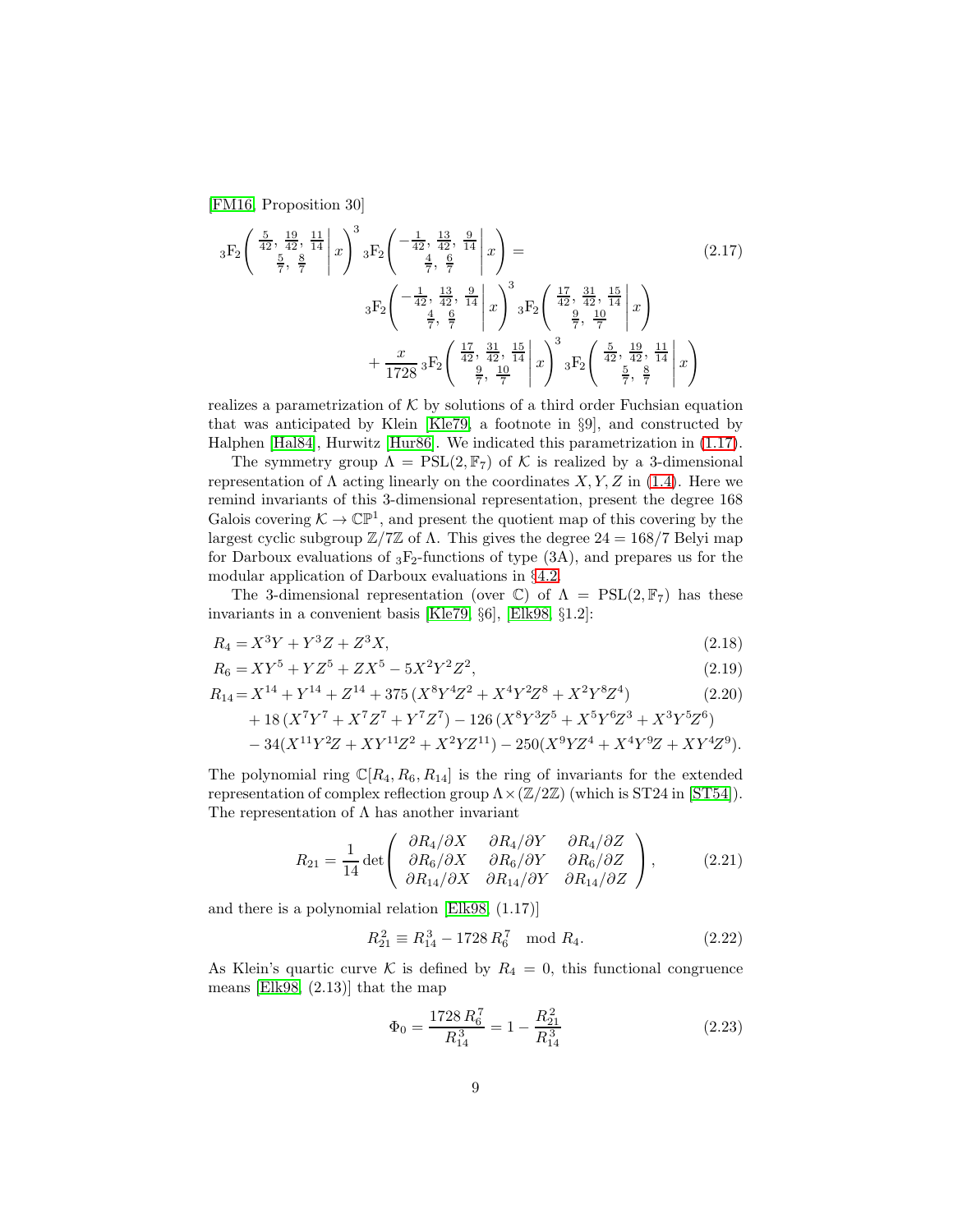defines a Galois covering  $K \to \mathbb{CP}^1$  with the Galois group  $\Lambda$ . The covering is a Belyi map with the passport  $[7^{24}/3^{56}/2^{84}]$ , of genus 3 indeed.

The quotient covering of  $K \to \mathbb{CP}^1$  by  $\mathbb{Z}/7\mathbb{Z}$  is given by the map [\[Elk98,](#page-35-7) (2.1)]

$$
(X:Y:Z) \mapsto (a:b:c) = (X^3Y:Y^3Z:Z^3X)
$$
 (2.24)

onto the line  $a + b + c = 0$  in  $\mathbb{CP}^2$ . The quotient curve is of genus 0, therefore. Klein's curve K is birational to the cyclic covering  $(Y/Z)^7 = ab^2/c^3$  $(Y/Z)^7 = ab^2/c^3$  $(Y/Z)^7 = ab^2/c^3$ . If we take<sup>2</sup>

<span id="page-9-3"></span>
$$
x = -\frac{a}{c} = -\frac{X^2 Y}{Z^3}, \qquad y = -\frac{Y}{Z}, \tag{2.25}
$$

then the degree 7 cyclic covering is

$$
y^7 = x(x-1)^2.
$$
 (2.26)

#### <span id="page-9-0"></span>2.4 Darboux coverings

The notions of Darboux curves, Darboux coverings and Darboux evaluations are introduced in [\[Vid13\]](#page-36-0). The terminology is motivated by integration theory of vector fields [\[LZ09\]](#page-35-15), where Darboux polynomials determine invariant hypersurfaces. In differential Galois theory [\[Wei95\]](#page-36-7), Darboux polynomials are specified by algebraic solutions of an associated Riccati equation. Here is a formulation of [\[Vid13,](#page-36-0) Definition 3.1].

Definition 2.2. Consider a linear homogeneous differential equation

<span id="page-9-2"></span>
$$
\frac{d^n}{dz^n} + a_{n-1}(z)\frac{d^{n-1}}{dz^{n-1}} + \ldots + a_1(z)\frac{d}{dz} + a_0(z) = 0
$$
\n(2.27)

on  $\mathbb{CP}^1$ , thus with  $a_i(z) \in \mathbb{C}(z)$ . We say that an algebraic covering  $\varphi : B \to \mathbb{CP}^1$ is a Darboux covering for  $(2.27)$  $(2.27)$  if a pull-back transformation  $(2.6)$  $(2.6)$  of it with respect to  $\varphi$  has a solution Y such that:

- (a) the logarithmic derivative  $u = Y'/Y$  is a rational function on the algebraic curve B;
- (b) the algebraic degree of u over  $\mathbb{C}(z)$  equals the degree of  $\varphi$ .

The algebraic curve B is then called a Darboux curve.

Condition (a) means that the monodromy representation of the pulledback equation has a one-dimensional invariant subspace (generated by  $Y$ ). In contrast, cyclic monodromy implies a completely reducible monodromy representation, thus a basis of n radical solutions (whose logarithmic derivatives solve the Riccati equation). This article emphasizes reduction to a cyclic projective monodromy. As shown in [\[Vid18\]](#page-36-3), reduction of  $\Lambda$  to a dihedral monodromy

<span id="page-9-1"></span><sup>&</sup>lt;sup>2</sup> We choose a different parametrization than in [\[Elk98,](#page-35-7) p. 67] in order to have  $x_7(\tau) = O(q)$ in [\(4.23\)](#page-21-0) with consistency.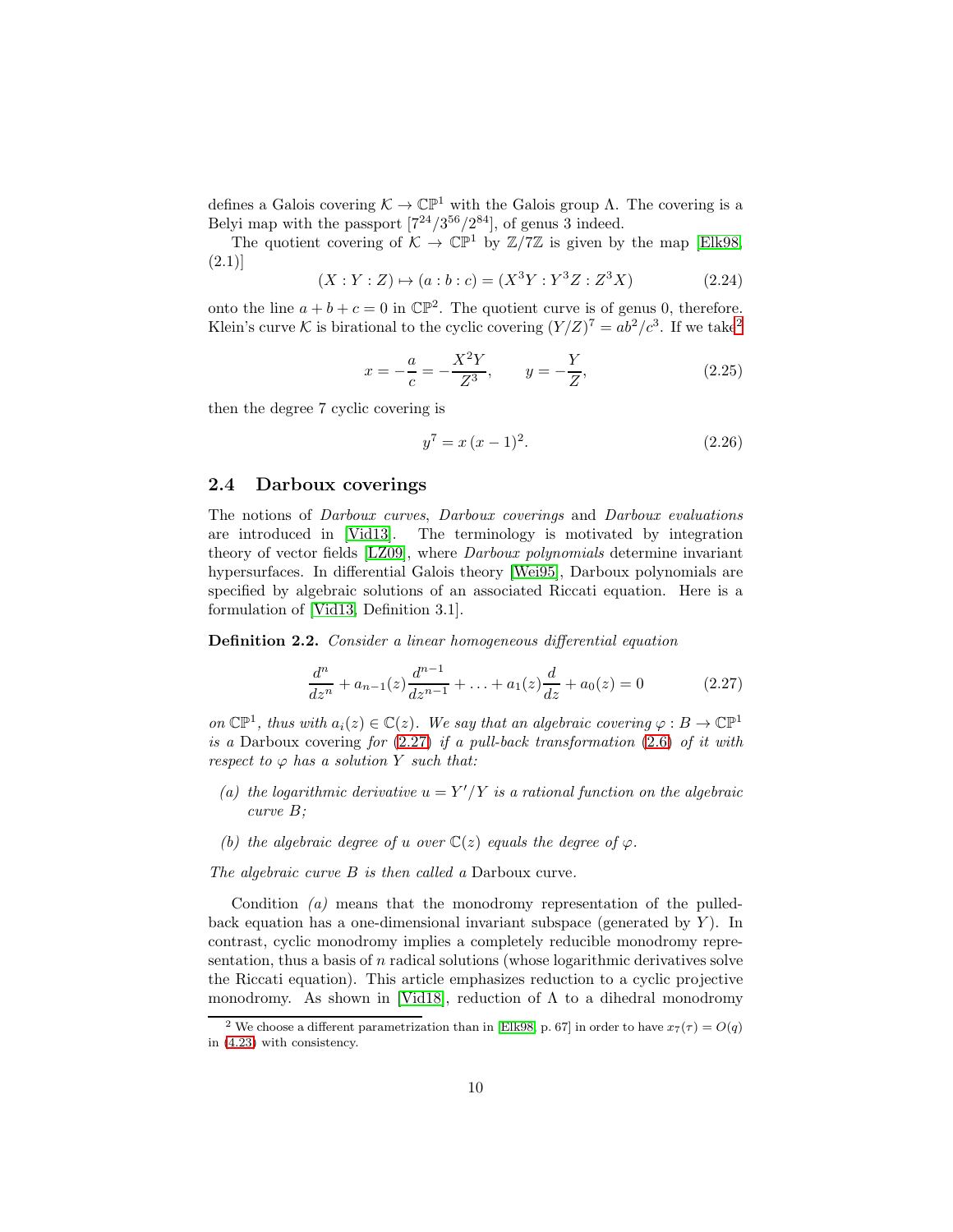group leads to a reducible 3-dimensional monodromy representation, hence a Darboux evaluation.

Determination of Darboux coverings is made easier by their basic properties. The following lemma underlines that Darboux coverings are "invariant" under transformations of hypergeometric equations that preserve the monodromy.

**Lemma 2.3.** Let  $E_1$  denote a hypergeometric equation (2.[1\)](#page-3-5) with a finite primitive monodromy group. Suppose that other hypergeometric equation  $E_2$ is related to  $E_1$  by transformations described in (i), (iv) within the proof of Proposition [2](#page-6-0).1. If  $\varphi : B \to \mathbb{CP}^1$  is a Darboux covering for  $E_1$ , then  $\varphi$  is a Darboux covering for  $E_2$  as well.

*Proof.* The transformations  $(i)$ ,  $(iv)$  do not affect the primitive monodromy group, thus equations  $E_1, E_2$  have isomorphic monodromies. Let  $E_1^*, E_2^*$  denote the Fuchsian equations obtained from  $E_1, E_2$ , respectively, by applying the same pull-back transformation with respect to  $\varphi$ . The monodromies of  $E_1^*$ ,  $E_2^*$  are isomorphic. Therefore, if one has a radical solution so does the other.

(Compare with [\[Vid13,](#page-36-0) Lemmas 3.2 and 3.7]. Projective equivalence (ii) allows the same Darboux covering  $\varphi$  trivially. It affects the monodromy group by a cyclic direct factor. Transformation *(iii)* offers  $1/\varphi$  for the respective Darboux covering.)  $\Box$ 

<span id="page-10-0"></span>**Corollary 2.4.** The same degree 24 Darboux coverings  $\varphi$  or  $1/\varphi$  for reduction of the projective monodromy  $\Lambda = \text{PSL}(2, \mathbb{F}_7)$  of hypergeometric equation (2.[1\)](#page-3-5) to  $\mathbb{Z}/7\mathbb{Z}$  apply to all hypergeometric functions of the types (3A) and (3B); or to all  $_3F_2$ -functions of the types (4A) and (4B); or to all  $_3F_2$ -functions of the types (7A) and (7B).

Proof. Each of the six types describes an equivalence class under the contiguity equivalence. The pairs of types  $(3A)$ ,  $(3B)$ ; or  $(4A)$ ,  $(4B)$ ; or  $(7A)$ ,  $(7B)$  are related by transformation *(iv)* within the proof of Proposition [2](#page-6-0).1. 口

To match hypergeometric functions with radical solutions of a pulled-back Fuchsian equation for Darboux evaluations, the next lemma is useful. It applies to equations obtained by the considered degree 24 pull-back transformations.

<span id="page-10-1"></span>Lemma 2.5. Suppose that differential equation (2.[27\)](#page-9-2) has a finite cyclic monodromy group. If the local exponents  $\lambda_1, \ldots, \lambda_n$  at a point  $P \in \mathbb{CP}^1$  are all different modulo  $\mathbb{Z}$ , then for each local exponent  $\lambda_i$  ( $i \in \{1, \ldots, n\}$ ) there is exactly one (up to scalar multiplication) radical solution with the vanishing order  $\lambda$  at  $P$ .

Proof. (Compare with [\[Vid13,](#page-36-0) Lemma 3.6].) A monodromy representation of the finite cyclic group is completely reducible. Therefore, the solution space is generated by  $n$  radical solutions (that give the direct decomposition into  $n$  onedimensional spaces). If two radical solutions had the same local exponent  $\lambda^*$  at P, their linear combination would have the vanishing order  $\lambda^* + k$  with integer  $k > 0$ . Hence there is a radical solution for each of the *n* local exponents. 口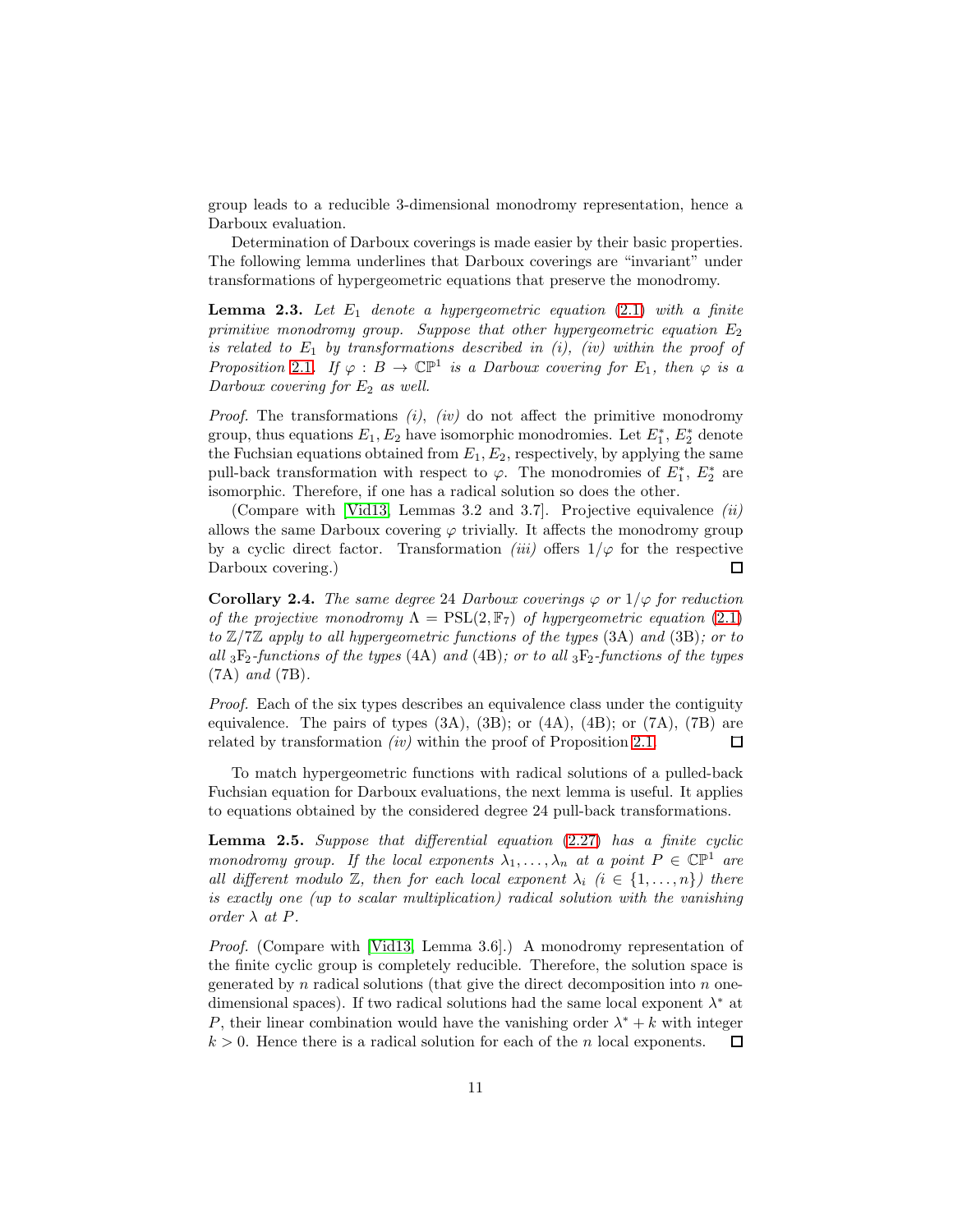A divisor (with coefficients in  $\mathbb{Q}$ ) of a radical function f on an algebraic curve  $B$  is well defined, because an integer power of  $f$  is a rational function on  $B$ . Conversely, a divisor with Q-coefficients on  $B$  determines a radical function up to scalar multiplication. To compute Darboux evaluations, we usually first determine possible divisors of radical solutions (of a pulled-back Fuchsian equation) on a Darboux curve.

Remark 2.6. The simplest Darboux evaluations are reductions of a dihedral monodromy group to a cyclic monodromy group by a quadratic transformation [\[Vid11\]](#page-36-8). The Darboux covering is  $z = x^2$  in this well-known formula:

<span id="page-11-3"></span><span id="page-11-2"></span>
$$
{}_2F_1\left(\begin{array}{c|c} a, a + \frac{1}{2} & z \end{array}\bigg| z\right) = \frac{(1 - \sqrt{z})^{-2a} + (1 + \sqrt{z})^{-2a}}{2}.
$$
 (2.28)

The monodromy group of the hypergeometric equation is finite when  $a \in \mathbb{Q} \setminus \{0\}.$ Less known are these variations of dihedral formulas:

$$
{}_2F_1\left(\begin{array}{c} a, -a \\ \frac{1}{2} \end{array} \middle| \frac{x^2}{x^2 - 1} \right) = \frac{1}{2} \left( \left( \frac{1+x}{1-x} \right)^a + \left( \frac{1-x}{1+x} \right)^a \right), \tag{2.29}
$$

$$
{}_2F_1\left(\frac{\frac{1}{2}+a,\frac{1}{2}-a}{\frac{1}{2}}\middle|\frac{x^2}{x^2-1}\right) = \frac{\sqrt{1-x^2}}{2}\left(\left(\frac{1+x}{1-x}\right)^a + \left(\frac{1-x}{1+x}\right)^a\right),\tag{2.30}
$$

$$
{}_2F_1\left(\frac{\frac{1}{2}+a,\frac{1}{2}-a}{\frac{3}{2}}\middle|\frac{x^2}{x^2-1}\right) = \frac{\sqrt{1-x^2}}{4ax} \left(\left(\frac{1+x}{1-x}\right)^a - \left(\frac{1-x}{1+x}\right)^a\right). \tag{2.31}
$$

### <span id="page-11-1"></span>2.5 Three Darboux coverings

By Corollary [2.4,](#page-10-0) there are separate sets of Darboux coverings for the type pairs  $(3A)$ ,  $(3B)$ , or  $(4A)$ ,  $(4B)$ , or  $(7A)$ ,  $(7B)$ . Here we show that these sets consist of single Belyi coverings (up to holomorphic symmetries of the Darboux curves). The three Belyi maps are related to each other by algebraic correspondences induced by quadratic and cubic transformations [\(2.7\)](#page-4-2), [\(2.9\)](#page-5-0) between  ${}_{3}F_{2}$ -functions of the different types. The Darboux curves for the types (4A), (4B) and (7A), (7B) have genus 1. Their Weierstraß forms are presented in formulas [\(2.32\)](#page-12-0), [\(2.35\)](#page-12-1).

<span id="page-11-0"></span>Proposition 2.7. Darboux coverings that reduce the projective monodromy group  $\Lambda = \text{PSL}(2,\mathbb{F}_7)$  of a third order hypergeometric equation (2.[1\)](#page-3-5) to  $\mathbb{Z}/7\mathbb{Z}$ are Belyi maps with the following branching patterns (and genus g):

| for the types $(3A)$ and $(3B)$ : | $[7^31^3/3^8/2^{12}]$    | $(g = 0);$ |
|-----------------------------------|--------------------------|------------|
| for the types $(4A)$ and $(4B)$ : | $[7^31^3/4^6/2^{12}]$    | $(g=1);$   |
| for the types $(7A)$ and $(7B)$ : | $[7^31^3/7^31^3/2^{12}]$ | $(g = 1).$ |

*Proof.* (Compare with [\[Vid13,](#page-36-0) Lemma 3.4].) Let  $E$  denote the third order hypergeometric equation. Suppose that  $f_1, f_2, f_3$  is a basis of its solutions.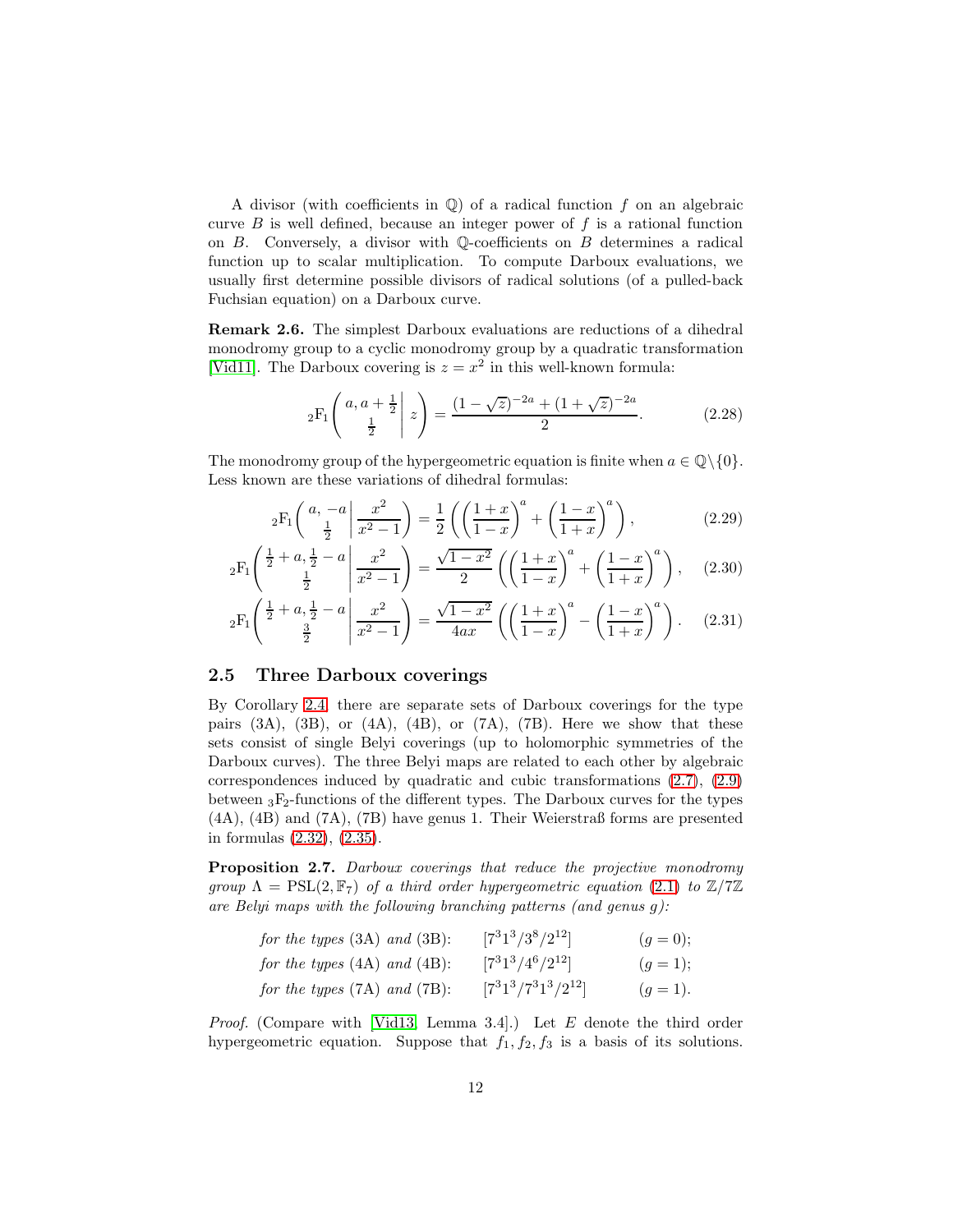The field extension  $\mathbb{C}(z, f_2/f_1, f_3/f_1) \supset \mathbb{C}(z)$  defines a Galois covering  $\Phi_1$  of  $\mathbb{CP}^1$  of degree  $\#\Lambda = 168$ . (It is also a Darboux covering that reduces the projective monodromy to a trivial group.) Its possible branching patterns are  $[7^{24}/3^{56}/2^{84}]$ ,  $[7^{24}/4^{42}/2^{84}]$  or  $[7^{24}/7^{24}/2^{84}]$  (of genus  $g = 3, 10$  or 19, respectively); see [\[vdPU00,](#page-35-2) §8.2]. By the Galois correspondence, a Darboux covering that reduces the monodromy to  $\mathbb{Z}/7\mathbb{Z}$  is a subcovering of  $\Phi_1$  of degree  $168/7 = 24$ . The fibers where local exponent differences of E have denominators with the least common multiple  $k \leq 4$  should have only points branching with order  $k$ . The only immediate uncertainty are those fibers with the branching  $7<sup>3</sup>1<sup>3</sup>$ . Only branching orders 7, 1 can be present there for subcoverings of  $\Phi_1$ . If there are fewer (than 3) points with the branching order 7, the Riemann-Hurwitz formula [\[Hur93,](#page-35-4) p. 404] gives a negative genus for the covering. □

The only Belyi map (up to Möbius transformations on either side of  $\mathbb{P}^1 \to \mathbb{P}^1$ ) with the genus  $g = 0$  branching pattern was computed as such following [\[Vid05,](#page-36-9) §3], and presented in [\[Vid09,](#page-36-4) p. 178]. We refer to this Belyi covering as  $\Phi_3$ . Its expression is given in [\(3.1\)](#page-13-1).

It is less practical to compute (from scratch) Belyi functions with the two branching patterns of genus  $g = 1$ . Instead, we follow their algebraic correspondence relations to  $\Phi_3$  that are consequences of quadratic and cubic transformations of  ${}_{3}F_{2}$ -functions [\[Kat08\]](#page-35-9). In particular, representative  ${}_{3}F_{2}$ functions of types (3A) and (7A) are related by cubic transformation [\(2.9\)](#page-5-0). For example, consider [\(2.9\)](#page-5-0) with  $a = -1/42$ ,  $b = 1/14$ . Hence, there exists only one covering  $\Phi_7: E_7 \to \mathbb{P}^1$  (up to holomorphic symmetries of both curves) with the branching pattern  $[7^31^3/7^31^3/2^{12}]$ . It can be constructed by considering the fiber product of  $\Phi_3$  and the cubic covering  $27z^2/(4-z)^3$ , as described in [\[Vid13,](#page-36-0) Lemma 3.5]. This gives the Darboux curve  $E_7$  isomorphic to

<span id="page-12-0"></span>
$$
v^2 = u(1 - 11u + 32u^2), \tag{2.32}
$$

as computed here in §[5.1.](#page-27-0) On the fiber product curve  $E_7$ , we have

$$
\Phi_3 = \frac{27 \Phi_7^2}{(4 - \Phi_7)^3}.\tag{2.33}
$$

Further, representative  ${}_{3}F_{2}$ -functions of types (4B) and (7B) are related by quadratic transformation [\(2.7\)](#page-4-2). For example, consider (2.7) with  $a = -1/28$ ,  $b = 1/28$ . Hence, there is one covering  $\Phi_4 : E_4 \to \mathbb{P}^1$  (up to holomorphic symmetries of both curves) with the branching pattern  $[7^31^3/4^6/2^{12}]$ . The fiber product curve is the same  $E_7$ , where we have

<span id="page-12-2"></span>
$$
\Phi_4 = -\frac{4\,\Phi_7}{(\Phi_7 - 1)^2}.\tag{2.34}
$$

The degree 24 covering  $\Phi_4$  is obtained by dividing out its symmetry  $\Phi_7 \mapsto 1/\Phi_7$ . Consequently, the Darboux curve  $E_4$  is a genus 1 curve that is 2-isogenous  $E_7$ ; see §[6.](#page-31-0) It is isomorphic to

<span id="page-12-1"></span>
$$
w^2 = p(1 + 22p - 7p^2). \tag{2.35}
$$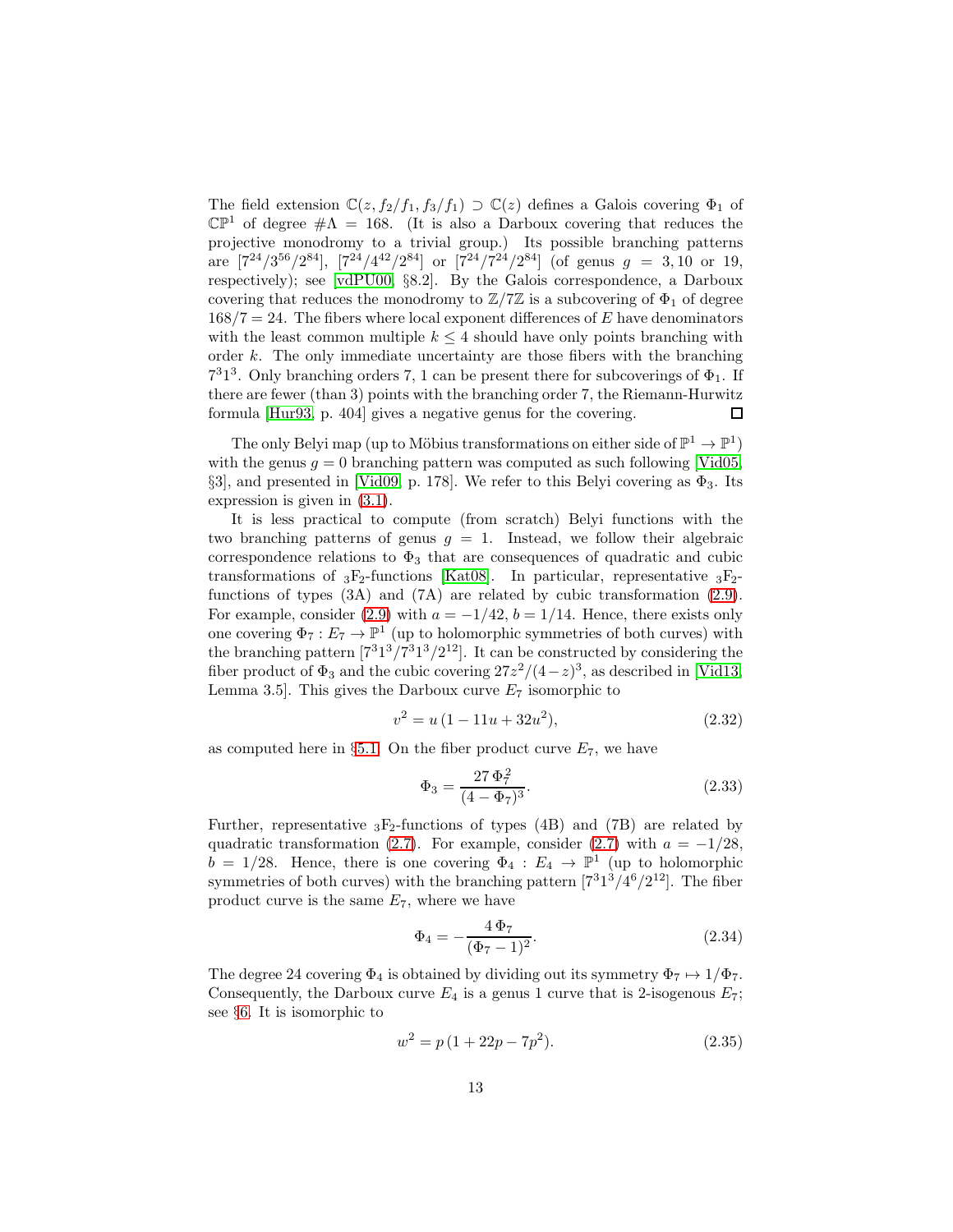## <span id="page-13-0"></span>3 The cases (3A) and (3B)

The  ${}_{3}F_{2}$ -functions in [\(2.17\)](#page-8-0) are companion solutions (up to a power factor) of the same Fuchsian equation with the projective monodromy  $\Lambda$ . They are of type  $(3A)$ , and directly parametrize Klein's curve K. The degree 24 pullback covering that reduces the projective monodromy group to  $\mathbb{Z}/7\mathbb{Z}$  can be computed from the degree 168 Galois covering  $\Phi_0$  in [\(2.23\)](#page-8-1) and the degree 7 projection [\(2.25\)](#page-9-3). The degree 24 rational function is

<span id="page-13-1"></span>
$$
\Phi_3 = \frac{1728x(x-1)F_1^7}{G_0^3 G_1^3},\tag{3.1}
$$

where

$$
F_1 = 1 + 5x - 8x^2 + x^3,
$$
  
\n
$$
G_0 = 1 - x + x^2,
$$
  
\n
$$
G_1 = 1 - 235x + 1430x^2 - 1695x^3 + 270x^4 + 229x^5 + x^6.
$$
\n(3.2)

This is a Belyi function with the branching pattern  $[7^31^3/3^8/2^{12}]$ . As recounted in  $\S 2.5$ , this is a unique Belyi map (up to Möbius transformations) with this branching pattern. The same Belyi function appears in the hypergeometric formula [\[Vid09,](#page-36-4) (76)]

$$
{}_2F_1\left(\begin{array}{c} \frac{2}{7}, \frac{3}{7} \\ \frac{6}{7} \end{array} \middle| x\right) = G_0^{-1/28} G_1^{-1/28} {}_2F_1\left(\begin{array}{c} \frac{1}{84}, \frac{29}{84} \\ \frac{6}{7} \end{array} \middle| \Phi_3\right). \tag{3.3}
$$

This is not surprising, as branching requirements for pull-back transformations between hypergeometric equations are similar [\[Vid09,](#page-36-4) §3]. The Belyi function  $\Phi_3$  is presented in [\[Hos10\]](#page-35-8) as well.

### 3.1 Evaluations of type (3A)

The following Darboux evaluations are used in §[4.2](#page-20-0) to prove modular identities  $(1.6)$ – $(1.11)$ .

<span id="page-13-5"></span>Theorem 3.1. We have

$$
{}_{3}F_{2}\left(\begin{array}{c} -\frac{1}{42}, \frac{13}{42}, \frac{9}{14} \\ \frac{4}{7}, \frac{6}{7} \end{array} \middle| \Phi_{3} \right) = (1-x)^{1/7} G_{0}^{-1/14} G_{1}^{-1/14}, \tag{3.4}
$$

<span id="page-13-3"></span><span id="page-13-2"></span>
$$
{}_3F_2\left( \begin{array}{cc} \frac{5}{42}, \frac{19}{42}, \frac{11}{14} \\ \frac{5}{7}, \frac{8}{7} \end{array} \middle| \Phi_3 \right) = (1-x)^{2/7} F_1^{-1} G_0^{5/14} G_1^{5/14}, \tag{3.5}
$$

<span id="page-13-4"></span>
$$
{}_{3}F_{2}\left(\begin{array}{c} \frac{17}{42}, \frac{31}{42}, \frac{15}{14} \\ \frac{9}{7}, \frac{10}{7} \end{array}\middle|\Phi_{3}\right) = (1-x)^{-3/7} F_{1}^{-3} G_{0}^{17/14} G_{1}^{17/14}
$$
(3.6)

in a neighborhood of  $x = 0$ .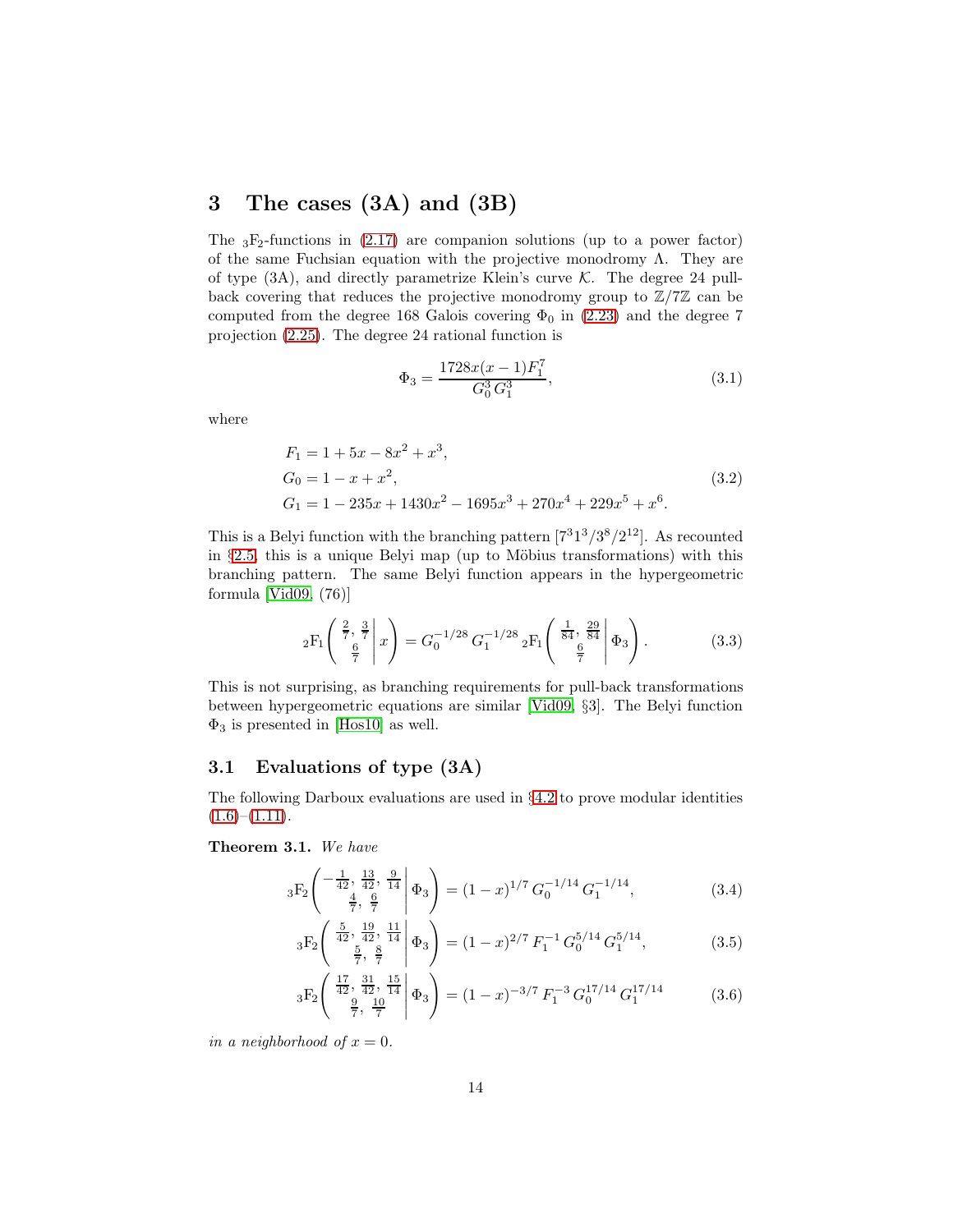Proof. A hypergeometric differential equation has the following basis of local solutions around  $z = 0$ :

<span id="page-14-0"></span>
$$
{}_{3}F_{2}\left(\begin{array}{c|c} -\frac{1}{42}, \frac{13}{42}, \frac{9}{14} \\ \frac{4}{7}, \frac{6}{7} \end{array} \middle| z\right), z^{1/7} {}_{3}F_{2}\left(\begin{array}{c|c} \frac{5}{42}, \frac{19}{42}, \frac{11}{14} \\ \frac{5}{7}, \frac{8}{7} \end{array} \middle| z\right), z^{3/7} {}_{3}F_{2}\left(\begin{array}{c|c} \frac{17}{42}, \frac{31}{42}, \frac{15}{14} \\ \frac{9}{7}, \frac{10}{7} \end{array} \middle| z\right). (3.7)
$$

After the pullback  $z = \Phi_3(x)$ , the local exponents at  $x = 0$  will be  $0, 1/7, 3/7$ as well. The generalized Riemann's P-symbol

$$
P\left\{\n\begin{array}{ccccc}\nx = 0 & x = 1 & x = \infty & F_1(x) = 0 & G_0(x) = 0 & G_1(x) = 0 \\
0 & 0 & 0 & 0 & -1/14 & -1/14 \\
1/7 & 1/7 & 1/7 & 1 & 13/14 & 13/14 \\
3/7 & 3/7 & 3/7 & 3 & 27/14 & 27/14\n\end{array}\n\right\}\n\tag{3.8}
$$

describes all singularities of the pulled-back equation, and the local exponents at them. The pulled-back equation has a cyclic monodromy, as we established that (projectively) the function field  $\mathbb{C}(\Phi_3)$  corresponds to  $\mathbb{Z}/7\mathbb{Z}$  by the Galois correspondence in the projective parametrization  $(2.17)$  of Klein's curve K by hypergeometric solutions. Hence there is a basis of radical solutions. Candidates for radical solutions are constructed by picking up a local exponent at each singular point, so that their sum s is either zero or a negative integer. If  $s < 0$ , then a presumed solution vanishes (with order 1 or 2) at some regular points, making the total sum of local exponents at all points equal to zero. Negative exponents come only from the roots of  $G_0G_1$ . We have to pick up the exponent  $-1/14$  at those 8 roots, because a positive exponent in that locus would lead to  $s > 0$ . Up to scalar multiplication, the candidate radical solutions for  $(3.4)$ with the local exponent 0 at  $x = 0$ :

$$
\psi_1 = (1-x)^{1/7} G_0^{-1/14} G_1^{-1/14}, \qquad \psi_1^o = (1-x)^{3/7} G_0^{-1/14} G_1^{-1/14}.
$$
 (3.9)

The local exponents at  $x = \infty$  equal to 3/7, 1/7, respectively. By checking a few initial terms of their power series at  $x = 0$  we see that  $\psi_1$  is the actual radical solution. The candidate solutions with the local exponent  $1/7$  at  $x = 0$  are:

$$
\psi_2 = x^{1/7} (1-x)^{3/7} G_0^{-1/14} G_1^{-1/14}, \qquad \psi_2^o = x^{1/7} G_0^{-1/14} G_1^{-1/14}.
$$
 (3.10)

The actual radical solution is  $\psi_2$ , with the local exponent at  $x = \infty$  differing from 3/7 by Lemma [2.5.](#page-10-1) This gives formula [\(3.5\)](#page-13-3). Similarly, the candidate solutions with the local exponent  $3/7$  at  $x = 0$  are:

$$
\psi_3 = x^{3/7} G_0^{-1/14} G_1^{-1/14}, \qquad \psi_3^o = x^{3/7} (1-x)^{1/7} G_0^{-1/14} G_1^{-1/14}, \qquad (3.11)
$$

口

The correct radical solution is  $\psi_3$ , leading to formula [\(3.6\)](#page-13-4).

Contiguous relations of  ${}_{3}F_{2}$  functions can be used to derive Darboux evaluations for other hypergeometric functions in the (3A) class. For example, applying  $(2.13)$  to  $(3.6)$  gives

$$
{}_3\mathrm{F}_2\Bigg(\begin{array}{c|c} \frac{1}{14},\frac{17}{42},\frac{31}{42} \\ \frac{3}{7},\frac{9}{7} \end{array}\Bigg|\,\Phi_3\Bigg) = \frac{(1-x)^{4/7}G_0^{3/14}G_1^{3/14}}{F_1^2}\big(1-\tfrac{52}{9}x+\tfrac{43}{3}x^2-\tfrac{16}{3}x^3+\tfrac{1}{9}x^4\big).
$$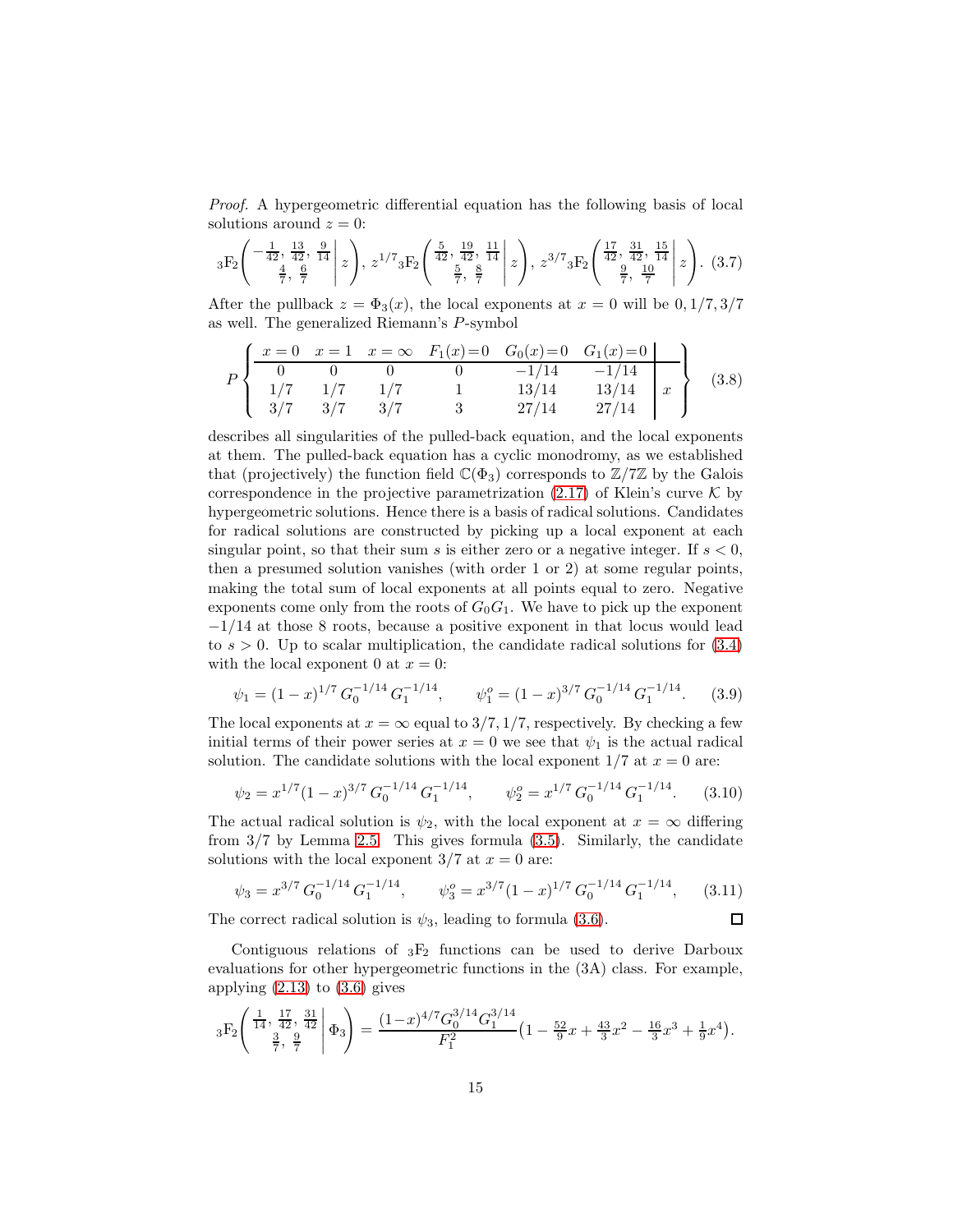This hypergeometric solution vanishes at 4 regular points of its Fuchsian equation, namely at the roots of the degree 4 polynomial.

The other three companion solutions to [\(3.7\)](#page-14-0) are

$$
z^{1/42} {}_{3}F_{2}\left(\begin{array}{cc|cc} -\frac{1}{42}, & \frac{5}{42}, & \frac{17}{14} \\ \frac{1}{3}, & \frac{2}{3} \end{array} \begin{array}{c} 1 \\ \frac{1}{2} \end{array}\right), \quad z^{-13/42} {}_{3}F_{2}\left(\begin{array}{cc|cc} \frac{13}{42}, & \frac{19}{42}, & \frac{31}{14} \\ \frac{2}{3}, & \frac{4}{3} \end{array} \begin{array}{c} 1 \\ \frac{1}{2} \end{array}\right),
$$
  

$$
z^{-9/14} {}_{3}F_{2}\left(\begin{array}{cc|cc} \frac{9}{14}, & \frac{11}{14}, & \frac{15}{14} \\ \frac{4}{3}, & \frac{5}{3} \end{array} \begin{array}{c} 1 \\ \frac{1}{2} \end{array}\right).
$$
 (3.12)

The rational argument in their Darboux evaluations can be  $1/\Phi_3$ , but the evaluation then holds in a neighborhood of a root of  $G_0G_1 = 0$ . The roots of  $G_0$  can be moved to  $x = 0$ ,  $x = \infty$  by the inverse of the Möbius transformation

<span id="page-15-1"></span><span id="page-15-0"></span>
$$
x \mapsto \mu(x) = \frac{x + \omega + 1}{\omega(1 - x)},
$$
\n(3.13)

where  $\omega = \exp(2\pi i/3)$ . The point  $x = 0$  is then a regular point (up to projective equivalence) after a pull-back transformation. Accordingly, the Darboux evaluations in the next theorem express  ${}_{3}F_{2}$ -functions as linear combinations of radical solutions. They are reminiscent to dihedral evaluations [\(2.29\)](#page-11-2)–[\(2.31\)](#page-11-3).

<span id="page-15-2"></span>**Theorem 3.2.** The rational function  $\Phi_3^*(x) = 1/\Phi_3(\mu(x))$  has the expression

$$
\Phi_3^* = \frac{(24\omega + 8) x^3 G_2^3}{(1 - x^3) F_2^7}
$$
\n(3.14)

with

$$
F_2 = 1 + \frac{39\omega - 16}{49}x^3,
$$
\n
$$
G_2 = 1 - \frac{435\omega + 745}{392}x^3 + \frac{18357\omega + 14632}{16807}x^6.
$$
\n(3.15)

The following formulas hold around  $x = 0$ :

$$
F_2^{1/6} {}_3F_2 \left( \begin{array}{c|c} -\frac{1}{42}, \frac{5}{42}, \frac{17}{42} & \frac{1}{42} \\ \frac{1}{3}, \frac{2}{3} & \frac{1}{3} \end{array} \right) = \frac{1}{3} (1-x)^{-1/42} (1 - \omega x)^{5/42} (1 - \omega^2 x)^{17/42} \\
+ \frac{1}{3} (1-x)^{5/42} (1 - \omega x)^{17/42} (1 - \omega^2 x)^{-1/42} \\
+ \frac{1}{3} (1-x)^{17/42} (1 - \omega x)^{-1/42} (1 - \omega^2 x)^{5/42},
$$
\n
$$
(3.16)
$$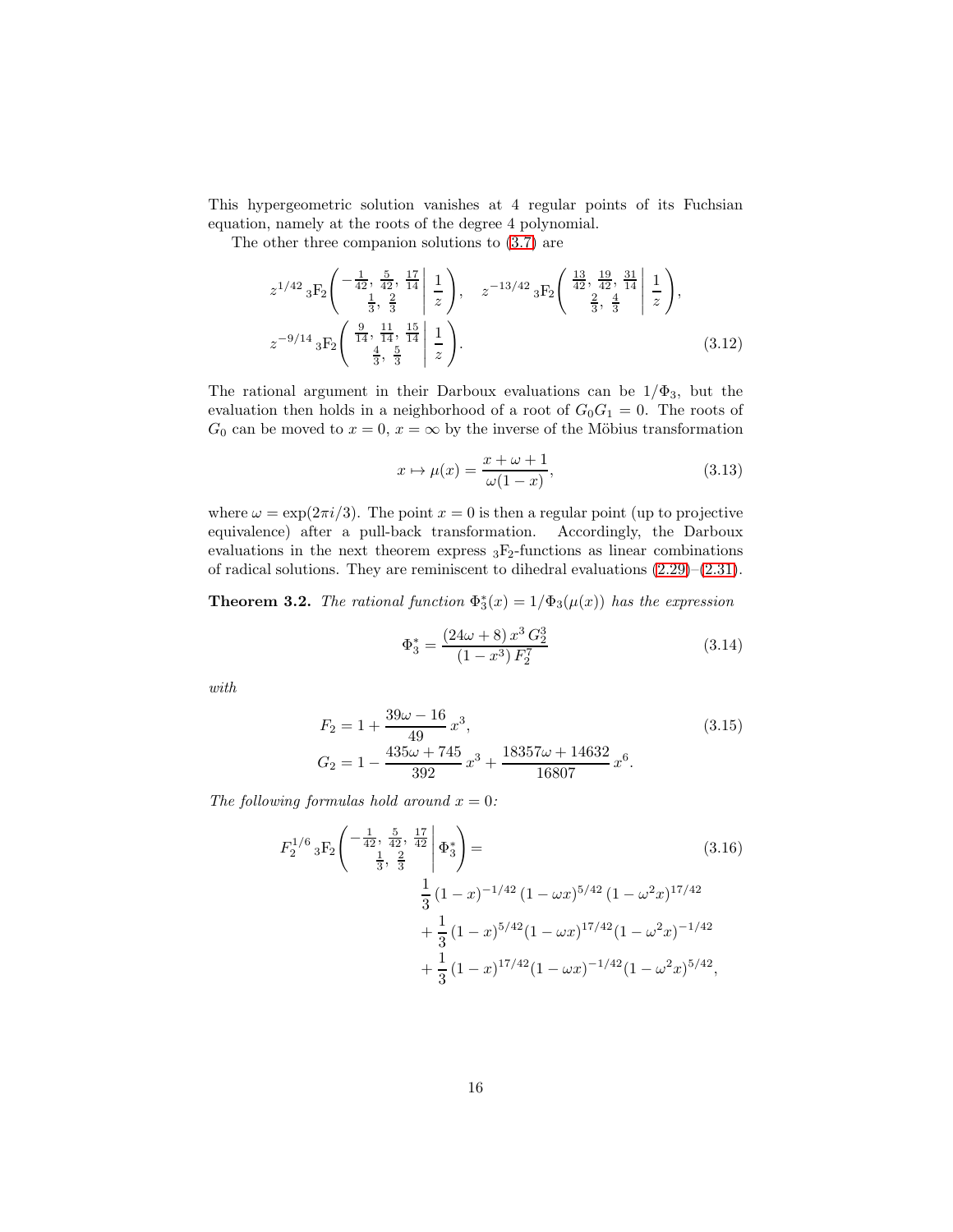$$
\frac{xG_2}{1-2\omega} F_2^{-13/6} {}_3F_2 \left( \frac{\frac{13}{42}, \frac{19}{42}}{\frac{2}{3}, \frac{4}{3}} \right) \Phi_3^* \right) =
$$
\n
$$
\frac{1}{3} (1-x)^{13/42} (1-\omega x)^{19/42} (1-\omega^2 x)^{31/42} + \frac{\omega}{3} (1-x)^{19/42} (1-\omega x)^{31/42} (1-\omega^2 x)^{13/42} + \frac{\omega^2}{3} (1-x)^{31/42} (1-\omega x)^{13/42} (1-\omega^2 x)^{19/42},
$$
\n
$$
\frac{3x^2G_2^2}{21+7\omega} F_2^{-9/2} {}_3F_2 \left( \frac{\frac{9}{14}, \frac{11}{14}, \frac{15}{14}}{\frac{4}{3}, \frac{5}{3}} \right) =
$$
\n
$$
\frac{1}{3} (1-x)^{9/14} (1-\omega x)^{11/14} (1-\omega^2 x)^{15/14} + \frac{\omega^2}{3} (1-x)^{11/14} (1-\omega x)^{15/14} (1-\omega^2 x)^{9/14} + \frac{\omega}{3} (1-x)^{15/14} (1-\omega x)^{9/14} (1-\omega^2 x)^{9/14}.
$$
\n(A.18)

Proof. Up to constant multiples, substitution [\(3.13\)](#page-15-0) transforms the solutions  $\psi_1, \psi_2, \psi_3$  of the previous proof to

$$
\psi_1^* = (1 - x)^{3/7} (1 - \omega^2 x)^{1/7} x^{-1/14} G_2^{-1/14},
$$
  
\n
$$
\psi_2^* = (1 - \omega x)^{1/7} (1 - \omega^2 x)^{3/7} x^{-1/14} G_2^{-1/14},
$$
  
\n
$$
\psi_3^* = (1 - x)^{1/7} (1 - \omega x)^{3/7} x^{-1/14} G_2^{-1/14}.
$$
\n(3.19)

By considering the first few terms of Poisson power series in  $x$ , we express each local solution in [\(3.12\)](#page-15-1) with  $z = 1/\Phi_3^*$  as linear combinations of  $\psi_1^*, \psi_2^*, \psi_3^*$ . The claimed hypergeometric identities are then obtained after simplifying the powers of x,  $G_2$  and bringing the linear factors of  $1 - x^3 = (1 - x)(1 - \omega x)(1 - \omega^2 x)$  to the right-hand side.  $\Box$ 

Evidently,  $\Phi_3^*(x)$  is a compositions of a degree 8 covering with the cyclic  $x \mapsto x^3$  covering. The Möbius-equivalent function  $\Phi_3(x)$  is a composition of degree 8 and 3 coverings as well. This is noted in [\[Vid09,](#page-36-4) §9], [\[Hos10,](#page-35-8) §4].

### 3.2 Evaluations of type (3B)

The simplest representative evaluations of this type involve polynomial parts vanishing at some regular points of the hypergeometric equation.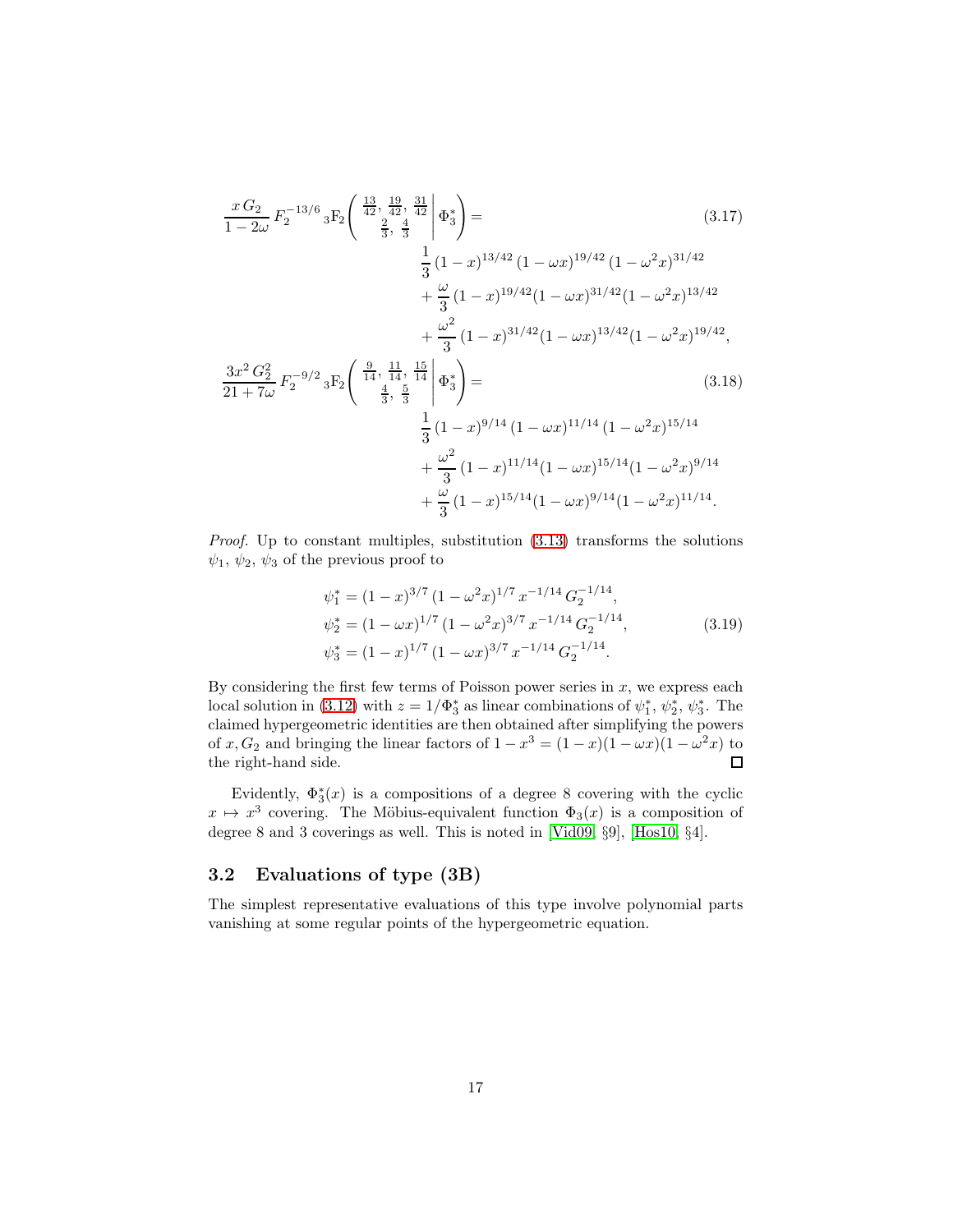<span id="page-17-1"></span>Theorem 3.3. We have

$$
{}_{3}F_{2}\left(\begin{array}{c} -\frac{1}{14}, \frac{11}{42}, \frac{25}{42} \\ \frac{4}{7}, \frac{5}{7} \end{array}\middle| \Phi_{3}\right) = (1 - 3x)(1 - x)^{3/7} G_{0}^{-3/14} G_{1}^{-3/14}, \tag{3.20}
$$

<span id="page-17-0"></span>
$$
{}_3F_2\left(\begin{array}{c|c}\n\frac{3}{14}, \frac{23}{42}, \frac{37}{42} & \hline \\
\frac{6}{7}, \frac{9}{7} & \hline\n\end{array}\right) = \left(1 - \frac{2x}{3}\right)(1 - x)^{-2/7} F_1^{-2} G_0^{9/14} G_1^{9/14},\tag{3.21}
$$

$$
{}_3F_2 \left( \begin{array}{c} \frac{5}{14}, \frac{29}{42}, \frac{43}{42} \\ \frac{8}{7}, \frac{10}{7} \end{array} \middle| \Phi_3 \right) = \left( 1 + \frac{x}{2} \right) (1 - x)^{-1/7} F_1^{-3} G_0^{15/14} G_1^{15/14} \qquad (3.22)
$$

in a neighborhood of  $x = 0$ .

Proof. A hypergeometric differential equation has the following basis of local solutions around  $z = 0$ :

$$
{}_{3}F_{2}\left(\begin{array}{c|c} -\frac{1}{14}, \frac{11}{42}, \frac{25}{42} \\ \frac{4}{7}, \frac{5}{7} \end{array} \middle| z\right), z^{2/7} {}_{3}F_{2}\left(\begin{array}{c|c} \frac{3}{14}, \frac{23}{42}, \frac{37}{42} \\ \frac{6}{7}, \frac{9}{7} \end{array} \middle| z\right), z^{3/7} {}_{3}F_{2}\left(\begin{array}{c|c} \frac{5}{14}, \frac{29}{42}, \frac{43}{42} \\ \frac{8}{7}, \frac{10}{7} \end{array} \middle| z\right). (3.23)
$$

The pullback with respect to  $z = \Phi_3(x)$  gives a Fuchsian equation with the generalized Riemann's P-symbol

$$
P\left\{\n\begin{array}{cccccc}\nx = 0 & x = 1 & x = \infty & F_1(x) = 0 & G_0(x) = 0 & G_1(x) = 0 \\
0 & 0 & 0 & 0 & -3/14 & -3/14 \\
2/7 & 2/7 & 2/7 & 2 & 11/14 & 11/14 \\
3/7 & 3/7 & 3/7 & 3 & 25/14 & 25/14\n\end{array}\n\right\}.
$$
\n(3.24)

Candidate radical solutions with the local exponent 0 at  $x = 0$  are:

$$
\psi_4 = (1 - c_1 x)(1 - x)^{2/7} G_0^{-3/14} G_1^{-3/14},
$$
\n
$$
\psi_4^* = (1 - c_2 x)(1 - x)^{3/7} G_0^{-3/14} G_1^{-3/14},
$$
\n(3.25)

where the coefficients  $c_1, c_2 \in \mathbb{C} \setminus \{0, 1\}$  are undetermined yet. A priori,  $c_1$  or  $c_2$  could be a root of  $G_0G_1 = 0$ , so that the local exponent at that root equals 11/14. The correct solution is  $\psi_4^*$  with  $c = 3$ , leading to [\(3.20\)](#page-17-0). The other two identities are proved similarly.

Application of Möbius transformation  $(3.13)$  gives identities for

$$
\sqrt{F_2} \ {}_3F_2 \left( \begin{array}{c} -\frac{1}{14}, \frac{3}{14}, \frac{5}{14} \\ \frac{1}{3}, \frac{2}{3} \end{array} \middle| \Phi_3^* \right), \quad \frac{6x G_2}{7} F_2^{-11/6} {}_3F_2 \left( \begin{array}{c} \frac{11}{42}, \frac{23}{42}, \frac{29}{42} \\ \frac{2}{3}, \frac{4}{3} \end{array} \middle| \Phi_3^* \right),
$$
  

$$
\frac{3x^2 G_2^2}{14\omega - 7} F_2^{-25/6} {}_3F_2 \left( \begin{array}{c} \frac{25}{42}, \frac{37}{42}, \frac{43}{42} \\ \frac{4}{3}, \frac{5}{3} \end{array} \middle| \Phi_3^* \right), \tag{3.26}
$$

similar to those in Theorem [3.2.](#page-15-2)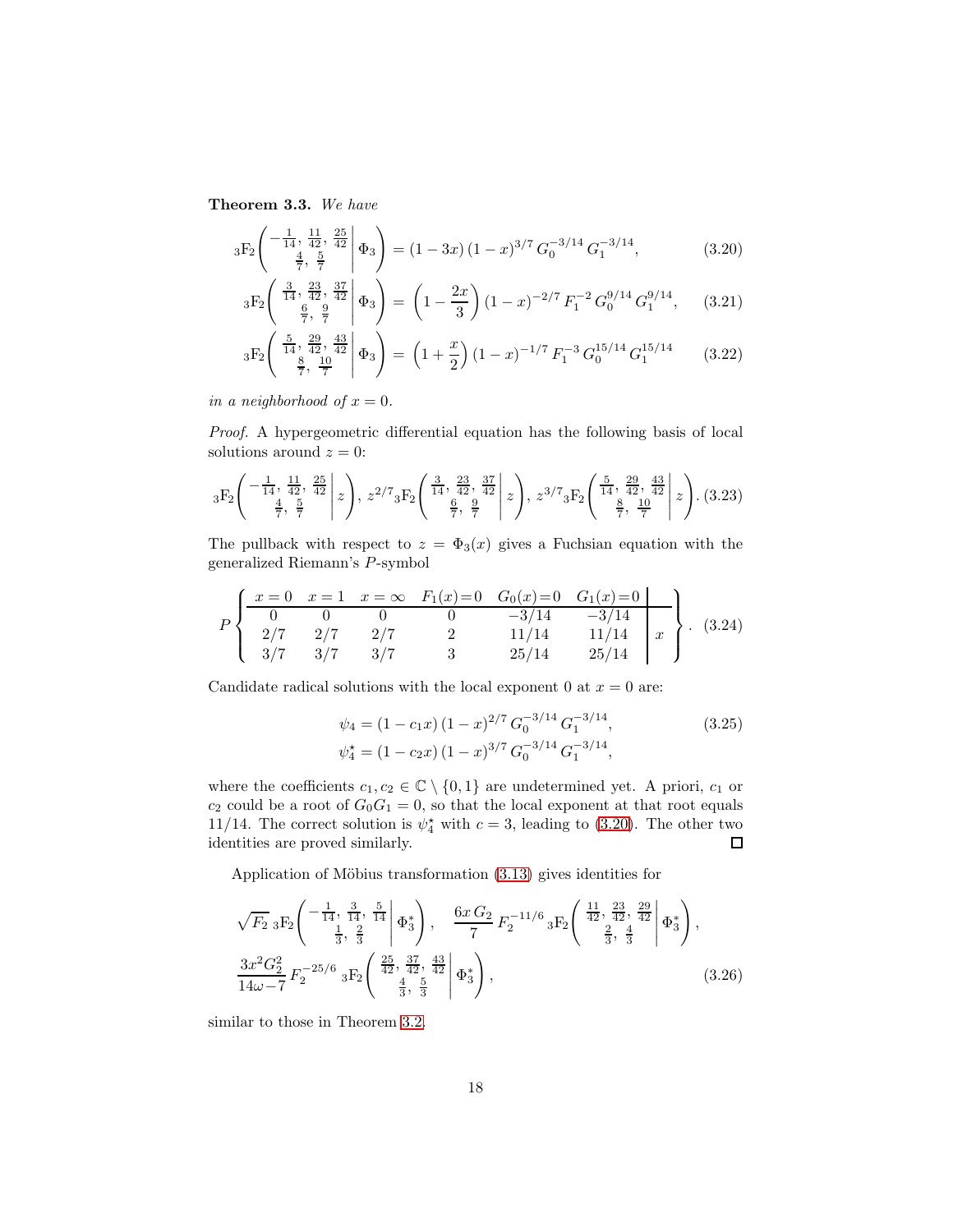### <span id="page-18-0"></span>4 Modular relations

The formulas of Theorem [3.1](#page-13-5) can be used to prove the modular product identities for  $K_1(\tau)$ ,  $K_2(\tau)$ ,  $K_3(\tau)$  in [\(1.6\)](#page-2-3)–[\(1.11\)](#page-2-2). This is demonstrated in §[4.2.](#page-20-0) Recalling Dedekind's eta-function [\[Zag08,](#page-36-10) p. 29]

<span id="page-18-3"></span>
$$
\eta(\tau) = q^{1/24} \prod_{n=1}^{\infty} (1 - q^n) = \sum_{n=-\infty}^{\infty} q^{\frac{1}{24}(6n+1)^2},
$$
\n(4.1)

the functions  $\eta(\tau)^4 K_1(\tau)$ ,  $\eta(\tau)^4 K_2(\tau)$ ,  $\eta(\tau)^4 K_3(\tau)$  are known to be modular forms of weight 2 on the modular curve  $\mathcal{X}(7)$ ; see [\[FM16,](#page-35-12) Example 29]. Therefore we refer to the formulas in  $(1.6)$ – $(1.11)$  as *level* 7 *evaluations*.

As a warm-up, we prove in  $\S 4.1$  $\S 4.1$  hypergeometric expressions  $(1.13)$ ,  $(1.15)$ for the (slightly modified) Rogers-Ramanujan series. Because of ubiquitous relation [\[Duk05\]](#page-35-11) to the modular curve  $\mathcal{X}(5)$ , we refer to those formulas as *level* 5 *evaluations*. Multiplied by  $\eta(\tau)^{2/5}$ , the functions in [\(1.13\)](#page-3-0)–[\(1.16\)](#page-3-3) are considered in [\[Kan06\]](#page-35-16) as modular forms of weight  $1/5$  on  $\mathcal{X}(5)$ . In §[4.3](#page-23-0) we show a few more similar modular evaluations of  $_2F_1$ -functions.

For an introduction to modular curves and functions, we refer to [\[DS05\]](#page-35-17). For a positive integer N, the modular curves  $\mathcal{X}(N)$ ,  $\mathcal{X}_1(N)$ ,  $\mathcal{X}_0(N)$  are defined by the congruence subgroups  $\Gamma(N)$ ,  $\Gamma_1(N)$ ,  $\Gamma_0(N)$ , respectively, of  $SL(2, \mathbb{Z})$ . If a moduli curve has genus 0, then a generator of its field of moduli functions is called a *Hauptmodul*. For example, the *j*-invariant  $(1.12)$  is a Hauptmodul of  $\mathcal{X}(1)$ , and

$$
h_2(\tau) := \frac{\eta(\tau)^{24}}{\eta(2\tau)^{24}} = \frac{1}{q} \prod_{n=1}^{\infty} \left(1 + q^n\right)^{-24},\tag{4.2}
$$

<span id="page-18-4"></span>
$$
h_3(\tau) := \frac{\eta(\tau)^{12}}{\eta(3\tau)^{12}} = \frac{1}{q} \prod_{n=0}^{\infty} \left(1 - q^{3n+1}\right)^{12} \left(1 - q^{3n+2}\right)^{12},\tag{4.3}
$$

$$
h_4(\tau) := \frac{\eta(\tau)^8}{\eta(4\tau)^8} = \frac{1}{q} \prod_{n=1}^{\infty} \left(1 + q^{2n-1}\right)^{-8} \left(1 + q^{2n}\right)^{-16},\tag{4.4}
$$

<span id="page-18-1"></span>
$$
h_5(\tau) := \frac{\eta(\tau)^6}{\eta(5\tau)^6} = \frac{1}{q} \prod_{n=1}^{\infty} \frac{(1-q^n)^6}{(1-q^{5n})^6},\tag{4.5}
$$

<span id="page-18-2"></span>
$$
h_7(\tau) := \frac{\eta(\tau)^4}{\eta(7\tau)^4} = \frac{1}{q} \prod_{n=1}^{\infty} \frac{(1-q^n)^4}{(1-q^{7n})^4}
$$
(4.6)

are Hauptmoduln of  $\mathcal{X}_0(N)$  for  $N = 2, 3, 4, 5, 7$ , respectively [\[Mai07,](#page-35-18) Table 1]. The genus of modular curves and branching patterns of maps between them can be easily derived the tables of Cummins and Pauli [\[CP03\]](#page-35-19).

Existence of Fuchsian equations for modular forms with differentiation with respect to a modular function is well-known [\[Zag08,](#page-36-10) §5.4]. They are commonly known as Picard-Fuchs equations.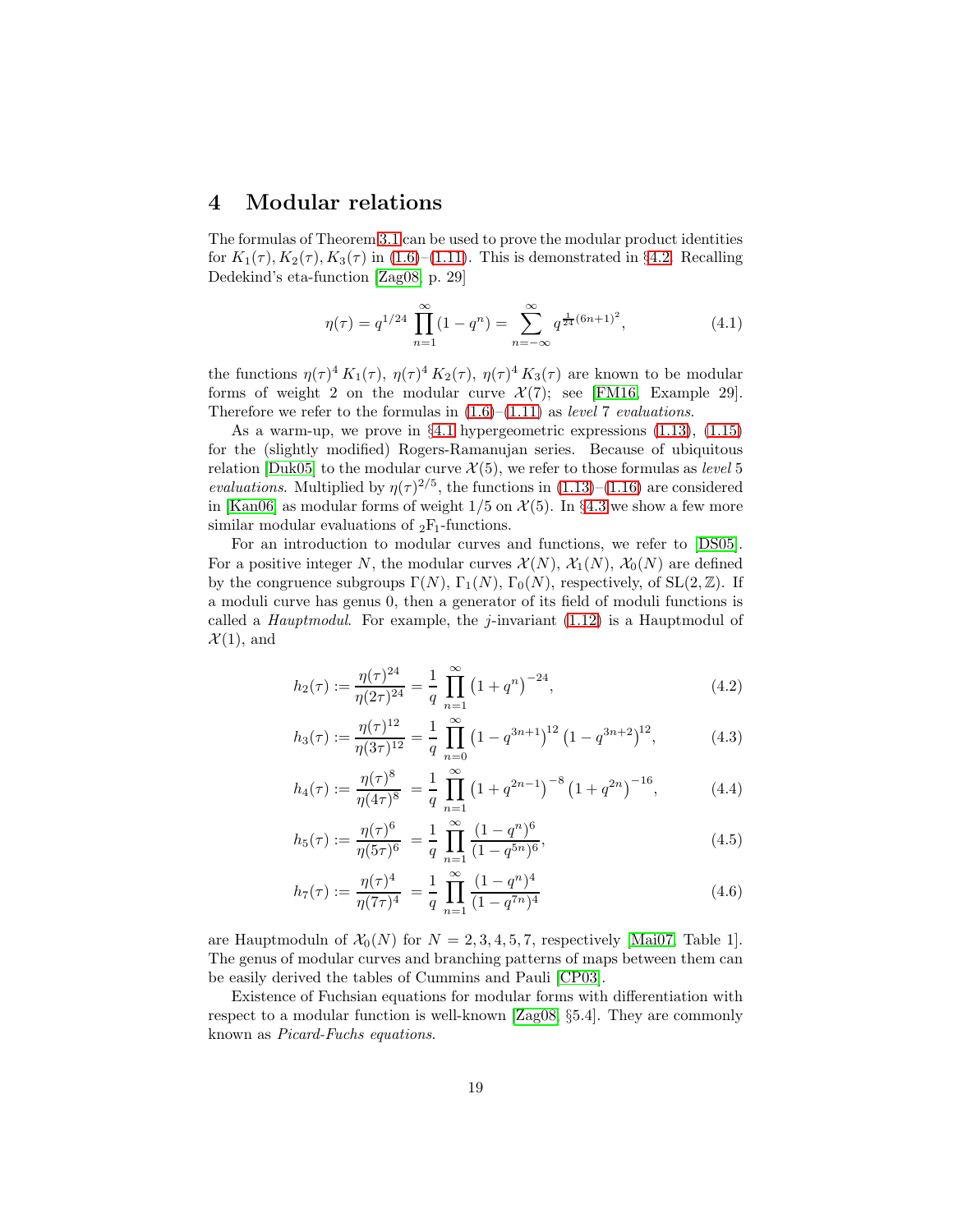#### <span id="page-19-0"></span>4.1 A proof of the level 5 evaluations

This proof of formulas  $(1.13)$ ,  $(1.15)$  follows the argument in [\[SE14\]](#page-36-5), though we seek to prepare a contextual template for the proof in §[4.2.](#page-20-0) We start with presenting Darboux evaluations [\[Vid13,](#page-36-0) §2.3] for the involved hypergeometric functions .

The hypergeometric functions in [\(1.13\)](#page-3-0), [\(1.15\)](#page-3-2) are standard  $_2F_1$ -functions with the icosahedral projective monodromy group [\[Vid13\]](#page-36-0). The projective monodromy group can be reduced to  $\mathbb{Z}/5\mathbb{Z}$  by a pull-back transformation with respect to this degree 12 covering:

<span id="page-19-1"></span>
$$
\varphi_5(x) = \frac{1728 x (1 - 11x - x^2)^5}{(1 + 228x + 494x^2 - 228x^3 + x^4)^3}.
$$
\n(4.7)

This differs from [\[Vid13,](#page-36-0) (2.9)] by the transformations  $x \mapsto -x$  or  $x \mapsto 1/x$ . We rewrite the Darboux evaluations in [\[Vid13,](#page-36-0)  $(2.9)$ – $(2.10)$ ] as follows:

$$
\left(\frac{\varphi_5(x)}{1728}\right)^{-1/60} {}_2F_1\left(\begin{array}{c} -\frac{1}{60}, \frac{19}{60} \\ \frac{4}{5} \end{array} \middle| \varphi_5(x) \right) = x^{-1/60} \left(1 - 11x - x^2\right)^{-1/12}, \quad (4.8)
$$

$$
\left(\frac{\Phi_5(x)}{1728}\right)^{11/60} {}_2F_1\left(\begin{array}{c} \frac{11}{60}, \frac{31}{60} \\ \frac{6}{5} \end{array} \middle| \varphi_5(x)\right) = x^{11/60} \left(1 - 11x - x^2\right)^{-1/12}.\tag{4.9}
$$

The modular curves  $\mathcal{X}(5)$ ,  $\mathcal{X}_1(5)$ ,  $\mathcal{X}_0(5)$ ,  $\mathcal{X}(1)$  have genus 0, as is well-known. The maps between them have the degrees indicated in this diagram:

<span id="page-19-3"></span><span id="page-19-2"></span>
$$
\mathcal{X}(5) \xrightarrow{5} \mathcal{X}_1(5) \xrightarrow{2} \mathcal{X}_0(5) \xrightarrow{6} \mathcal{X}(1). \tag{4.10}
$$

A Hauptmodul of  $\mathcal{X}_1(5)$  is

<span id="page-19-4"></span>
$$
x_5(\tau) = q \prod_{n=0}^{\infty} \frac{(1 - q^{5n+1})^5 (1 - q^{5n+4})^5}{(1 - q^{5n+2})^5 (1 - q^{5n+3})^5}.
$$
 (4.11)

A Hauptmodul of  $\mathcal{X}(5)$  is  $y_5(\tau) = x_5(\tau)^{1/5}$ . It has this nice expression as a continuous fraction due to Ramanujan [\[Duk05\]](#page-35-11):

$$
y_5(\tau) = \cfrac{q^{1/5}}{1 + \cfrac{q}{1 + \cfrac{q^2}{1 + \cfrac{q^3}{1 + \dots}}}}.
$$

A Hauptmodul of  $\mathcal{X}_0(5)$  is given in [\(4.5\)](#page-18-1). As a function on  $\mathcal{X}_1(5)$ , it is identified as

$$
h_5(\tau) = \frac{1}{x_5(\tau)} - 11 - x_5(\tau). \tag{4.12}
$$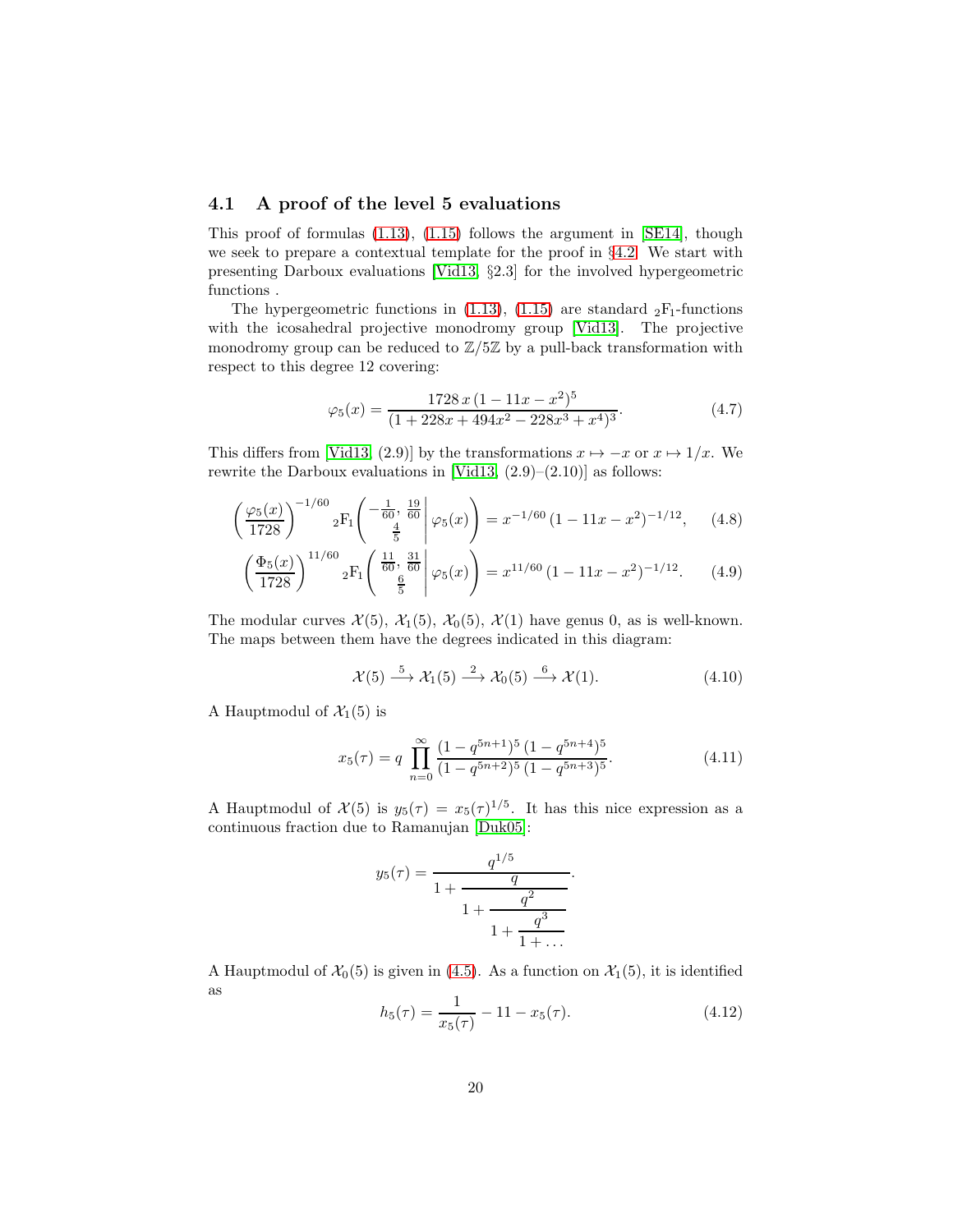The covering  $\mathcal{X}_1(5) \to \mathcal{X}(1)$  is

$$
j(\tau) = \frac{1728}{\varphi_5(x_5(\tau))},\tag{4.13}
$$

and the covering  $\mathcal{X}(5) \to \mathcal{X}(1)$  is Klein's icosahedral Galois covering

$$
j(\tau) = \frac{1728}{\varphi_5(y_5(\tau)^5)}.\tag{4.14}
$$

The identification  $x = x_5(\tau)$  in [\(4.7\)](#page-19-1) establishes

$$
\varphi_5(x) = \frac{1728}{j(\tau)}, \qquad 1 - 11x - x^2 = x_5(\tau)h_5(\tau). \tag{4.15}
$$

This evaluates the right-hand sides of [\(4.8\)](#page-19-2)–[\(4.9\)](#page-19-3) to, respectively,

$$
x_5(\tau)^{-1/10} h_5(\tau)^{-1/12}
$$
 and  $x_5(\tau)^{1/10} h_5(\tau)^{-1/12}$ . (4.16)

Formulas  $(1.13)$ ,  $(1.15)$  follow from  $(4.5)$  and  $(4.11)$  now.

<span id="page-20-4"></span>**Remark 4.1.** The Darboux evaluations  $(4.8)$ – $(4.9)$  with  $x = y_5(\tau)^5$  imply that the two functions are defined on the Galois covering

<span id="page-20-2"></span><span id="page-20-1"></span>
$$
z^{12} = y\left(1 - 11y^5 - y^{10}\right) \tag{4.17}
$$

of  $\mathcal{X}(5)$ . This is the minimal curve where the modular functions in [\(1.13\)](#page-3-0), [\(1.15\)](#page-3-2) are defined. The genus of the covering equals  $55 = 1 + \frac{1}{2}(12(0-2) + 12(12-1))$ by the Riemann-Hurwitz formula. The composition with  $\mathcal{X}(5) \to \mathcal{X}(1)$  gives a Belyi covering with the branching pattern  $[60^{12}/3^{240}/2^{360}]$ . The covering  $\mathcal{X}(60) \to \mathcal{X}(1)$  has a similar branching pattern but of degree 69120; see [\[DS05,](#page-35-17) p. 101. The modular curve  $\mathcal{X}(60)$  ought to be an unramified covering of [\(4.17\)](#page-20-1) of degree  $96 = 69120/720$ .

### <span id="page-20-0"></span>4.2 A proof of the level 7 evaluations

This proof of formulas  $(1.6)$ – $(1.11)$  follows the same pattern as in §[4.1.](#page-19-0) We observe that Hauptmoduln or generating functions of relevant modular curves have nice  $q$ -factorizations. The Darboux evaluations of Theorem [3.1](#page-13-5) can be rewritten in a way where each factor can be recognized in terms of those nice modular functions. In particular, we rewrite  $(3.4)$ – $(3.6)$  as follows:

$$
\left(\frac{\Phi_3}{1728}\right)^{-1/42} {}_3F_2 \left( \begin{array}{rr} -\frac{1}{42}, \frac{13}{42}, \frac{9}{14} \\ \frac{4}{7}, \frac{6}{7} \end{array} \middle| \Phi_3 \right) = (-x)^{-1/42} (1-x)^{5/42} F_1^{-1/6}, \quad (4.18)
$$

$$
\left(\frac{\Phi_3}{1728}\right)^{5/42} \, {}_3F_2\left(\begin{array}{c} \frac{5}{42}, \frac{19}{42}, \frac{11}{14} \\ \frac{5}{7}, \frac{8}{7} \end{array}\middle| \Phi_3\right) = (-x)^{5/42} \, (1-x)^{17/42} \, F_1^{-1/6}, \qquad (4.19)
$$

<span id="page-20-3"></span>
$$
\left(\frac{\Phi_3}{1728}\right)^{17/42} \, {}_3F_2 \left( \begin{array}{c} \frac{17}{42}, \frac{31}{42}, \frac{15}{14} \\ \frac{9}{7}, \frac{10}{7} \end{array} \bigg|\, \Phi_3 \right) = (-x)^{17/42} \, (1-x)^{-1/42} \, F_1^{-1/6}.\tag{4.20}
$$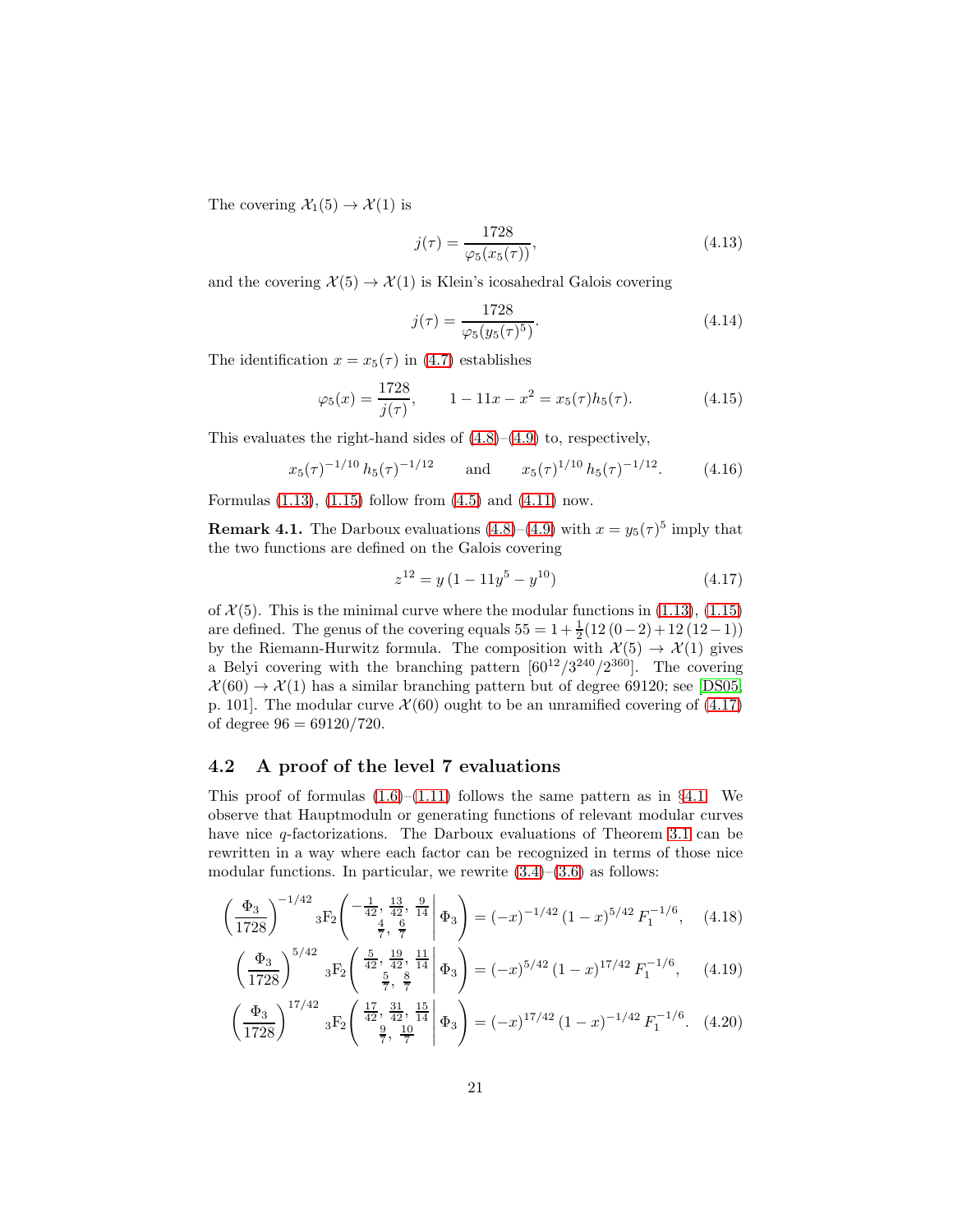Recall that  $F_1 = x^3 - 8x^2 + 5x + 1$ .

The following coverings hold between modular curves, of indicated degrees:

$$
\mathcal{X}(7) \xrightarrow{7} \mathcal{X}_1(7) \xrightarrow{3} \mathcal{X}_0(7) \xrightarrow{8} \mathcal{X}(1).
$$
 (4.21)

The modular curve  $\mathcal{X}(7)$  has the genus  $g = 3$ , and is isomorphic to Klein's quartic curve K defined by  $(1.4)$ . Elkies [\[Elk98,](#page-35-7)  $(4.4)$ – $(4.6)$ ] gives this parametrization of  $K$  by modular forms<sup>[3](#page-21-1)</sup> on  $\mathcal{X}(7)$ :

$$
X = -q^{4/7} \prod_{n=1}^{\infty} (1 - q^n)^3 (1 - q^{7n}) (1 - q^{7n-6}) (1 - q^{7n-1}),
$$
  
\n
$$
Y = q^{2/7} \prod_{n=1}^{\infty} (1 - q^n)^3 (1 - q^{7n}) (1 - q^{7n-5}) (1 - q^{7n-2}),
$$
  
\n
$$
Z = q^{1/7} \prod_{n=1}^{\infty} (1 - q^n)^3 (1 - q^{7n}) (1 - q^{7n-4}) (1 - q^{7n-3}).
$$
\n(4.22)

The curves  $\mathcal{X}_1(7)$  and  $\mathcal{X}_0(7)$  have genus 0. A Hauptmodul for  $\mathcal{X}_1(7)$  is

<span id="page-21-2"></span>
$$
x_7(\tau) = -\frac{X^2 Y}{Z^3}
$$
  
= -q + 2q<sup>2</sup> - 5q<sup>4</sup> + 4q<sup>5</sup> + O(q<sup>6</sup>), (4.23)

consistent with [\(2.25\)](#page-9-3). A Hauptmodul for  $\mathcal{X}_0(7)$  is given in [\(4.6\)](#page-18-2). As a function on  $\mathcal{X}_1(7)$ , it is identified in [\[Elk98,](#page-35-7) (4.24)]:

<span id="page-21-0"></span>
$$
h_7(\tau) = \frac{x_7^3 - 8x_7^2 + 5x_7 + 1}{x_7^2 - x_7}.\tag{4.24}
$$

The covering  $\mathcal{X}_0(7) \to \mathcal{X}(1)$  is given in [\[Elk98,](#page-35-7) (4.20)]:

$$
j(\tau) = \frac{(h_7^2 + 13h_7 + 49)(h_7^2 + 245h_7 + 7^4)^3}{h_7^7}.
$$
 (4.25)

Consequently, the covering  $\mathcal{X}_1(7) \to \mathcal{X}(1)$  is given by

$$
j(\tau) = \frac{1728}{\Phi_3(x_7)}.\t(4.26)
$$

The identification  $x = x_7(\tau)$  establishes

$$
\Phi_3(x) = \frac{1728}{j(\tau)}, \qquad F_1 = (-x)(1-x)h_7(\tau), \tag{4.27}
$$

and

$$
-x = \frac{(-X)^2 Y}{Z^3}, \qquad 1 - x = \frac{Y^3}{(-X) Z^2}.
$$
 (4.28)

<span id="page-21-1"></span><sup>3</sup>These are essentially the modular forms mentioned right after formula [\(4.1\)](#page-18-3); see [\[FM16,](#page-35-12) Example 29]. Specifically,  $X = -\eta(\tau)^4 K_3(\tau)$ ,  $Y = \eta(\tau)^4 K_2(\tau)$ ,  $Z = \eta(\tau)^4 K_1(\tau)$ .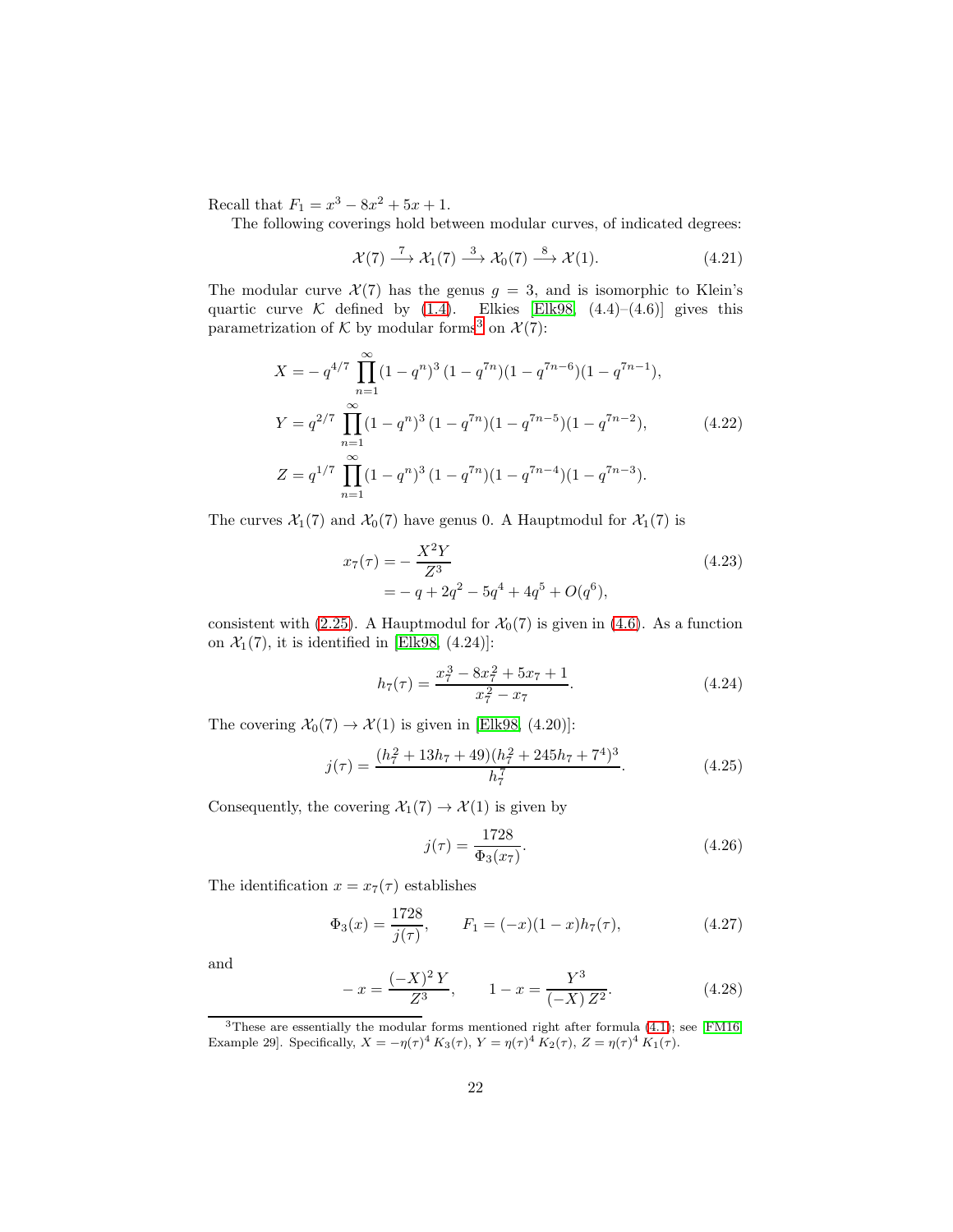This evaluates the right-hand sides of [\(4.18\)](#page-20-2)–[\(4.20\)](#page-20-3) to, respectively,

$$
(-X)^{-1/3} Y^{-1/3} Z^{2/3} h_7(\tau)^{-1/6},
$$
  
\n
$$
(-X)^{-1/3} Y^{2/3} Z^{-1/3} h_7(\tau)^{-1/6},
$$
  
\n
$$
(-X)^{2/3} Y^{-1/3} Z^{-1/3} h_7(\tau)^{-1/6}.
$$
\n(4.29)

Formulas [\(1.7\)](#page-2-0), [\(1.9\)](#page-2-1), [\(1.11\)](#page-2-2) for, respectively,  $K_1(\tau)$ ,  $K_2(\tau)$ ,  $K_3(\tau)$  follow from the parametrization [\(4.22\)](#page-21-2) now.

**Remark [4](#page-22-0).2.** Corrected<sup>4</sup> formula [\[Elk98,](#page-35-7)  $(4.19)$ ] states

<span id="page-22-1"></span>
$$
h_7(\tau) = \frac{R_6(X, Y, Z)}{X^2 Y^2 Z^2},\tag{4.30}
$$

where  $R_6(X, Y, Z)$  is the invariant in [\(2.19\)](#page-8-2). Hence the functions in [\(4.29\)](#page-22-1) are equal to  $ZR_6^{-1/6}, YR_6^{-1/6}, XR_6^{-1/6}$ , respectively. It follows that the functions  $K_1(\tau), K_2(\tau), K_3(\tau)$  are defined on the Galois covering

<span id="page-22-2"></span>
$$
W^6 = XY^5 + YZ^5 + ZX^5 - 5X^2Y^2Z^2 \tag{4.31}
$$

of  $\mathcal{X}(7)$ . There are 24 branching points on  $W = 0$ , thus the genus of the covering equals  $73 = 1 + \frac{1}{2}(6(2 \cdot 3 - 2) + 24(6 - 1))$  by the Riemann-Hurwitz formula. The composition with  $\mathcal{X}(7) \to \mathcal{X}(1)$  gives a Belyi covering with the branching pattern  $[42^{24}/3^{336}/2^{504}]$ . The covering  $\mathcal{X}(42) \to \mathcal{X}(1)$  has a similar branching pattern but of degree 24192; see [\[DS05,](#page-35-17) p. 101]. The modular curve  $\mathcal{X}(42)$  ought to be an unramified covering of  $(4.31)$  of degree  $24 = 24192/1008$ .

**Remark 4.3.** One may naturally ask about expressing  $K_1(\tau)$ ,  $K_2(\tau)$ ,  $K_3(\tau)$ as sums similar to the Rogers-Ramanujan summations in [\(1.14\)](#page-3-1), [\(1.16\)](#page-3-3). Duke [\[Duk05\]](#page-35-11) refers to the work [\[Sel36\]](#page-36-11) of Selberg and indicates these expressions:

$$
K_1(\tau) = \frac{q^{-1/42}}{(1-q)(1-q^2)\cdots} \sum_{n=0}^{\infty} (-1)^n q^{\frac{\tau_n^2+n}{2}} (1-q^{6n+3}),
$$
  
\n
$$
K_3(\tau) = \frac{q^{17/42}}{(1-q)(1-q^2)\cdots} \sum_{n=0}^{\infty} (-1)^n q^{\frac{\tau_n^2+\tau_n}{2}} (1-q^{n+1}) (1-q^{6n+6}), \quad (4.32)
$$
  
\n
$$
K_2(\tau) = q^{1/7} F_1 + \frac{q^{5/42} q^2}{(1-q)(1-q^2)\cdots} \sum_{n=0}^{\infty} (-1)^n q^{\frac{\tau_n^2+13n}{2}} C_n (1-q^{6n+9}),
$$

where  $C_n = (1 - q^{n+1})(1 - q^{n+2})$ . If Klein's parametrization [\[Kle79,](#page-35-14) (44)] of K is adjusted by  $q \mapsto \sqrt{q}$  (and some summation shifts), it gives these beautiful

<span id="page-22-0"></span><sup>&</sup>lt;sup>4</sup>There are these typos in [\[Elk98\]](#page-35-7): Formula (4.19) is actually for  $j_7^{-1}$ , not for  $j_7$ . In formula (4.23), a minus sign is missing before  $y^2z/x^3$ . Formula (1.18) should be adjusted by  $40\Phi_4^2\Phi_6(3\Phi_{14}^2 + 1008\Phi_4\Phi_6^4 + 56\Phi_4^2\Phi_6\Phi_{14} - 832\Phi_4^4\Phi_6^2 - 256\Phi_4^7$ ). In formula (4.35), the factor  $5\phi^2 - 15\phi - 7$  should be  $5\phi^2 - 14\phi - 7$ .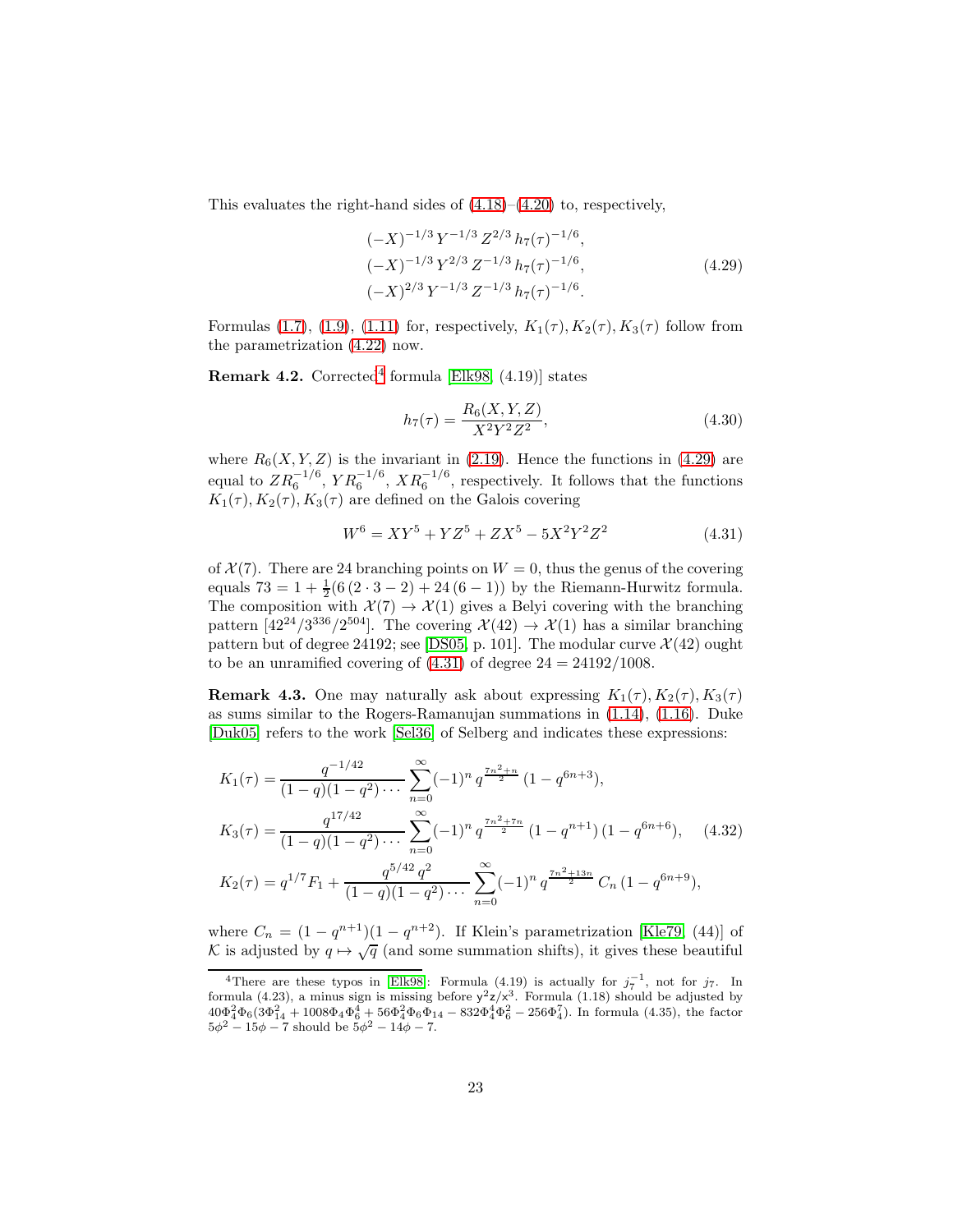identities:

$$
\frac{K_3(\tau)}{K_2(\tau)} = \frac{q^{2/7} \sum_{-\infty}^{\infty} (-1)^n q^{\frac{21n^2 + 7n}{2}}}{\sum_{-\infty}^{\infty} (-1)^n q^{\frac{21n^2 + n}{2}} + \sum_{-\infty}^{\infty} (-1)^n q^{\frac{21n^2 + 13n + 2}{2}}},
$$
(4.33)

$$
\frac{K_2(\tau)}{K_1(\tau)} = \frac{q^{1/7} \sum_{-\infty}^{\infty} (-1)^n q^{\frac{21n^2 + 7n}{2}}}{\sum_{-\infty}^{\infty} (-1)^n q^{\frac{21n^2 - 5n}{2}} + \sum_{-\infty}^{\infty} (-1)^n q^{\frac{21n^2 + 19n + 4}{2}}},
$$
(4.34)

$$
\frac{K_1(\tau)}{K_3(\tau)} = \frac{q^{-3/7} \sum_{-\infty}^{\infty} (-1)^n q^{\frac{21n^2 + 7n}{2}}}{\sum_{-\infty}^{\infty} (-1)^n q^{\frac{21n^2 - 11n}{2}} + \sum_{-\infty}^{\infty} (-1)^n q^{\frac{21n^2 + 25n + 6}{2}}}.
$$
(4.35)

The numerator sums are equal to  $\prod_{n=1}^{\infty} (1 - q^{7n})$  by [\(4.1\)](#page-18-3). Consequently, the denominators can be expressed as nice q-products as well. Those expressions are special cases (with  $s = q^7$ ,  $y \in \{q^{-1}, q^{-2}, q^{-3}\}\$  of this version of the quintuple product identity:

$$
\prod_{n=1}^{\infty} \frac{(1-s^n)(1-y^2s^n)(1-y^{-2}s^{n-1})}{(1-ys^n)(1-y^{-1}s^{n-1})} = \sum_{n=-\infty}^{\infty} (-1)^n (y^{3n-1} + y^{-3n}) s^{\frac{3n^2-n}{2}}.
$$
\n(4.36)

Compared with Watson's formula [\[SV70,](#page-36-12) (1.3)], we have  $x = \sqrt{s}$ ,  $a = -y\sqrt{s}$ , and a partial change of the summation index.

#### <span id="page-23-0"></span>4.3 Other similar evaluations

Here we relate hypergeometric functions with a dihedral, tetrahedral, or octahedral projective monodromy groups with modular curves of level  $N = 2, 3$ or 4. Correspondingly, the following full coverings  $\mathcal{X}(N) \to \mathcal{X}(1)$  have exactly those monodromy groups:

a dihedral 
$$
S_3
$$
:  $\mathcal{X}(2) \xrightarrow{2} \mathcal{X}_1(2) \cong \mathcal{X}_0(2) \xrightarrow{3} \mathcal{X}(1);$   
\nthe tetrahedral  $A_4$ :  $\mathcal{X}(3) \xrightarrow{3} \mathcal{X}_1(3) \cong \mathcal{X}_0(3) \xrightarrow{4} \mathcal{X}(1);$  (4.37)  
\nthe octahedral  $S_4$ :  $\mathcal{X}(4) \xrightarrow{4} \mathcal{X}_1(4) \cong \mathcal{X}_0(4) \xrightarrow{6} \mathcal{X}(1).$ 

To obtain Darboux evaluations [\[Vid13\]](#page-36-0) of standard Gauss hypergeometric functions with the tetrahedral or octahedral projective monodromies, the following pull-back transformations reduce the projective monodromy to  $\mathbb{Z}/3\mathbb{Z}$ or  $\mathbb{Z}/4\mathbb{Z}$ , respectively:

$$
\varphi_3(x) = \frac{x(x+4)^3}{4(2x-1)^3}, \qquad \varphi_4(x) = \frac{108x(x-1)^4}{(x^2+14x+1)^3}.
$$
\n(4.38)

As we will see, these coverings are algebraically equivalent to the modular coverings  $\mathcal{X}_0(3) \to \mathcal{X}(1)$ ,  $\mathcal{X}_0(4) \to \mathcal{X}(1)$ , respectively. We will use the Darboux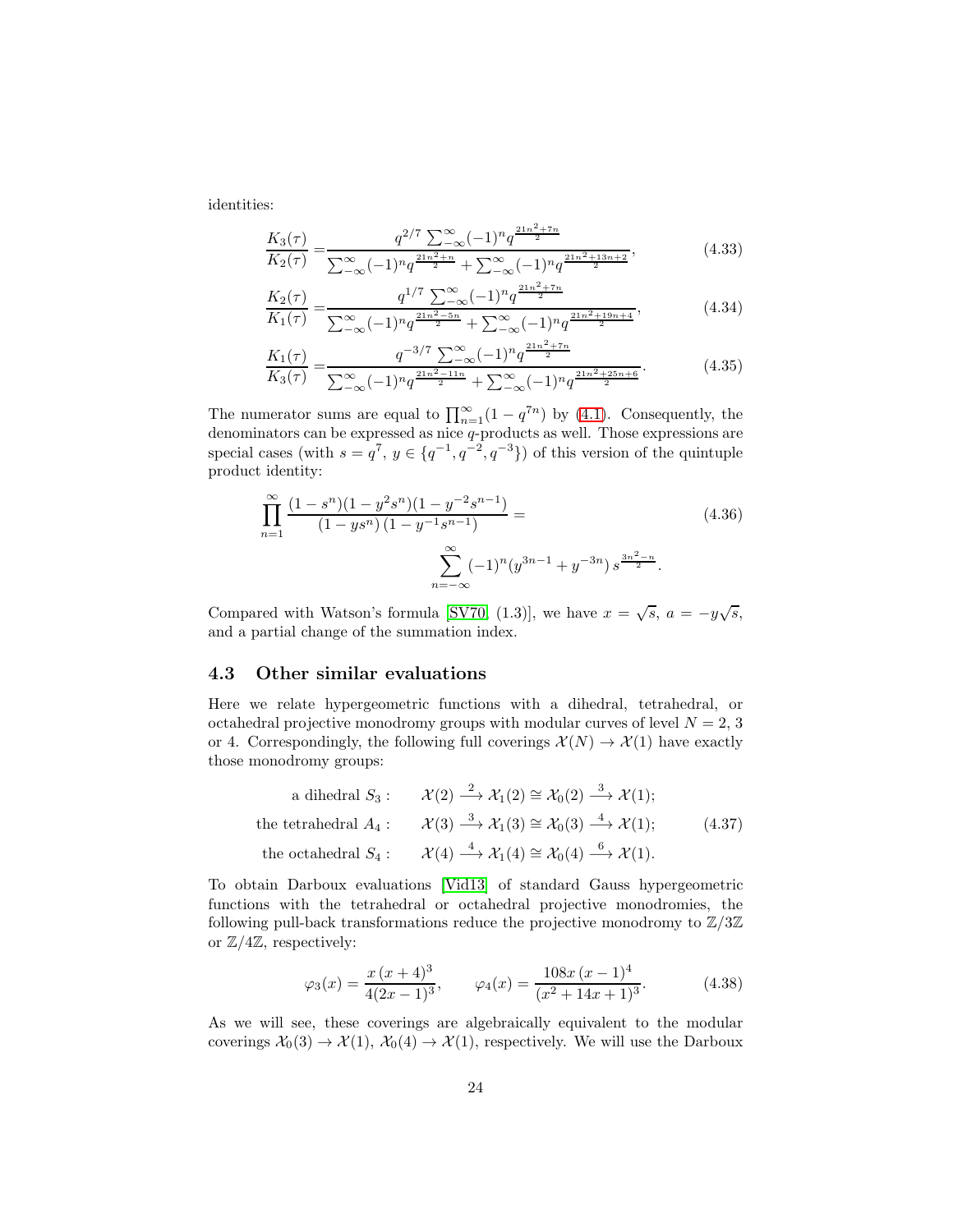evaluations [\[Vid13,](#page-36-0)  $(2.1)$ – $(2.2)$ , $(2.5)$ – $(2.6)$ ] in this form:

$$
\left(\frac{\varphi_3(x)}{1728}\right)^{-1/12} {}_2F_1\left(\begin{array}{c|c} -\frac{1}{12}, & \frac{1}{4} \\ \frac{2}{3} & \varphi_3(x) \end{array}\right) = \left(-\frac{x}{108}\right)^{-1/12} \left(1 + \frac{x}{4}\right)^{-1/4}, \quad (4.39)
$$

<span id="page-24-4"></span><span id="page-24-0"></span>
$$
\left(\frac{\varphi_3(x)}{1728}\right)^{1/4} {}_2F_1\left(\frac{\frac{1}{4}, \frac{7}{12}}{\frac{4}{3}} \middle| \varphi_3(x)\right) = \left(-\frac{x}{108}\right)^{1/4} \left(1 + \frac{x}{4}\right)^{-1/4},\qquad(4.40)
$$

$$
\left(\frac{\varphi_4(x)}{1728}\right)^{-1/24} {}_2F_1\left(\begin{array}{c|c}\frac{1}{24}, \frac{7}{24} & \varphi_4(x) \\ \frac{3}{4} & \varphi_4(x)\end{array}\right) = \left(\frac{x}{16}\right)^{-1/24} (1-x)^{-1/6},\tag{4.41}
$$

$$
\left(\frac{\varphi_4(x)}{1728}\right)^{5/24} {}_2F_1\left(\begin{array}{c} \frac{5}{24}, \frac{13}{24} \\ \frac{5}{4} \end{array} \middle| \varphi_4(x)\right) = \left(\frac{x}{16}\right)^{5/24} (1-x)^{-1/6}.\tag{4.42}
$$

Formula [\(4.40\)](#page-24-0) is equivalent to [\(1.1\)](#page-0-0), in particular.

We can reduce the dihedral projective monodromy group to  $\mathbb{Z}/2\mathbb{Z}$  using identities like  $(2.29)$ – $(2.31)$ , but that is not consistent with the cubic modular covering  $\mathcal{X}_0(2) \to \mathcal{X}(1)$ . Instead, we apply standard cubic transformation [\[Vid09,](#page-36-4) (21)] of <sub>2</sub>F<sub>1</sub>-functions (with  $a \in \{1/2, -1\}$ ) and get

$$
\left(\frac{\varphi_2(x)}{1728}\right)^{-1/6} {}_2F_1\left(\begin{array}{c} -\frac{1}{6}, \frac{1}{6} \\ \frac{1}{2} \end{array} \middle| \varphi_2(x)\right) = \left(\frac{x}{64}\right)^{-1/6} (1-x)^{-1/3},\tag{4.43}
$$

$$
\left(\frac{\varphi_2(x)}{1728}\right)^{1/3} {}_2F_1\left(\frac{\frac{1}{3},\frac{2}{3}}{\frac{3}{2}}\middle|\varphi_2(x)\right) = \left(\frac{x}{64}\right)^{1/3} (1-x)^{-1/3},\tag{4.44}
$$

with

<span id="page-24-6"></span><span id="page-24-5"></span><span id="page-24-2"></span><span id="page-24-1"></span>
$$
\varphi_2(x) = \frac{27x(1-x)^2}{(1+3x)^3}.\tag{4.45}
$$

In terms of Hauptmoduln, the map  $\mathcal{X}_0(2) \to \mathcal{X}(1)$  is given by

$$
j(\tau) = \frac{(h_2(\tau) + 256)^3}{h_2(\tau)^2}.
$$
\n(4.46)

In [\[Mai07,](#page-35-18) Appendix] for a reference,  $x_2 = 2^{12}/h_2(\tau)$  and  $j(\tau) = (x_2 + 16)^3/x_2$ . To match  $1728/j(\tau)$  with  $\varphi_2(x)$ , we identify

<span id="page-24-3"></span>
$$
x = \frac{64}{h_2(\tau) + 64}.\tag{4.47}
$$

Then  $1 - x = h_2(\tau)/(h_2(\tau) + 64)$ , and formulas [\(4.43\)](#page-24-1)–[\(4.44\)](#page-24-2) become

$$
j(\tau)^{1/6} {}_{2}F_{1}\left(\begin{array}{c} -\frac{1}{6}, \frac{1}{6} \\ \frac{1}{2} \end{array} \middle| \frac{1728}{j(\tau)} \right) = h_{2}(\tau)^{-1/3} \sqrt{h_{2}(\tau) + 64}, \quad (4.48)
$$

$$
j(\tau)^{-1/3} {}_{2}F_{1}\left(\frac{\frac{1}{3}, \frac{2}{3}}{\frac{3}{2}} \middle| \frac{1728}{j(\tau)}\right) = h_{2}(\tau)^{-1/3}.
$$
 (4.49)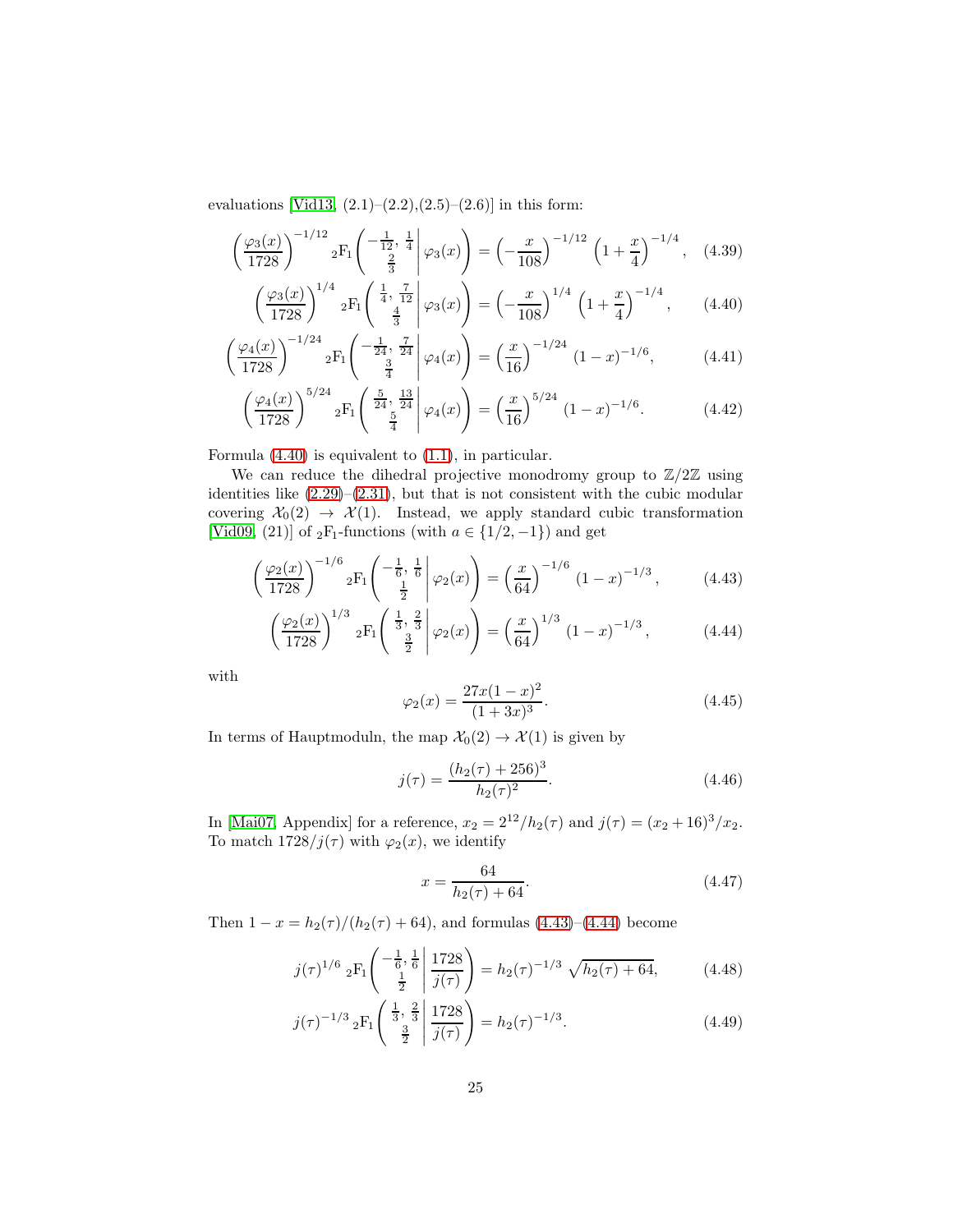The function  $h_2(\tau)^{-1/3}$  is invariant under the congruence subgroup 6D<sup>0</sup> in the tables of Cummins and Paule [\[CP03\]](#page-35-19), as it gives the branching pattern  $[6\cdot3/3^3/2^31^3]$  over the *j*-line. The quotient  $\sqrt{h_2(\tau)+64}$  of the two functions is a Hauptmodul of  $\mathcal{X}(2)$ . Apparently it has no nice q-factorization. The standard Hauptmodul of  $\mathcal{X}(2)$  is Legendre's modular function [\[Zag08,](#page-36-10) p. 63]

$$
\lambda(\tau) = \frac{16 \,\eta(\tau/2)^8 \,\eta(2\tau)^{16}}{\eta(\tau)^{24}} = 16\sqrt{q} \,\prod_{n=0}^{\infty} \frac{\left(1+q^n\right)^8}{\left(1+\sqrt{q} \,q^n\right)^8}.\tag{4.50}
$$

By solving algebraic relations and checking the series, we indeed have

$$
h_2(\tau) = 256 \frac{1 - \lambda(\tau)}{\lambda(\tau)^2}, \qquad \sqrt{h_2(\tau) + 64} = 8\left(\frac{2}{\lambda(\tau)} - 1\right). \tag{4.51}
$$

The function in [\(4.48\)](#page-24-3) is invariant under the subgroup  $6C^1$  in [\[CP03\]](#page-35-19), as it contains both  $\Gamma(2)$  and  $6D^0$ . It has the branching pattern  $[6^3/3^6/2^9]$ . The covering over  $\mathcal{X}(2)$  can be obtained after substituting  $x = 64y^2$  into [\(4.43\)](#page-24-1), giving  $z^3 = y(1 - 64y^2)$ . Here  $x, y$  represent Hauptmoduln of  $\mathcal{X}_1(2), \mathcal{X}(2)$ (respectively), like in Remark [4.1.](#page-20-4)

Now we consider the tetrahedral case similarly. With a Hauptmodul of  $\Gamma_0(3)$ given in [\(4.3\)](#page-18-4), the map  $\mathcal{X}_0(3) \to \mathcal{X}(1)$  is

$$
j(\tau) = \frac{(h_3(\tau) + 27)(h_3(\tau) + 243)^3}{h_3(\tau)^3}.
$$
 (4.52)

To match  $1728/j(\tau)$  with  $\varphi_3(x)$ , we identify

<span id="page-25-0"></span>
$$
x = -\frac{108}{h_3(\tau) + 27}.\tag{4.53}
$$

Then  $1 + \frac{1}{4}x = h_3(\tau)/(h_3(\tau) + 27)$ , and formulas [\(4.39\)](#page-24-4)–[\(4.40\)](#page-24-0) become

$$
j(\tau)^{1/12} {}_{2}F_{1}\left(\begin{array}{c} -\frac{1}{12}, \frac{1}{4} \\ \frac{2}{3} \end{array} \middle| \frac{1728}{j(\tau)} \right) = h_{3}(\tau)^{-1/4} \left( h_{3}(\tau) + 27 \right)^{1/3}, \tag{4.54}
$$

$$
j(\tau)^{-1/4} {}_{2}F_{1}\left(\frac{\frac{1}{4}, \frac{7}{12}}{\frac{4}{3}} \middle| \frac{1728}{j(\tau)}\right) = h_{3}(\tau)^{-1/4}.
$$
 (4.55)

The function  $h_3(\tau)^{-1/4}$  is invariant under the congruence subgroup 12B<sup>0</sup> in [\[CP03\]](#page-35-19), with the branching pattern  $[12.4/3^41^4/2^8]$  over the *j*-line. The quotient  $(h_3(\tau) + 27)^{1/3}$  is a Hauptmodul of  $\mathcal{X}(3)$ , without a nice q-factorization apparently. The function in  $(4.54)$  is invariant under the subgroup  $12A<sup>3</sup>$  in [\[CP03\]](#page-35-19), because it contains both  $\Gamma(3)$  and 12B<sup>0</sup>. Its branching pattern is [12<sup>4</sup>/3<sup>16</sup>/2<sup>24</sup>]. The covering over  $\mathcal{X}(2)$  is obtained after substituting  $x = -108y^3$ into [\(4.39\)](#page-24-4), giving  $z^4 = y(1 - 27y^3)$ . An intermediate congruence group between  $12A^3$  and  $\Gamma(3)$  is  $6D^1$ , with the branching  $[6^4/3^8/2^{12}]$ .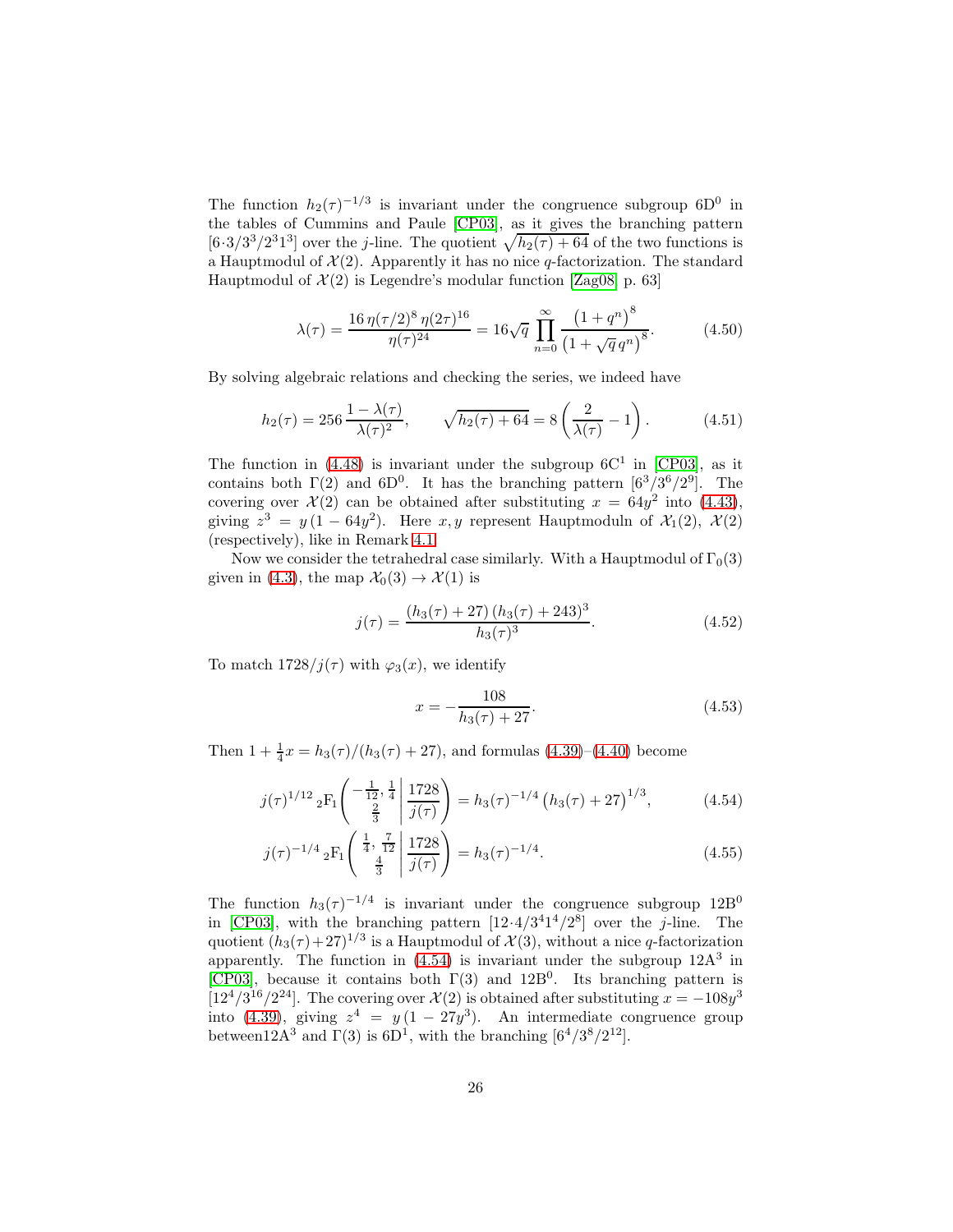In the octahedral case, the map  $\mathcal{X}_0(4) \to \mathcal{X}(1)$  is

$$
j(\tau) = \frac{(h_4(\tau))^2 + 256h_4(\tau) + 4096)^3}{h_4(\tau)^4 (h_4(\tau) + 16)}.
$$
\n(4.56)

To match  $1728/j(\tau)$  with  $\varphi_4(x)$ , we identify

$$
x = \frac{16}{h_4(\tau) + 16}.\tag{4.57}
$$

A well-known classical identity [\[Zag08,](#page-36-10) (72)] implies

$$
h_4(\tau) + 16 = \frac{\eta(2\tau)^{24}}{\eta(4\tau)^{16}\eta(\tau)^8} = \frac{1}{q} \prod_{n=1}^{\infty} \left(1 + q^n\right)^{-8(-1)^n}.
$$
 (4.58)

(In terms of [\[Duk05,](#page-35-11) §9], this function equals  $16/u(\tau)^8$ .) Formulas [\(4.41\)](#page-24-5)–[\(4.42\)](#page-24-6) become

$$
j(\tau)^{1/24} {}_{2}F_{1}\left(\begin{array}{c} -\frac{1}{24}, \frac{7}{24} \\ \frac{3}{4} \end{array} \middle| \frac{1728}{j(\tau)} \right) = \frac{\eta(2\tau)^{5}}{\eta(4\tau)^{2} \eta(\tau)^{3}},
$$
\n
$$
= q^{-1/24} \prod_{n=1}^{\infty} \left(1 + q^{2n-1}\right)^{3} \left(1 + q^{2n}\right),
$$
\n
$$
j(\tau)^{-5/24} {}_{2}F_{1}\left(\begin{array}{c} \frac{5}{24}, \frac{13}{24} \\ \frac{5}{4} \end{array} \middle| \frac{1728}{j(\tau)}\right) = \frac{\eta(4\tau)^{2}}{\eta(2\tau) \eta(\tau)}
$$
\n
$$
= q^{5/24} \prod_{n=1}^{\infty} \left(1 + q^{2n-1}\right) \left(1 + q^{2n}\right)^{3}.
$$
\n(4.60)

These functions are defined on the covering  $z^6 = y(1 - 16y^4)$  of  $\mathcal{X}(4)$ , obtained by substituting  $x = 16y^4$  in [\(4.41\)](#page-24-5). The branching over  $\mathcal{X}(1)$  is  $[24^6/3^{48}/2^{72}]$ , of genus 10. There are 5 congruence subgroups with this branching in [\[CP03\]](#page-35-19). The correct one is  $24A^{10}$ , because it has intermediate supergroups with the branching patterns  $[8^6/3^{16}/2^{24}]$  and  $[12^6/3^{24}/2^{36}]$ , namely,  $8A^2$  and  $12A^4$ .

It is fitting to mention here this classical identity [\[Zag08,](#page-36-10) (74)]:

$$
{}_2F_1\left(\begin{array}{c} \frac{1}{12}, \frac{5}{12} \\ 1 \end{array} \middle| \frac{1728}{j(\tau)} \right) = E_4(\tau)^{1/4} = j(\tau)^{1/12} \eta(\tau)^2, \tag{4.61}
$$

where  $E_4(\tau) = 1 + 240q + 2160q^2 + ...$  is an Eisenstein series.

# <span id="page-26-0"></span>5 The cases (7A) and (7B)

As explained in §[2.5](#page-11-1) the Darboux covering  $\Phi_7 : E_7 \to \mathbb{CP}^1$  with the branching pattern  $[7^31^3/7^31^3/2^{12}]$  can be computed from  $\Phi_3$  using cubic transformation [\(2.9\)](#page-5-0).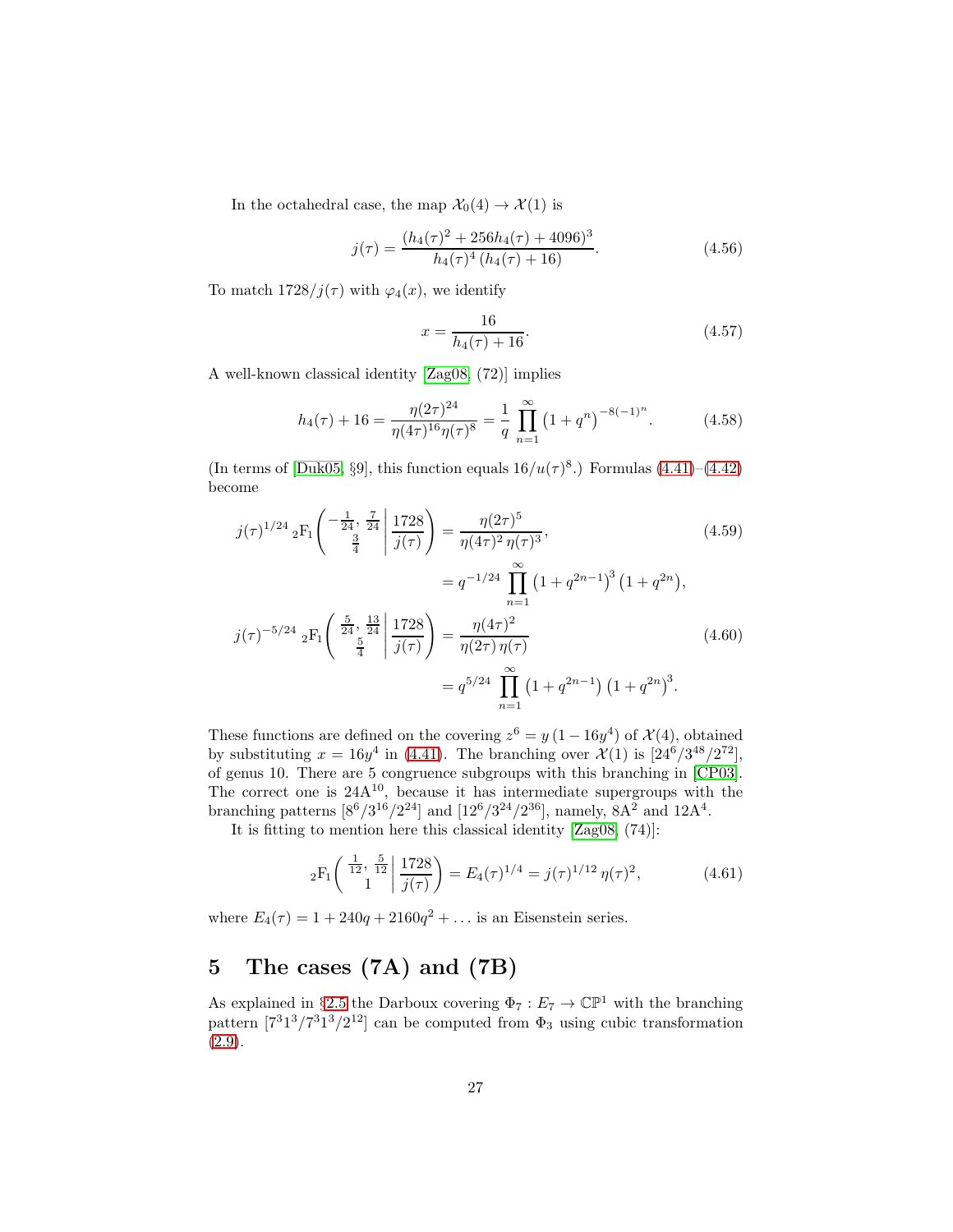### <span id="page-27-0"></span>5.1 Degree 24 map

The Darboux curve  $E_7$  is determined as the fiber product

<span id="page-27-1"></span>
$$
\Phi_3(x) = \frac{27z^2}{(4-z)^3}.\tag{5.1}
$$

To parametrize this curve by a simple equation, we substitute  $z = 8\hat{z}/(2\hat{z} + 3)$ so that the right-hand side becomes  $\hat{z}^2(2\hat{z}+3)$ . After the next substitution  $\hat{z} = \tilde{z} F_1^3 / (G_0 G_1)$  we get the equation

$$
1728x(x-1)F_1 = \tilde{z}^2(2\tilde{z}F_1^3 + 3G_0G_1)
$$
\n(5.2)

of degree 12 in  $x, \tilde{z}$ . The curve defined by this equation can be straightforwardly analyzed with Maple's standard package algcurves. The curve has genus 1 and is isomorphic to [\(2.32\)](#page-12-0). Eventually, we can find this parametrization of [\(5.1\)](#page-27-1) by the elliptic curve [\(2.32\)](#page-12-0):

$$
x = \frac{4(u+v)^2}{(4u-1)^2(8u-1)}, \qquad z = \Phi_7,
$$
 (5.3)

where

$$
\Phi_7 = \frac{128(1 - 4u)(-v - 3u + 4uv + 20u^2)^7}{u^3(1 - 8u)(1 - 4v - 20u + 64u^2)^7}.
$$
\n(5.4)

This is a Belyi map with the anticipated branching pattern  $[7^31^3/7^31^3/2^{12}]$ . Note that  $\Phi_7$  vanishes at  $(u, v) = (0, 0) \in E_7$  despite the factor  $u^3$  in the denominator. The divisor of  $\Phi_7$  is

$$
\begin{aligned} \operatorname{div}(\Phi_7) &= (0,0) + \left(\frac{1}{4}, \frac{1}{4}\right) + \left(\frac{1}{4}, -\frac{1}{4}\right) + 7U_1 + 7U_2 + 7U_3 \\ &- \mathcal{O} - \left(\frac{1}{8}, \frac{1}{8}\right) - \left(\frac{1}{8}, -\frac{1}{8}\right) - 7V_1 - 7V_2 - 7V_3. \end{aligned} \tag{5.5}
$$

Here the u-coordinates of  $U_1, U_2, U_3$  satisfy  $4u(4u - 1)(4u - 5) = 1$ , and the u-coordinates of  $V_1, V_2, V_3$  satisfy  $16u(4u-1)(8u-3) = 1$  $16u(4u-1)(8u-3) = 1$ . Table 1 presents several straightforward rational functions on  $E<sub>7</sub>$  and their divisors. We use them to present rational and power functions on  $E_7$ . For example,

$$
\Phi_7 = -\frac{128(1 - 4u)\hat{G}_3^7}{u^3(1 - 8u)G_4^7} = -\frac{128u^4(1 - 4u)G_3^7}{(1 - 8u)\hat{G}_4^7}.
$$
\n(5.6)

### 5.2 Evaluations of type (7A)

Computation of Darboux evaluations on a genus 1 curve (such as  $E_7$ ) is less straightforward than on  $\mathbb{P}^1$ , because divisors of rational or radical functions are restricted by the Picard group [\[Sil09,](#page-36-13) p. 28], or the group law on an elliptic curve such as [\(2.32\)](#page-12-0). Consequently, radical factors have to be routinely chosen with extraneous zeroes or poles, and compensatory factors are often needed. A practical demonstration of involved combinatorial calculations is given in [\[Vid13,](#page-36-0) §4]. The obtained Darboux evaluations can be checked by expanding the power series in  $\sqrt{u}$  on both sides.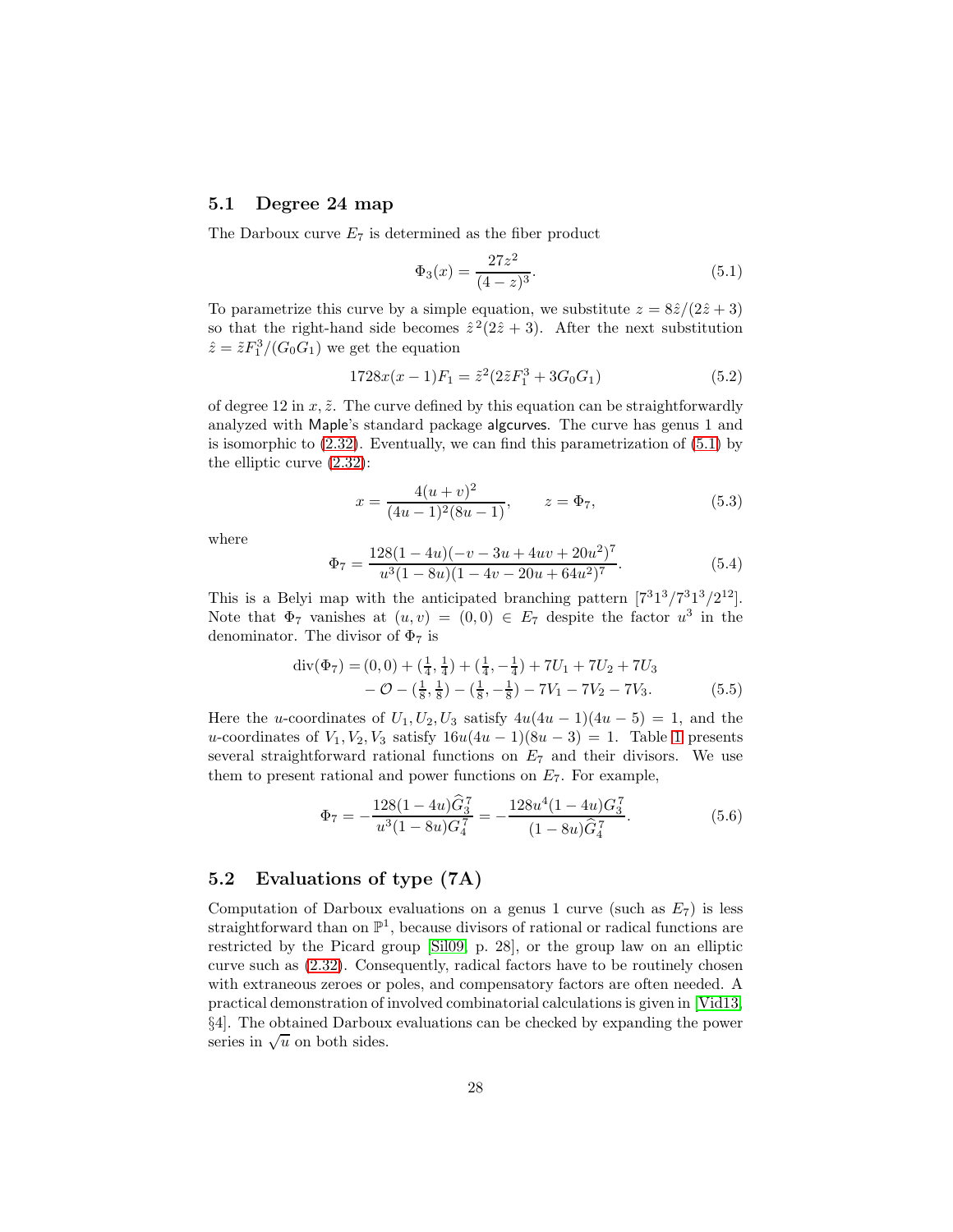| IЧ                | Function               | Divisor                                                                            |
|-------------------|------------------------|------------------------------------------------------------------------------------|
|                   | $\boldsymbol{u}$       | $2(0,0) - 20$                                                                      |
|                   | $1-4u$                 | $(\frac{1}{4}, \frac{1}{4}) + (\frac{1}{4}, -\frac{1}{4}) - 2\mathcal{O}$          |
|                   | $1-8u$                 | $(\frac{1}{8}, \frac{1}{8}) + (\frac{1}{8}, -\frac{1}{8}) - 2\mathcal{O}$          |
|                   | $v - u$                | $(0,0) + (\frac{1}{4}, \frac{1}{4}) + (\frac{1}{8}, \frac{1}{8}) - 30$             |
|                   | $v+u$                  | $(0,0) + (\frac{1}{4}, -\frac{1}{4}) + (\frac{1}{8}, -\frac{1}{8}) - 3\mathcal{O}$ |
| $F_3$             | $1-4v-4u$              | $3(\frac{1}{8},\frac{1}{8})-30$                                                    |
| $\widetilde{F}_3$ | $1 + 4v - 4u$          | $3(\frac{1}{8},-\frac{1}{8})-30$                                                   |
| $F_4$             | $1 - 2v - 6u$          | $2(\frac{1}{4},-\frac{1}{4})+(\frac{1}{8},\frac{1}{8})-3\mathcal{O}$               |
| $\widetilde{F}_4$ | $1 + 2v - 6u$          | $2(\frac{1}{4},\frac{1}{4})+(\frac{1}{8},-\frac{1}{8})-3\mathcal{O}$               |
| $G_3$             | $1+2v-10u+16u^2$       | $U_1 + U_2 + U_3 + (\frac{1}{4}, \frac{1}{4}) - 40$                                |
| $G_4$             | $1-4v-20u+64u^2$       | $V_1 + V_2 + V_3 + (\frac{1}{8}, -\frac{1}{8}) - 40$                               |
| $\widehat{G}_3$   | $v + 3u - 4uv - 20u^2$ | $U_1 + U_2 + U_3 + (0,0) + (\frac{1}{8}, -\frac{1}{8}) - 5\mathcal{O}$             |
| $\widehat{G}_4$   | $v-5u-8uv+24u^2$       | $V_1 + V_2 + V_3 + (0,0) + (\frac{1}{4},\frac{1}{4}) - 5\mathcal{O}$               |

<span id="page-28-0"></span>Table 1: Divisors on the curve  $v^2 = u(1 - 11u + 32u^2)$ 

<span id="page-28-4"></span>Theorem 5.1. With reference to Table [1](#page-28-0), we have

$$
{}_{3}F_{2}\left(\begin{array}{cc|cc} -\frac{1}{14}, & \frac{1}{14}, & \frac{5}{14} \\ \frac{1}{7}, & \frac{5}{7} \end{array}\middle|\Phi_{7}\right) = \frac{F_{3}^{1/14} F_{4}^{1/7} \widetilde{F}_{4}^{3/7}}{\sqrt{G_{4}}},\tag{5.7}
$$

<span id="page-28-2"></span><span id="page-28-1"></span>
$$
{}_{3}F_{2}\left(\begin{array}{c} \frac{3}{14}, \frac{5}{14}, \frac{9}{14} \\ \frac{3}{7}, \frac{9}{7} \end{array}\middle| \Phi_{7}\right) = \frac{(1 - 4u)^{4/7} F_{3}^{1/14} \tilde{F}_{4}^{4/7} G_{4}^{3/2}}{\tilde{F}_{3}^{4/7} G_{3}^{2}},
$$
(5.8)

<span id="page-28-3"></span>
$$
{}_{3}F_{2}\left(\begin{array}{c} \frac{11}{14}, \frac{13}{14}, \frac{17}{14} \\ \frac{11}{7}, \frac{13}{7} \end{array}\middle|\Phi_{7}\right) = \frac{(1-8u)\widetilde{F}_{3}^{5/14}\widehat{G}_{4}^{11/2}}{u^{16/7}(v-u)^{1/14}(v+u)^{6/7}G_{3}^{6}}.
$$
(5.9)

*Proof.* Preliminary expressions of the  ${}_{3}F_{2}$ -functions in terms of (complicated) radical functions on  $E_7$  can be obtained by applying cubic transformation [\(2.9\)](#page-5-0) to the functions in Theorem [3.1.](#page-13-5) Then we compute fractional divisors of the  $_3F_2$ -functions in  $(5.7)$ – $(5.9)$ , respectively:

$$
\frac{6}{7}(\frac{1}{4}, \frac{1}{4}) + \frac{2}{7}(\frac{1}{4}, -\frac{1}{4}) + \frac{5}{14}(\frac{1}{8}, \frac{1}{8}) + \frac{1}{14}O - \frac{1}{14}(\frac{1}{8}, -\frac{1}{8}) - \frac{1}{2}V_1 - \frac{1}{2}V_2 - \frac{1}{2}V_3, (5.10)\n\frac{4}{7}(\frac{1}{4}, -\frac{1}{4}) - \frac{2}{7}(\frac{1}{4}, \frac{1}{4}) - 2U_1 - 2U_2 - 2U_3
$$
\n(5.11)

$$
+\frac{9}{14}\mathcal{O}+\frac{5}{14}\left(\frac{1}{8},-\frac{1}{8}\right)+\frac{3}{14}\left(\frac{1}{8},\frac{1}{8}\right)+\frac{3}{2}V_1+\frac{3}{2}V_2+\frac{3}{2}V_3,
$$
\n
$$
-\frac{4}{7}\left(\frac{1}{4},\frac{1}{4}\right)-\frac{6}{7}\left(\frac{1}{4},-\frac{1}{4}\right)-6U_1-6U_2-6U_3
$$
\n
$$
+\frac{17}{14}\left(\frac{1}{8},-\frac{1}{8}\right)+\frac{13}{14}\left(\frac{1}{8},\frac{1}{8}\right)+\frac{11}{14}\mathcal{O}+\frac{11}{2}V_1+\frac{11}{2}V_2+\frac{11}{2}V_3.
$$
\n(5.12)

The radical expressions on the right-hand sides of  $(5.7)$ – $(5.9)$  have the same divisors, and evaluate to 1 at  $(u, v) = (0, 0)$ .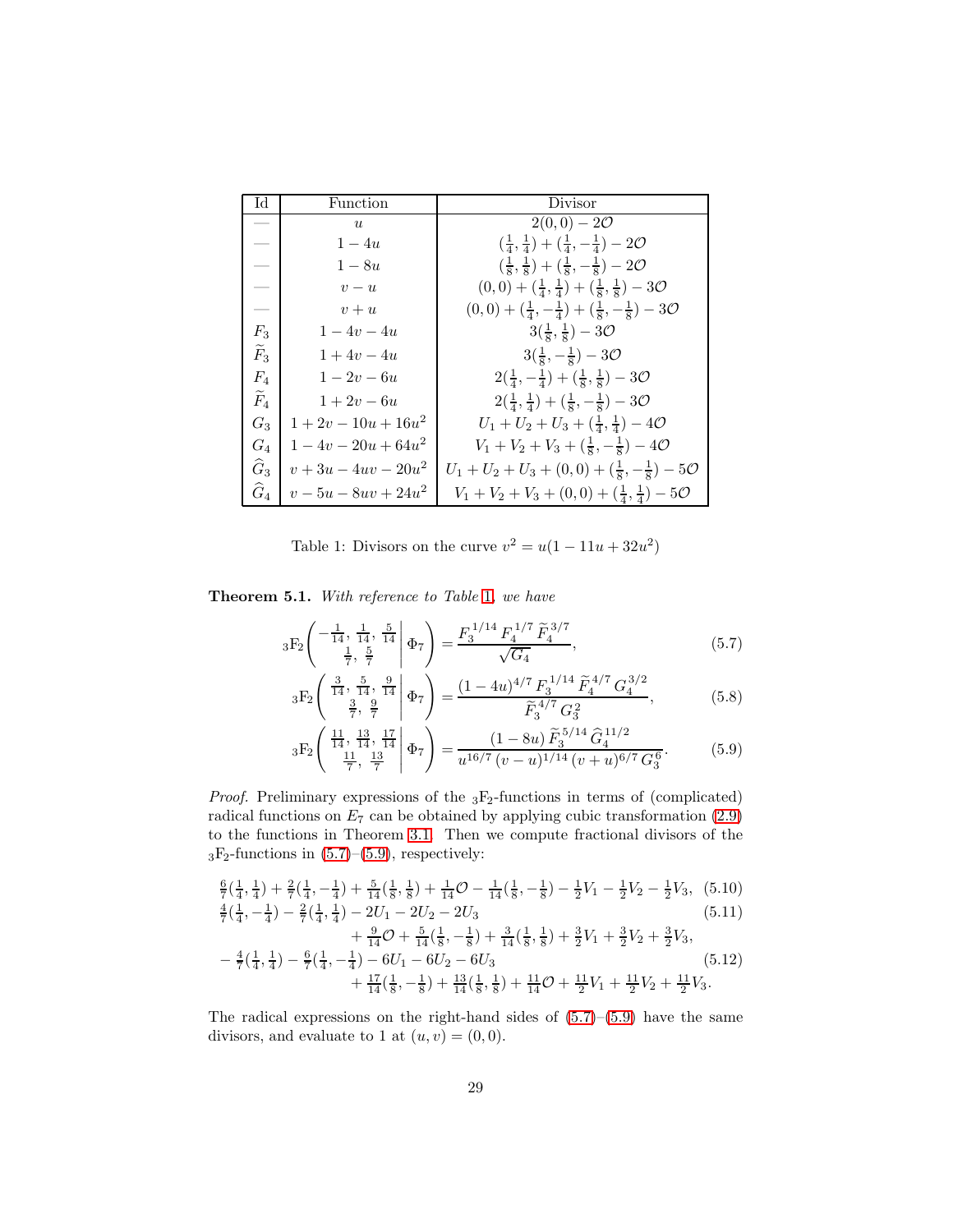For a constructive proof, we seek to combine (multiplicatively) the functions in Table [1](#page-28-0) to obtain the required divisors. The routine is demonstrated in [\[Vid13,](#page-36-0) §4.2–4.3]. One strategy could be: to produce the required vanishing orders of the  $U_i$ 's and  $V_i$ 's by using  $G_3, G_4$ ; then use  $1-4u, 1-8u, F_4, F_3$  consequently to account for the vanishing orders of  $(\frac{1}{4}, -\frac{1}{4})$ ,  $(\frac{1}{8}, \frac{1}{8})$ ,  $(\frac{1}{4}, \frac{1}{4})$ ,  $(\frac{1}{8}, -\frac{1}{8})$ , respectively. For example, this produces

$$
\frac{G_4^{11/2} (1 - 8u)^{13/14} \tilde{F}_4^{22/7}}{G_3^6 (1 - 4u)^{6/7} \tilde{F}_3^{39/14}}
$$
(5.13)

for divisor [\(5.12\)](#page-28-3). The powers of  $\widetilde{F}_3$ ,  $\widetilde{F}_4$  are rather awkward. We can modify this expression by the identities

$$
(v - u)G_4 = (1 - 8u)\hat{G}_4, \qquad (1 - 4u)(v - u)\tilde{F}_3 = (1 - 8u)(v + u)\tilde{F}_4,
$$
  
\n
$$
(v + u)G_3 = (1 - 4u)\hat{G}_3, \qquad (1 - 4u)(v + u)F_3 = (1 - 8u)(v - u)F_4, \quad (5.14)
$$
  
\n
$$
F_4\tilde{F}_4 = (1 - 4u)^2(1 - 8u), \qquad (v - u)(v + u) = u(1 - 4u)(1 - 8u)
$$

to get a more polished formula like [\(5.9\)](#page-28-2).

 $\Box$ 

The companion hypergeometric solutions at  $\Phi_7 = \infty$  are

$$
\Phi_7^{1/14} {}_3F_2 \left( \begin{array}{ccc} -\frac{1}{14}, \frac{3}{14}, \frac{11}{14} & 1\\ \frac{4}{7}, \frac{6}{7} & \frac{1}{7} \end{array} \right), \qquad \Phi_7^{-1/14} {}_3F_2 \left( \begin{array}{ccc} \frac{1}{14}, \frac{5}{14}, \frac{13}{14} & 1\\ \frac{5}{7}, \frac{8}{7} & \frac{1}{7} \end{array} \right),
$$
\n
$$
\Phi_7^{-5/14} {}_3F_2 \left( \begin{array}{ccc} \frac{5}{14}, \frac{9}{14}, \frac{17}{14} & 1\\ \frac{9}{7}, \frac{10}{7} & \frac{1}{7} \end{array} \right).
$$
\n(5.15)

Apart from the power factors and the argument  $1/\Phi_7$ , they are contiguous to the <sub>3</sub>F<sub>2</sub>-functions in [\(5.7\)](#page-28-1)–[\(5.9\)](#page-28-2). The functions  $\Phi_7$  and  $1/\Phi_7$  can be interchanged by this automorphism of  $E_7$ :

<span id="page-29-2"></span><span id="page-29-1"></span><span id="page-29-0"></span>
$$
(u,v)\mapsto \left(\frac{1}{32u}, -\frac{v}{32u^2}\right). \tag{5.16}
$$

Theorem 5.2. With reference to Table [1](#page-28-0), we have

$$
{}_{3}F_{2}\left(\begin{array}{c} -\frac{1}{14}, \frac{3}{14}, \frac{11}{14} \\ \frac{4}{7}, \frac{6}{7} \end{array}\middle|\Phi_{7}\right) = \frac{(1-4u)^{1/7} \widetilde{F}_{3}^{3/14} \widetilde{F}_{4}^{1/7}}{(1-8u)^{1/14} \sqrt{G_{4}}},\tag{5.17}
$$

$$
{}_3F_2\left( \begin{array}{c|c} \frac{1}{14}, \frac{5}{14}, \frac{13}{14} \\ \frac{5}{7}, \frac{8}{7} \end{array} \middle| \Phi_7 \right) = \frac{(1 - 4u)^{2/7} (1 - 8u)^{1/7} F_3^{1/14} \tilde{F}_4^{2/7} \sqrt{G_4}}{G_3}, \quad (5.18)
$$

$$
{}_{3}F_{2}\left(\begin{array}{c} \frac{5}{14}, \frac{9}{14}, \frac{17}{14} \\ \frac{9}{7}, \frac{10}{7} \end{array}\middle|\Phi_{7}\right) = \frac{(1 - 8u)(v - u)^{3/14} \hat{G}_{4}^{5/2}}{u^{8/7} (v + u)^{3/7} \tilde{F}_{3}^{1/14} G_{3}^{3}}.
$$
(5.19)

*Proof.* We compute preliminary algebraic expressions on  $E_7$  for the  $_3F_2$ functions by either of these two ways: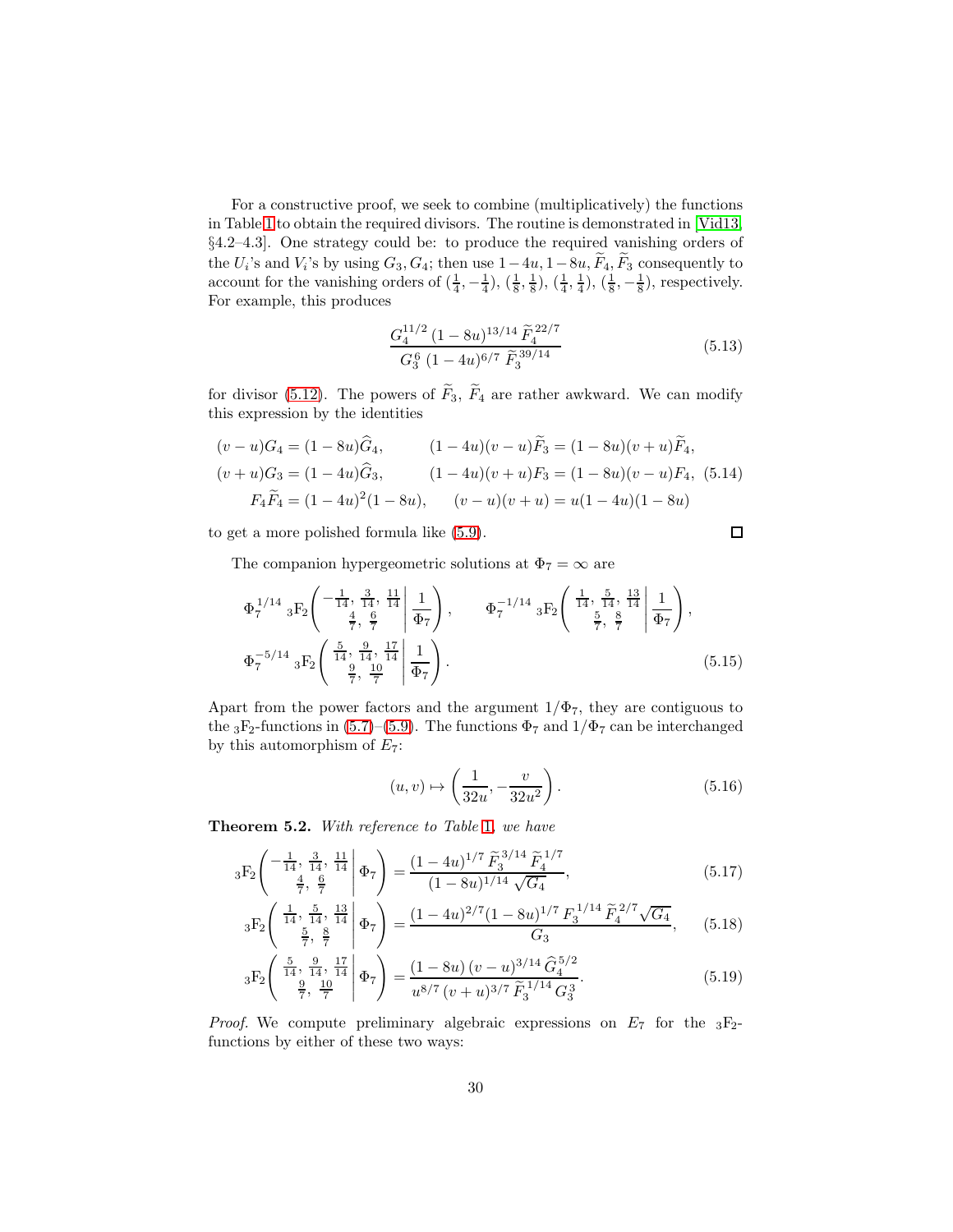- by using the mentioned contiguous relations;
- or by applying cubic transformation [\(2.8\)](#page-5-2) with  $z = 1/\Phi_7$  to the functions in Theorem [3.1,](#page-13-5) and subsequently interchanging  $1/\Phi_7 \mapsto \Phi_7$  by [\(5.16\)](#page-29-0).

Then we compute their fractional divisors, respectively:

$$
\frac{3}{7}(\frac{1}{4}, \frac{1}{4}) + \frac{1}{7}(\frac{1}{4}, -\frac{1}{4}) + \frac{11}{14}O + \frac{3}{14}(\frac{1}{8}, -\frac{1}{8}) - \frac{1}{14}(\frac{1}{8}, \frac{1}{8}) - \frac{1}{2}V_1 - \frac{1}{2}V_2 - \frac{1}{2}V_3, (5.20)
$$
\n
$$
\frac{2}{7}(\frac{1}{4}, -\frac{1}{4}) - \frac{1}{7}(\frac{1}{4}, \frac{1}{4}) - U_1 - U_2 - U_3
$$
\n
$$
+ \frac{13}{14}(\frac{1}{8}, -\frac{1}{8}) + \frac{5}{14}(\frac{1}{8}, \frac{1}{8}) + \frac{1}{14}O + \frac{1}{2}V_1 + \frac{1}{2}V_2 + \frac{1}{2}V_3,
$$
\n
$$
- \frac{2}{7}(\frac{1}{4}, \frac{1}{4}) - \frac{3}{7}(\frac{1}{4}, -\frac{1}{4}) - 3U_1 - 3U_2 - 3U_3
$$
\n
$$
+ \frac{17}{14}(\frac{1}{8}, \frac{1}{8}) + \frac{9}{14}O + \frac{5}{14}(\frac{1}{8}, -\frac{1}{8}) + \frac{5}{2}V_1 + \frac{5}{2}V_2 + \frac{5}{2}V_3.
$$
\n(5.22)

The radical expressions on the right-hand sides of  $(5.17)$ – $(5.19)$  have the same divisors, and evaluate to 1 at  $(u, v) = (0, 0)$ .  $\Box$ 

### 5.3 Evaluations of type (7B)

Similarly, we can apply cubic transformation [\(2.9\)](#page-5-0) to the formulas of Theorem [3.3](#page-17-1) and eventually obtain formulas like

<span id="page-30-0"></span>
$$
{}_3F_2\left( \begin{array}{rr} -\frac{3}{14}, \frac{1}{14}, \frac{3}{14} \\ \frac{1}{7}, \frac{3}{7} \end{array} \middle| \Phi_7 \right) = \frac{(1 - 4u)^{4/7} F_4^{1/7} (1 + 2v - 2u + 32uv)}{(1 - 8u)^{1/14} \tilde{F}_3^{3/14} G_4^{3/2}}, \qquad (5.23)
$$

with a few zeroes at regular points of the pulled-back Fuchsian equation. In this example, the u-coordinates of those regular points satisfy  $8u(64u^2 + 2u - 1) = 1$ . But there are  ${}_3F_2$ -functions of type (7B) that do not vanish at regular points.

<span id="page-30-4"></span>Theorem 5.3. With reference to Table [1](#page-28-0), we have

$$
{}_3F_2\left( \begin{array}{rrr} \frac{1}{14}, \frac{1}{14}, \frac{9}{14} \\ \frac{2}{7}, \frac{6}{7} \end{array} \middle| \Phi_7 \right) = \frac{(1 - 4u)^{1/7} 1 - 8u)^{4/7} F_4^{2/7}}{F_3^{1/14} \sqrt{G_4}}, \tag{5.24}
$$

<span id="page-30-3"></span><span id="page-30-2"></span><span id="page-30-1"></span>
$$
{}_{3}F_{2}\left(\begin{array}{c} \frac{1}{14}, \frac{3}{14}, \frac{11}{14} \\ \frac{3}{7}, \frac{8}{7} \end{array} \middle| \Phi_{7}\right) = \frac{(1 - 8u)^{1/14} \tilde{F}_{4}^{6/7} \sqrt{G_{4}}}{(1 - 4u)^{1/7} \tilde{F}_{3}^{3/14} G_{3}},\tag{5.25}
$$

$$
{}_3F_2\left( \begin{array}{c} \frac{9}{14}, \frac{11}{14}, \frac{19}{14} \\ \frac{11}{7}, \frac{12}{7} \end{array} \middle| \Phi_7 \right) = \frac{(1 - 8u)\,\widetilde{F}_3^{1/14}\,\widehat{G}_4^{9/2}}{u^{13/7}\,(v - u)^{3/14}\,(v + u)^{4/7}\,G_3^5}.\tag{5.26}
$$

*Proof.* Preliminary expressions on  $E_7$  for a set of contiguous  ${}_3F_2$ -functions (such as  $(5.23)$  can be obtained by applying cubic transformation  $(2.9)$  to the formulas of Theorem [3.3.](#page-17-1) By using contiguous relations we then compute preliminary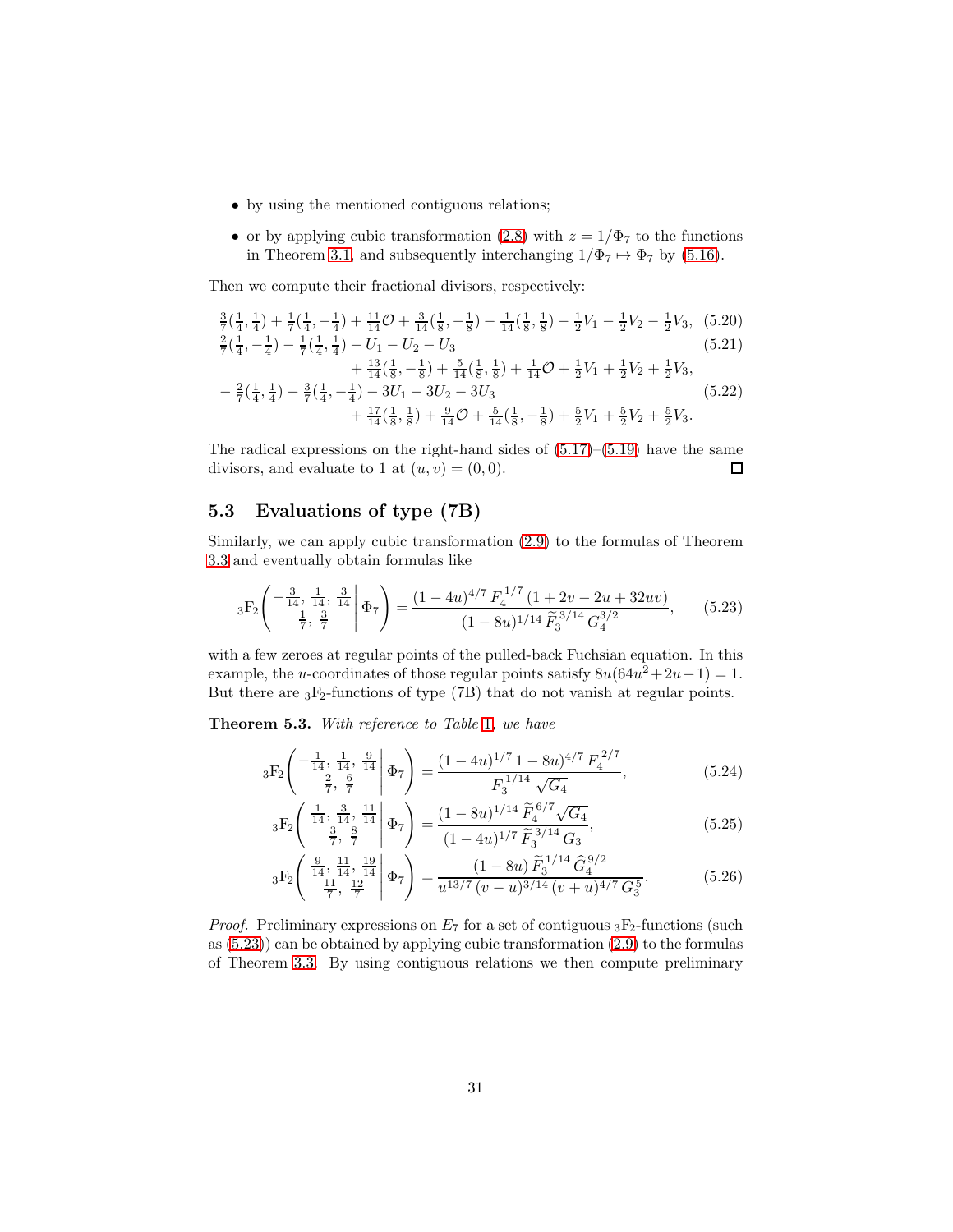expressions for the target functions. Their fractional divisors are

$$
\frac{5}{7}(\frac{1}{4}, -\frac{1}{4}) + \frac{1}{7}(\frac{1}{4}, \frac{1}{4}) + \frac{9}{14}(\frac{1}{8}, \frac{1}{8}) + \frac{1}{14}(\frac{1}{8}, -\frac{1}{8}) - \frac{1}{14}O - \frac{1}{2}V_1 - \frac{1}{2}V_2 - \frac{1}{2}V_3, (5.27)
$$
  
\n
$$
\frac{4}{7}(\frac{1}{4}, \frac{1}{4}) - \frac{1}{7}(\frac{1}{4}, -\frac{1}{4}) - U_1 - U_2 - U_3
$$
\n(5.28)

<span id="page-31-1"></span>
$$
+\frac{11}{14}(\frac{1}{8}, -\frac{1}{8}) + \frac{3}{14}\mathcal{O} + \frac{1}{14}(\frac{1}{8}, \frac{1}{8}) + \frac{1}{2}V_1 + \frac{1}{2}V_2 + \frac{1}{2}V_3,
$$
  

$$
-\frac{4}{7}(\frac{1}{4}, -\frac{1}{4}) - \frac{5}{7}(\frac{1}{4}, \frac{1}{4}) - 5U_1 - 5U_2 - 5U_3
$$
  

$$
+\frac{19}{14}\mathcal{O} + \frac{11}{14}(\frac{1}{8}, \frac{1}{8}) + \frac{9}{14}(\frac{1}{8}, -\frac{1}{8}) + \frac{9}{2}V_1 + \frac{9}{2}V_2 + \frac{9}{2}V_3.
$$

$$
(5.29)
$$

The radical expressions on the right-hand sides of  $(5.24)$ – $(5.26)$  have the same divisors, and evaluate to 1 at  $(u, v) = (0, 0)$ .

Alternatively, we can follow the strategy in the proof of Theorem [3.1.](#page-13-5) In  $(2.16)$  we see a basis of local solutions at  $z = 0$  of a hypergeometric equation of type (7B). For a radical solution with the local exponent 0 at  $(u, v) = (0, 0)$ , we have 12 candidate fractional divisors in total: apart from [\(5.27\)](#page-31-1) we can permute the exponents to  $(\frac{1}{4}, -\frac{1}{4})$  and  $(\frac{1}{4}, \frac{1}{4})$ , and the exponents to  $\mathcal{O}$ ,  $(\frac{1}{8}, \frac{1}{8})$ ,  $(\frac{1}{8}, -\frac{1}{8})$ . Starting from a preliminary expression of one candidate solution, preliminary expressions for other candidates can be obtained by using the factor  $F_4^{2/7} \tilde{F}_4^{-2/7} F_3^{-2/21} \tilde{F}_3^{2/21}$  to permute the exponents of  $(\frac{1}{4}, -\frac{1}{4})$  and  $(\frac{1}{4}, \frac{1}{4})$ , and so on. By checking all 12 candidates we find the right solution with the divisor [\(5.27\)](#page-31-1). By Lemma [2.5,](#page-10-1) we have two candidates for the transformed second solution in [\(2.16\)](#page-7-1) with the exponent  $1/7$  at  $(u, v) = (0, 0)$ . Their divisors differ by a cyclic permutation of the exponents to  $\mathcal{O}, (\frac{1}{8}, \frac{1}{8}), (\frac{1}{8}, -\frac{1}{8})$ . The right solution leads to formula [\(5.25\)](#page-30-3). For the third solution, we have just one candidate.  $\Box$ 

The companion hypergeometric solutions at  $\Phi_7 = \infty$  are

$$
\Phi_7^{1/14} {}_3F_2 \left( \begin{array}{ccc} -\frac{1}{14}, \frac{1}{14}, \frac{9}{14} & 1\\ \frac{2}{7}, \frac{6}{7} & \frac{1}{7} \end{array} \middle| \frac{1}{\Phi_7} \right), \qquad \Phi_7^{-1/14} {}_3F_2 \left( \begin{array}{ccc} \frac{1}{14}, \frac{3}{14}, \frac{11}{14} & 1\\ \frac{3}{7}, \frac{8}{7} & \frac{1}{7} \end{array} \middle| \frac{1}{\Phi_7} \right),
$$
\n
$$
\Phi_7^{-9/14} {}_3F_2 \left( \begin{array}{ccc} \frac{9}{14}, \frac{11}{14}, \frac{19}{14} & 1\\ \frac{11}{7}, \frac{12}{7} & \Phi_7 \end{array} \right).
$$
\n(5.30)

The parameters of the  ${}_{3}F_{2}$ -solutions are the same as in Theorem [5.3,](#page-30-4) and the argument can be transformed to  $\Phi_7$  by [\(5.16\)](#page-29-0). There is thus no need for separate formulas. The symmetry of parameters is reflected by the symmetric matrix in [\(2.15\)](#page-7-2). The symmetry is a characteristic of  ${}_{3}F_{2}$ -functions on the right hand-side of the quadratic transformation [\(2.34\)](#page-12-2).

# <span id="page-31-0"></span>6 The cases  $(4A)$  and  $(4B)$

As explained in §[2.5,](#page-11-1) the Darboux covering  $\Phi_4: E_4 \to \mathbb{CP}^1$  with the branching pattern  $[7^31^3/4^6/2^{12}]$  can be computed from  $\Phi_7$  using quadratic transformation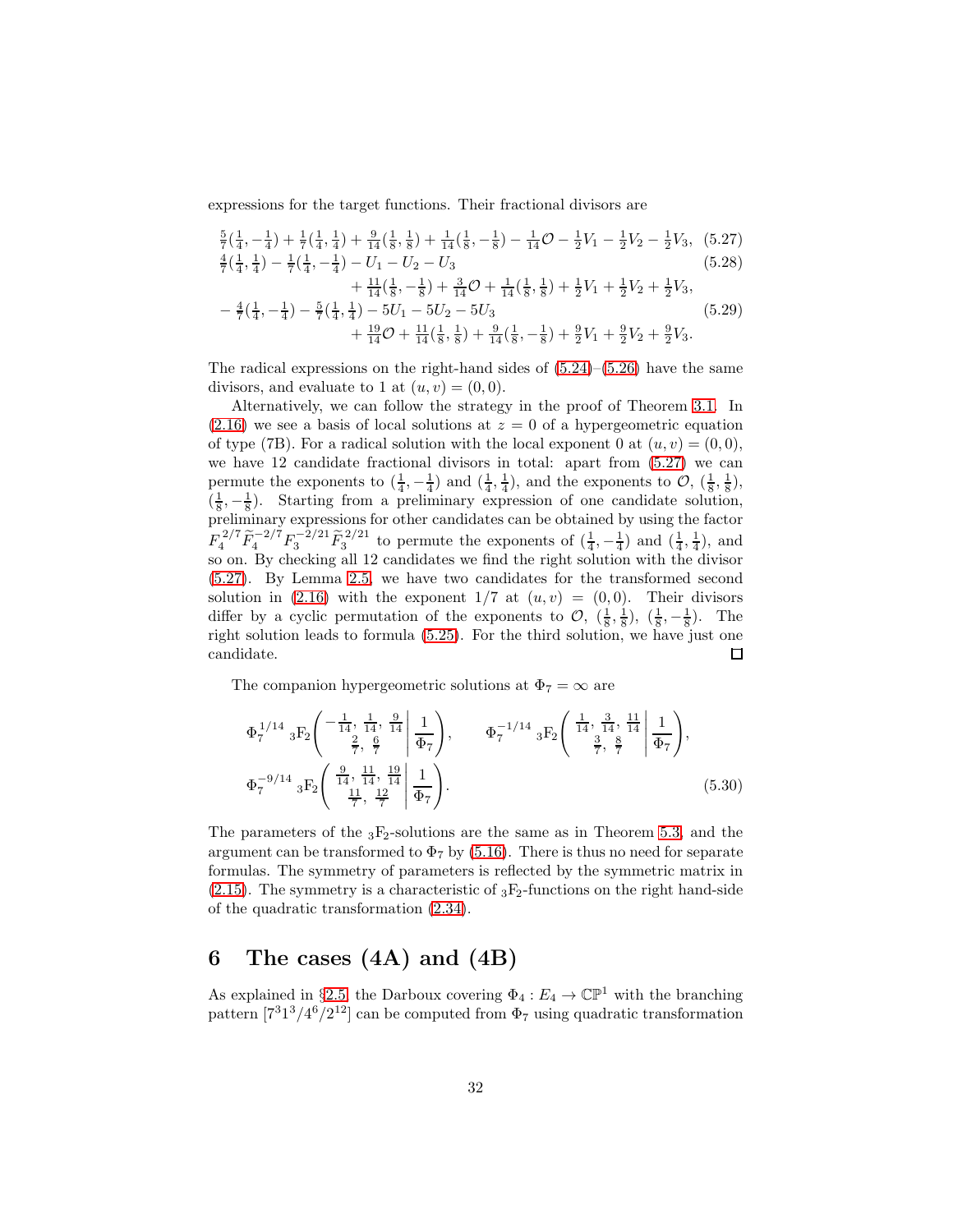[\(2.34\)](#page-12-2). The covering  $\Phi_4$  is given by formula [\(2.34\)](#page-12-2), but the curve  $E_4$  is defined by the involution of  $(5.16)$  of  $E_7$ . The involution-invariant functions

$$
\tilde{p} = u + \frac{1}{32u}, \qquad \tilde{w} = v - \frac{v}{32u^2}
$$
\n(6.1)

satisfy  $8\tilde{w}^2 = (32\tilde{p} - 11)(8\tilde{p}^2 - 1)$ . Taking

$$
p = \frac{1}{32\tilde{p} - 11} = \frac{u}{1 - 11u + 32u^2},
$$
(6.2)

$$
w = \frac{32\tilde{w}}{(32\tilde{p} - 11)^2} = \frac{v(1 - 32u^2)}{(1 - 11u + 32u^2)^2}
$$
(6.3)

we get the elliptic curve  $(2.32)$ . The functions  $(p, w)$  define a 2-isogeny [\[Sil09,](#page-36-13)  $\S$ III.4] between  $E_4$  and  $E_7$  as elliptic curves.

The divisor of  $\Phi_4$  on  $E_4$  is computed to be

$$
(0,0) + (1,4) + (1,-4) + 7S_1 + 7S_2 + 7S_3
$$
  
-4T<sub>1</sub> - 4T<sub>2</sub> - 4T<sub>3</sub> - 4T<sub>4</sub> - 4T<sub>5</sub> - 4T<sub>6</sub>. (6.4)

Here the p-coordinates of  $S_1, S_2, S_3$  satisfy  $7p(7p^2 - 21p + 5) = 1$ , while the *p*-coordinates of  $T_1, \ldots, T_6$  satisfy

<span id="page-32-2"></span>
$$
(49p2 - 29)(49p3 + 98p2 - 188p - 10) + 435p = \frac{1}{7p}.
$$
 (6.5)

Table [2](#page-33-0) presents several rational functions on  $E_4$  and their divisors. We use them to present rational and power functions on  $E_4$ . In particular,

<span id="page-32-0"></span>
$$
\Phi_4 = \frac{512 (w - 4p) F_5^7}{(1 + w + 3p) G_5^4}.
$$
\n(6.6)

It is more straightforward to compute representative Darboux evaluations of type (4B), because of a direct relation to type (7B) evaluations by quadratic transformation [\(2.34\)](#page-12-2).

Theorem 6.1. With reference to Table [2](#page-33-0), we have

$$
{}_{3}F_{2}\left(\begin{array}{c} -\frac{1}{28}, \frac{3}{14}, \frac{13}{28} \\ \frac{2}{7}, \frac{6}{7} \end{array} \middle| \Phi_{4} \right) = \frac{(1-p)^{2/7} F_{6}^{1/14}}{G_{5}^{1/7}}, \tag{6.7}
$$

$$
{}_{3}F_{2}\left(\begin{array}{c} \frac{3}{28}, \frac{5}{14}, \frac{17}{28} \\ \frac{3}{7}, \frac{8}{7} \end{array}\middle|\Phi_{4}\right) = \frac{\widetilde{F}_{6}^{3/14} G_{5}^{3/7}}{(1-p)^{5/7} F_{5}},\tag{6.8}
$$

<span id="page-32-1"></span>
$$
{}_{3}F_{2}\left(\begin{array}{c}\frac{19}{28},\frac{13}{14},\frac{33}{28}\\\frac{11}{7},\frac{12}{7}\end{array}\bigg|\Phi_{4}\right) = \frac{\widetilde{F}_{6}^{5/14}G_{5}^{19/7}}{(1-p)^{4/7}F_{5}^{5}}.
$$
(6.9)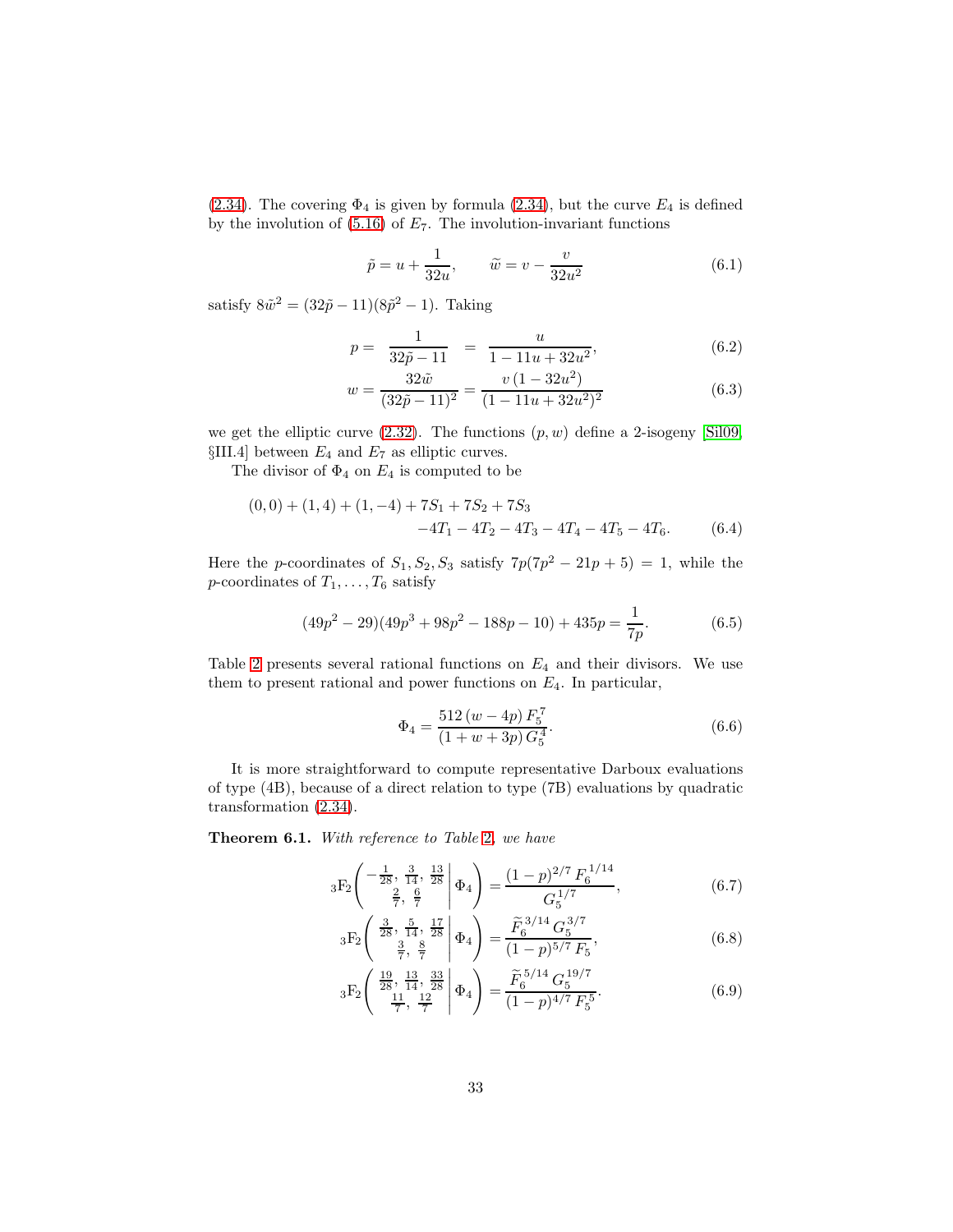| IЧ                | function                            | divisor                                                       |
|-------------------|-------------------------------------|---------------------------------------------------------------|
|                   | $\boldsymbol{p}$                    | $2(0,0) - 20$                                                 |
|                   | $1-p$                               | $(1,4) + (1,-4) - 20$                                         |
|                   | $w-4p$                              | $(0,0) + (1,4) + (-\frac{1}{7}, -\frac{4}{7}) - 3\mathcal{O}$ |
|                   | $w + 5p - p^2$                      | $(0,0) + 3(1,-4) - 40$                                        |
|                   | $1 - w + 3p$                        | $2(1,4)+(-\frac{1}{7},\frac{4}{7})-3\mathcal{O}$              |
|                   | $1+w+3p$                            | $2(1,-4)+(-\frac{1}{7},-\frac{4}{7})-3\mathcal{O}$            |
|                   | $1 + 7w + 35p$                      | $3(-\frac{1}{7}, \frac{4}{7})-30$                             |
|                   | $1 - 7w + 35p$                      | $3(-\frac{1}{7}, -\frac{4}{7})-3\mathcal{O}$                  |
| $F_5$             | $1-2w-16p+7p^2$                     | $(1,-4) + S_1 + S_2 + S_3 - 40$                               |
| $F_6$             | $1-10w+47p+2wp-17p^2+p^3$           | $6(1,4) - 60$                                                 |
| $\widetilde{F}_6$ | $1 + 10w + 47p - 2wp - 17p^2 + p^3$ | $6(1, -4) - 60$                                               |
| $G_5$             | $1 + 47w + 89p - 14wp$              |                                                               |
|                   | $+91p^2-49wp^2-245p^3$              | $(1,-4) + T_1 + \ldots + T_6 - 70$                            |

<span id="page-33-0"></span>Table 2: Divisors on the curve  $w^2 = p(1 + 22p - 7p^2)$ 

*Proof.* Preliminary expressions of the  ${}_{3}F_{2}$ -functions in terms of radical functions on  $E_4$  can be obtained by applying quadratic transformation  $(2.34)$  to the functions in Theorem [5.3.](#page-30-4) Their fractional divisors, respectively:

$$
\frac{5}{7}(1,4) + \frac{1}{7}(1,-4) - \frac{1}{7}(T_1 + \dots + T_6),\tag{6.10}
$$

$$
\frac{4}{7}(1,-4) - \frac{1}{7}(1,4) - S_1 - S_2 - S_3 + \frac{3}{7}(T_1 + \dots + T_6),
$$
\n(6.11)

$$
-\frac{4}{7}(1,4) - \frac{5}{7}(1,-4) - 5S_1 - 5S_2 - 5S_3 + \frac{19}{7}(T_1 + \dots + T_6). \tag{6.12}
$$

The radical expressions on the right-hand sides of  $(6.7)$ – $(6.9)$  have the same divisors, and evaluate to 1 at  $(p, w) = (0, 0)$ .  $\Box$ 

The companion hypergeometric solutions at  $\Phi_4 = \infty$  are

$$
\Phi_4^{1/28} {}_3F_2 \left( \begin{array}{ccc} -\frac{1}{28}, & \frac{3}{28}, & \frac{19}{28} \\ \frac{1}{2}, & \frac{3}{4} \end{array} \middle| \frac{1}{\Phi_4} \right), \qquad \Phi_4^{-3/14} {}_3F_2 \left( \begin{array}{ccc} \frac{3}{14}, & \frac{5}{14}, & \frac{13}{14} \\ \frac{3}{4}, & \frac{5}{4} \end{array} \middle| \frac{1}{\Phi_4} \right),
$$
  
\n
$$
\Phi_4^{-13/28} {}_3F_2 \left( \begin{array}{ccc} \frac{13}{28}, & \frac{17}{28}, & \frac{33}{28} \\ \frac{5}{4}, & \frac{3}{2} \end{array} \middle| \frac{1}{\Phi_4} \right).
$$
\n(6.13)

Their Darboux evaluations would hold around one of the points  $T_1, \ldots, T_6$ , defined by [\(6.5\)](#page-32-2) and  $G_5 = 0$ . All those points are defined over  $\mathbb{Q}(\sin \frac{\pi}{7})$ . Handy Darboux evaluations of degree 21 for type (4B) are given in [\[Vid18,](#page-36-3) §4.4].

Darboux evaluations of type (4A) always have zeroes at some regular points, apparently. Determining those zeroes can be tricky.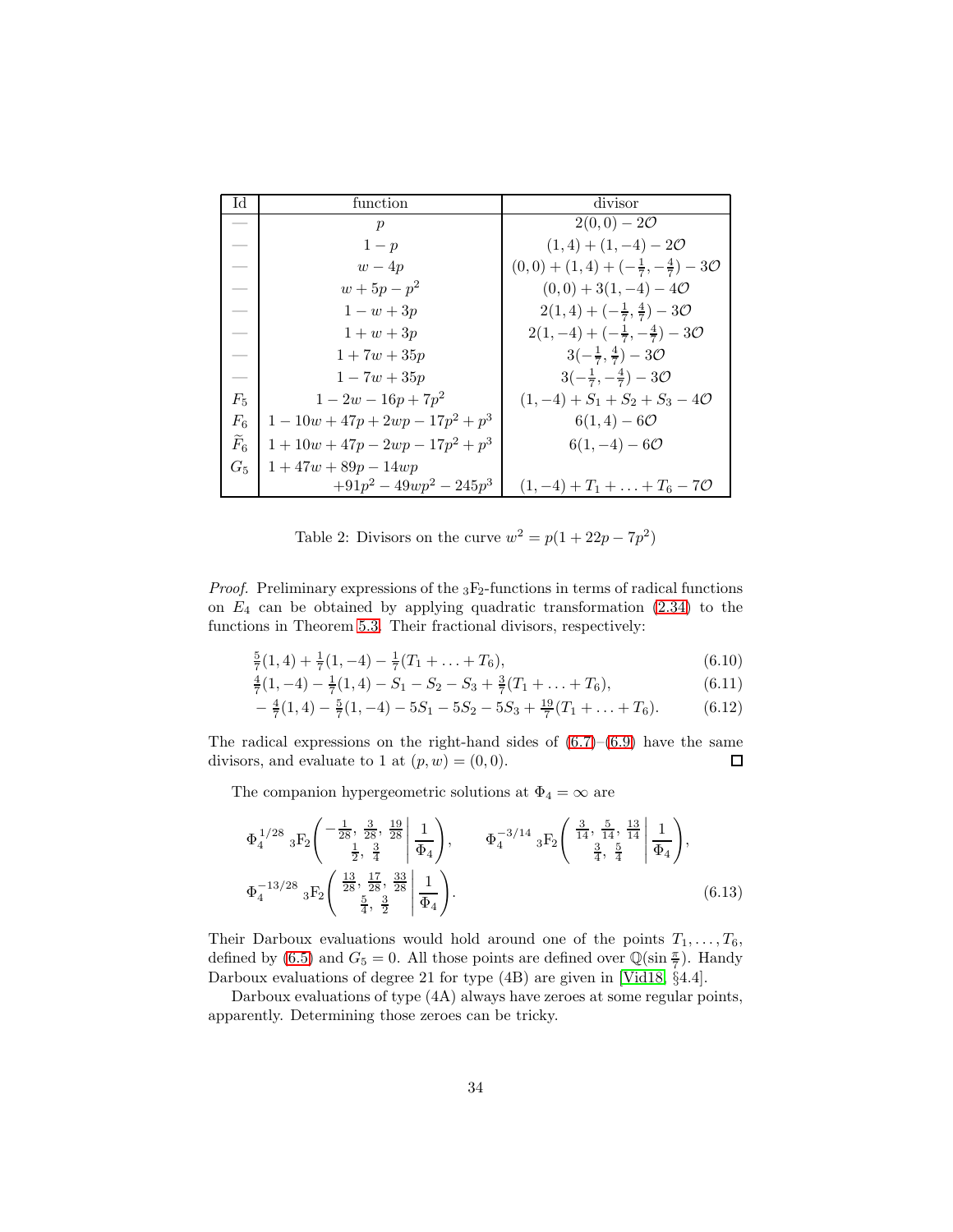**Theorem 6.[2](#page-33-0).** With reference to Table 2, we have

$$
{}_{3}F_{2}\left(-\frac{3}{28}, \frac{11}{28}, \frac{9}{14} \middle| \Phi_{4}\right) = \frac{(1 - 7w - 21p)(1 - p)^{6/7} F_{6}^{3/14}}{(1 - w + 3p) G_{5}^{3/7}},\tag{6.14}
$$

<span id="page-34-1"></span>
$$
{}_{3}F_{2}\left(\begin{array}{c} \frac{1}{28}, \frac{15}{28}, \frac{11}{14} \\ \frac{5}{7}, \frac{8}{7} \end{array}\middle| \Phi_{4}\right) = \frac{\left(1 - \frac{7}{3}p\right)\left(1 - p\right)^{2/7} \widetilde{F}_{6}^{1/14} G_{5}^{1/7}}{F_{5}},\tag{6.15}
$$

<span id="page-34-2"></span>
$$
{}_{3}F_{2}\left(\begin{array}{c} \frac{9}{28}, \frac{23}{28}, \frac{15}{14} \\ \frac{9}{7}, \frac{10}{7} \end{array}\middle| \Phi_{4}\right) = \frac{(1+7w-21p)\sqrt{p}(1-p)^{4/7} \widetilde{F}_{6}^{1/7} G_{5}^{9/7}}{(q-4p) F_{5}^{3}}.
$$
 (6.16)

Proof. We can apply quadratic transformation  $(2.34)$  to these hypergeometric functions and obtain  ${}_{3}F_{2}$ -functions that are contiguous to the formulas of Theorem [5.1.](#page-28-4) This allows us to derive preliminary expressions of  $(6.14)$ – $(6.16)$ as radical functions on  $E_4$ , and their fractional divisors (with known points  $R_1, R_2$ , etc):

<span id="page-34-3"></span>
$$
\frac{3}{7}(1,-4) + \frac{1}{7}(1,4) + R_1 + R_2 - \frac{3}{7}(T_1 + \dots + T_6),
$$
\n(6.17)

$$
\frac{2}{7}(1,4) - \frac{1}{7}(1,-4) + \widetilde{R}_1 + \widetilde{R}_2 - S_1 - S_2 - S_3 + \frac{1}{7}(T_1 + \dots + T_6),
$$
 (6.18)

<span id="page-34-5"></span><span id="page-34-4"></span>
$$
-\frac{2}{7}(1,-4)-\frac{3}{7}(1,4)+\widehat{R}_1+\widehat{R}_2-3S_1-3S_2-3S_3+\frac{9}{7}(T_1+\ldots+T_6). (6.19)
$$

The radical expressions on the right-hand sides of  $(6.14)$ – $(6.16)$  have the same divisors, and evaluate to 1 at  $(p, w) = (0, 0)$ .

Alternatively, we can follow the strategy in the proofs of Theorems [3.1](#page-13-5) and [5.3.](#page-30-4) For the  $_3F_2$ -function in [\(6.14\)](#page-34-1), the points  $R_1, R_2$  in the divisor [\(6.17\)](#page-34-3) are unknown a priori, and besides, there is other possible divisor shape with the Q-coefficients to  $(1, -4)$  and  $(1, 4)$  interchanged. In both cases, the line in  $\mathbb{CP}^2$ through  $R_1, R_2$  intersects  $E_4$  at the third point that must be a torsion point defined over Q. We see the point  $(p, w) = (1, 4)$  of order 6, and there is only one 2-torsion point (0, 0). By Mazur's theorem [\[Sil09,](#page-36-13) Theorem 7.5], the torsion subgroup is then either  $\mathbb{Z}/6\mathbb{Z}$  or  $\mathbb{Z}/12\mathbb{Z}$ . Existence of rational 4-torsion points distinguishes these two cases. The tangent lines to  $E_4$  at the 4-torsion points have the form  $y = \alpha x$ . The tangent lines of this form satisfy  $\alpha^4 - 44\alpha^2 + 512 = 0$ . Hence there are no rational 4-torsion points, and the Q-rational torsion is  $\mathbb{Z}/6\mathbb{Z}$ . The line through undetermined  $R_1, R_2$  is a line through one of the 6 torsion points. Among the possibilities (adjusted by a compensatory factor vanishing only at the supposed torsion point), we find the radical function expressed in (eq:de4a1). For the other two hypergeometric functions, the divisors have the shapes [\(6.18\)](#page-34-4) and [\(6.19\)](#page-34-5) by Lemma [\(2.5\)](#page-10-1). The points  $\tilde{R}_1$ ,  $\tilde{R}_2$  or  $\tilde{R}_1$ ,  $\tilde{R}_2$  are determined by trying out lines through the 6 torsion points. determined by trying out lines through the 6 torsion points.

### References

<span id="page-34-0"></span>[BCKHSS99] B.C. Berndt, H.H. Chan, S.S. Huang, S.-Y. Kang, J. Sohn, S.H. Son, The Rogers-Ramanujan continued fraction, J. Comput. Appl. Math. 105 (1999): 9–24.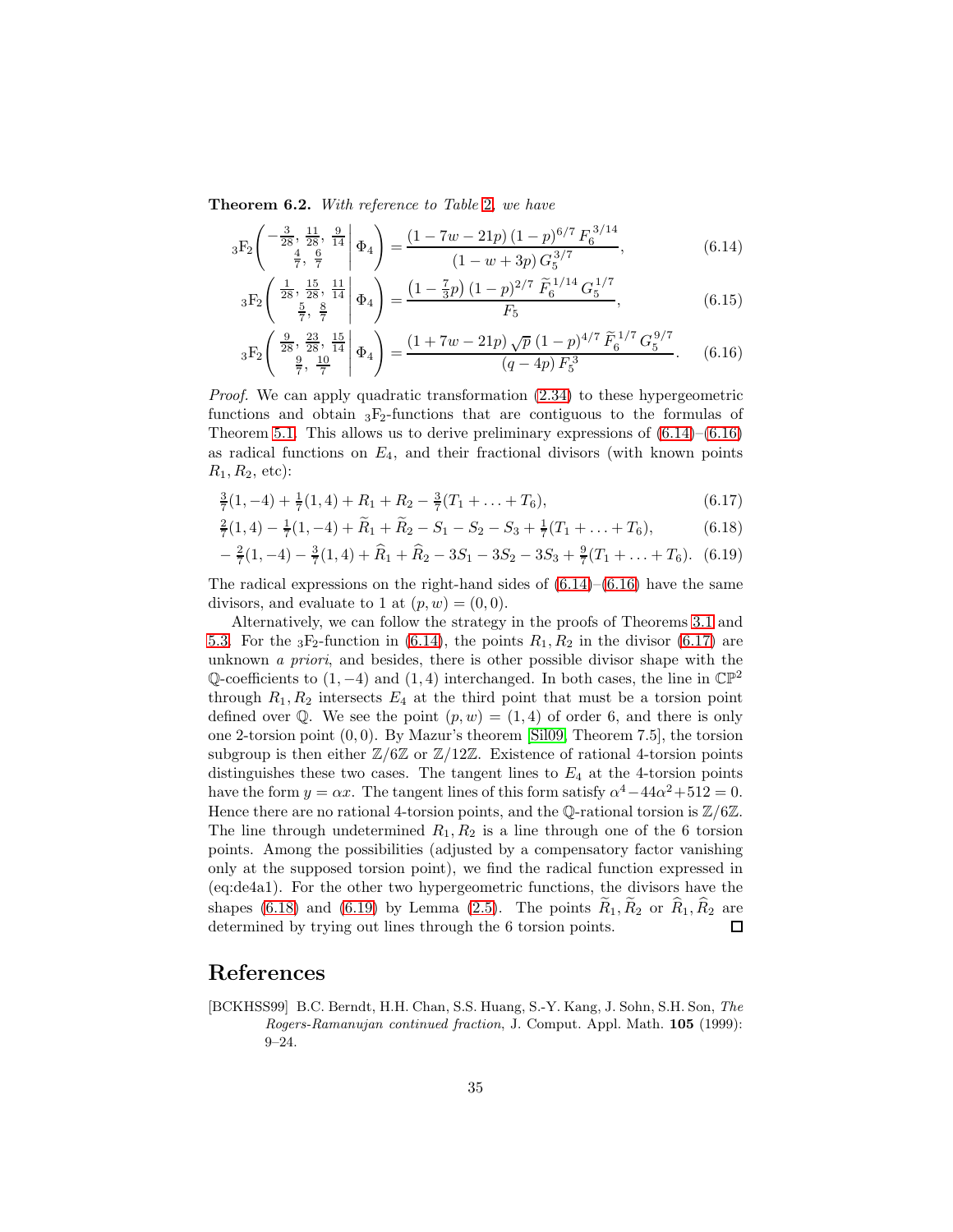- <span id="page-35-0"></span>[BH89] F. Beukers, G. Heckman, Monodromy for the hypergeometric function  $nF_{n-1}$ , Invent. Math. 95 (1989): 325–354.
- <span id="page-35-10"></span>[Bro17] D. Brox, The Riemann hypothesis and emergent phase space, Journal of Modern Physics 8 (2017): 459–482.
- <span id="page-35-19"></span>[CP03] C. J. Cummins, S. Pauli, *Congruence subgroups of PSL* $(2, \mathbb{Z})$  of genus less than or equal to 24. Experiment. Math.  $12$  (2003): 243–255. The data is available on the website http://www.uncg.edu/mat/faculty/pauli/congruence/
- <span id="page-35-17"></span>[DS05] F. Diamond, J. Shurman, A First Course in Modular Forms. Graduate Texts in Mathematics, Vol 228. Springer-Verlag, New York, 2005.
- <span id="page-35-11"></span>[Duk05] W. Duke, Continued fractions and modular functions, Bull. Amer. Math. Soc. 42 (2005): 137–162.
- <span id="page-35-7"></span>[Elk98] N. Elkies, The Klein quartic in number theory. Pg. 51–101 in [\[Lev98\]](#page-35-20).
- <span id="page-35-12"></span>[FM16] C. Franc, G. Mason. Hypergeometric series, modular linear differential equations and vector-valued modular forms. Ramanujan J. 41 (2016): 233– 267.
- <span id="page-35-5"></span>[Hal84] G.-H. Halphen. Sur une équation différentielle linéaire du troisiéme ordre. Math. Annalen 24 (1884): 461–464.
- <span id="page-35-8"></span>[Hos10] K. Hoshino. The Belyi functions and dessin d'enfant corresponding to the non-normal inclusions of triangle groups. Math. J. Okayama Univ.  $52$  (2010): 45–60.
- <span id="page-35-6"></span>[Hur86] A. Hurwitz, Ueber einige besondere homogene lineare Differentialgleichungen. Math. Annalen 26 (1886): 117–126.
- <span id="page-35-4"></span> $[Hur93]$  A. Hurwitz, Über algebraische Gebilde mit eindeutigen Transformationen in sich. Math. Annalen 41 (1893): 403–442.
- <span id="page-35-16"></span>[Kan06] M. Kaneko, On modular forms of weight  $(6n + 1)/5$  satisfying a certain differential equation. Pg. 97–102 in W. Zhang, Y. Tanigawa (eds), Number Theory, Developments in Mathematics, Vol 15. Springer, Boston, 2006.
- <span id="page-35-9"></span>[Kat08] M. Kato, *Algebraic transformations of*  $_3F_2$ . Kyushu J. Math. **51** (2008): 221– 243.
- <span id="page-35-1"></span>[Kat11] M. Kato, Schwarz images of algebraic 3F<sub>2</sub>. Kyushu J. Math. 65 (2011): 299– 333.
- <span id="page-35-14"></span>[Kle79] F. Klein. Ueber die Transformation siebenter Ordnung der elliptischen Functionen. Math. Annalen 14 (1879): 428–471. An English translation is [\[Lev98,](#page-35-20) pg. 287–331].
- <span id="page-35-20"></span>[Lev98] S. Levy (ed), The Eightfold Way: The beauty of Klein's quartic curve. MSRI Publications 35, Cambridge University Press, 1998.
- <span id="page-35-15"></span>[LZ09] J. Llibre, X. Zhang, Darboux theory of integrability for polynomial vector fields in  $\mathbb{R}^n$  taking into account the multiplicity at infinity. Bull. Sci. Math. 133 (2009): 765–778.
- <span id="page-35-3"></span>[Mac98] A. M. Macbeath, *Hurwitz groups and surfaces*. Pg. 103-113 in [\[Lev98\]](#page-35-20).
- <span id="page-35-18"></span>[Mai07] R. S. Maier, Algebraic hypergeometric transformations of modular origin. Trans. Amer. Math. Soc. 359 (2007): 3859–3885.
- <span id="page-35-2"></span>[vdPU00] M. van der Put, F. Ulmer, *Differential equations and finite groups*, J. of Algebra 226 (2000): 920–966.
- <span id="page-35-13"></span>[Rai45] E. D. Rainville, The contiguous function relations for  ${}_{p}F_{q}$  with applications to Bateman's  $J_n^{u,v}$  and Rice's  $H_n(\zeta, p, v)$ . Bull. Amer. Math. Soc. 51 (1945): 714–723.